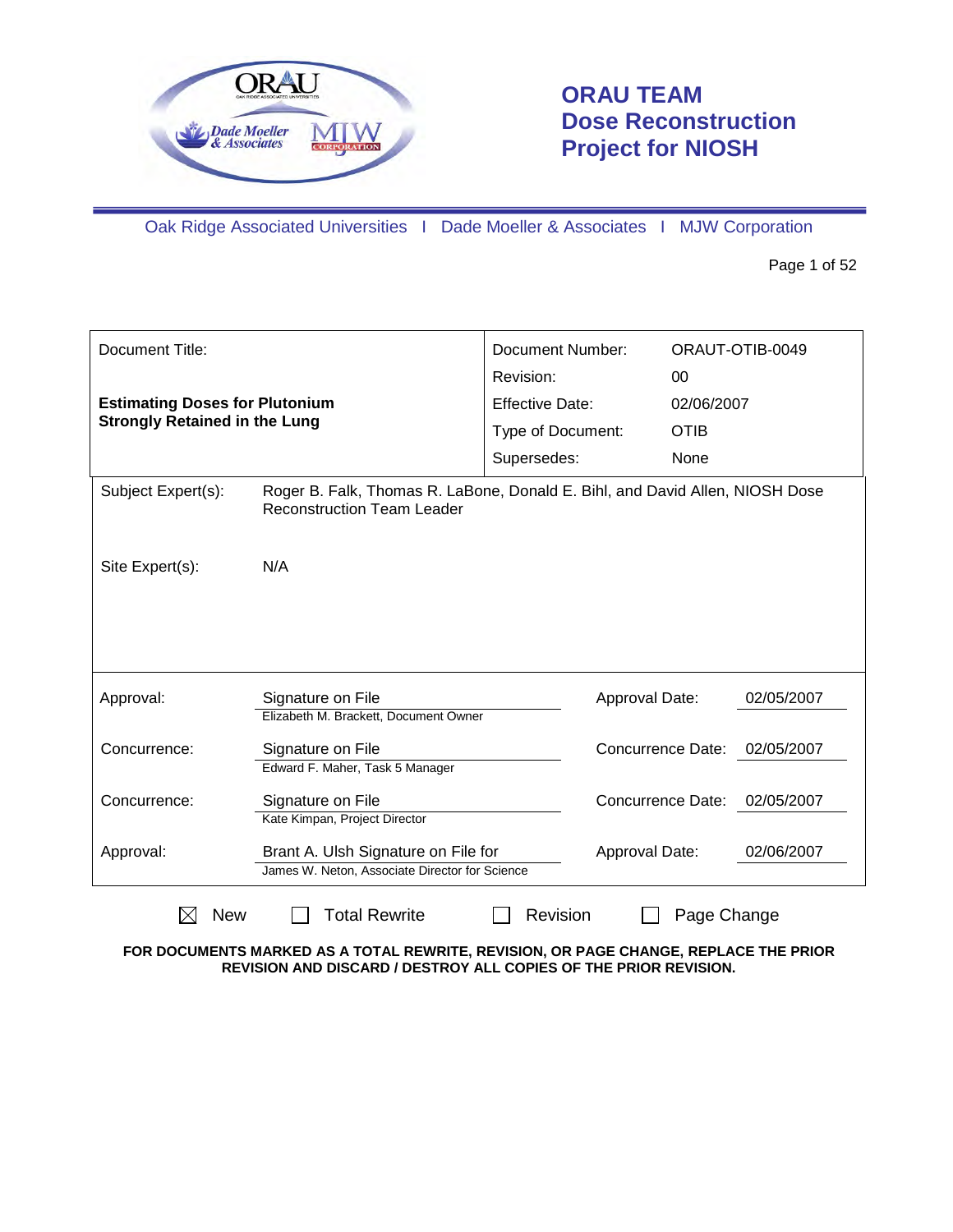| -0049          | 00       | Effective  | Page |
|----------------|----------|------------|------|
| . ORAUT-OTIB-0 | NO.      | 02/06/2007 | Οt   |
| Document No. 1 | Revision | Date:      | ാ∠   |

# **PUBLICATION RECORD**

| <b>EFFECTIVE</b><br><b>DATE</b> | <b>REVISION</b><br><b>NUMBER</b> | <b>DESCRIPTION</b>                                                                                                                                                                                                                                                                                                                                                                                            |
|---------------------------------|----------------------------------|---------------------------------------------------------------------------------------------------------------------------------------------------------------------------------------------------------------------------------------------------------------------------------------------------------------------------------------------------------------------------------------------------------------|
| 02/06/2007                      | 00                               | Approved new technical information bulletin to provide information for<br>a model for estimating doses for highly insoluble plutonium.<br>Incorporates internal and NIOSH formal review comments.<br>Incorporates Attributions and Annotations section. There is an<br>increase in assigned dose and a PER is required. Training required:<br>As determined by the Task Manager. Initiated by Donald E. Bihl. |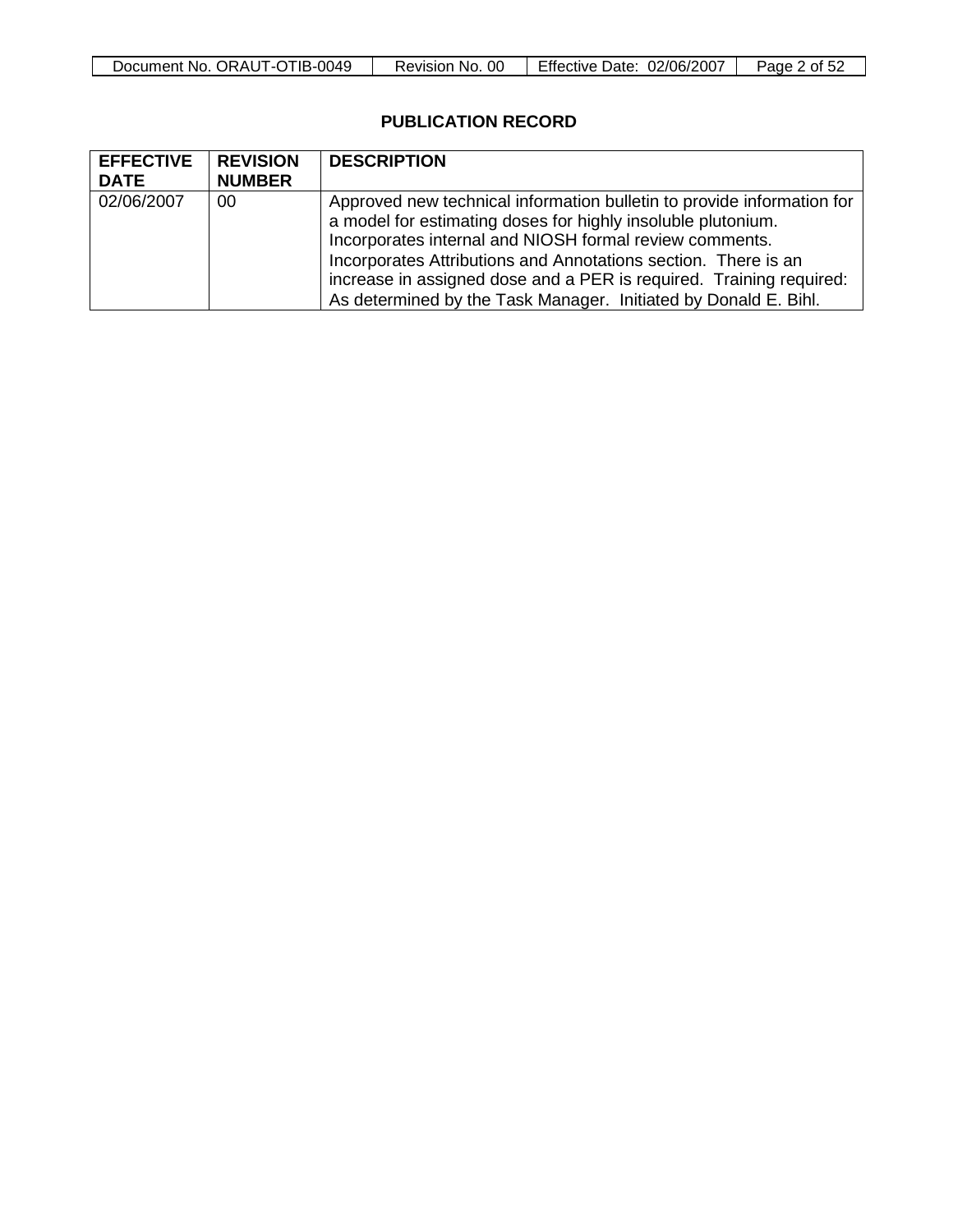| TIB-0049     | 0C       | 02/06/2007 | Page |
|--------------|----------|------------|------|
| ORAUT-O      | 'NO.     | Effective  | ∍ot  |
| Document No. | Revision | Date:      | ےرت  |

# **TABLE OF CONTENTS**

| <b>SECTION</b> |                              | <b>TITLE</b>                                                    | <b>PAGE</b> |
|----------------|------------------------------|-----------------------------------------------------------------|-------------|
|                |                              |                                                                 |             |
| 1.0            |                              |                                                                 |             |
| 2.0            |                              |                                                                 |             |
| 3.0            |                              |                                                                 |             |
| 4.0            | Method.<br>4.1<br>4.2<br>4.3 |                                                                 |             |
| 5.0            |                              |                                                                 |             |
| 6.0            |                              |                                                                 |             |
|                |                              | ATTACHMENT A, CASES DEMONSTRATING LONG-TERM RETENTION OF        |             |
|                |                              | ATTACHMENT B, DERIVATION AND USE OF DOSE ADJUSTMENT FACTORS  29 |             |
|                |                              | ATTACHMENT C, DERIVATION OF THE URINALYSIS ADJUSTMENT FACTOR 36 |             |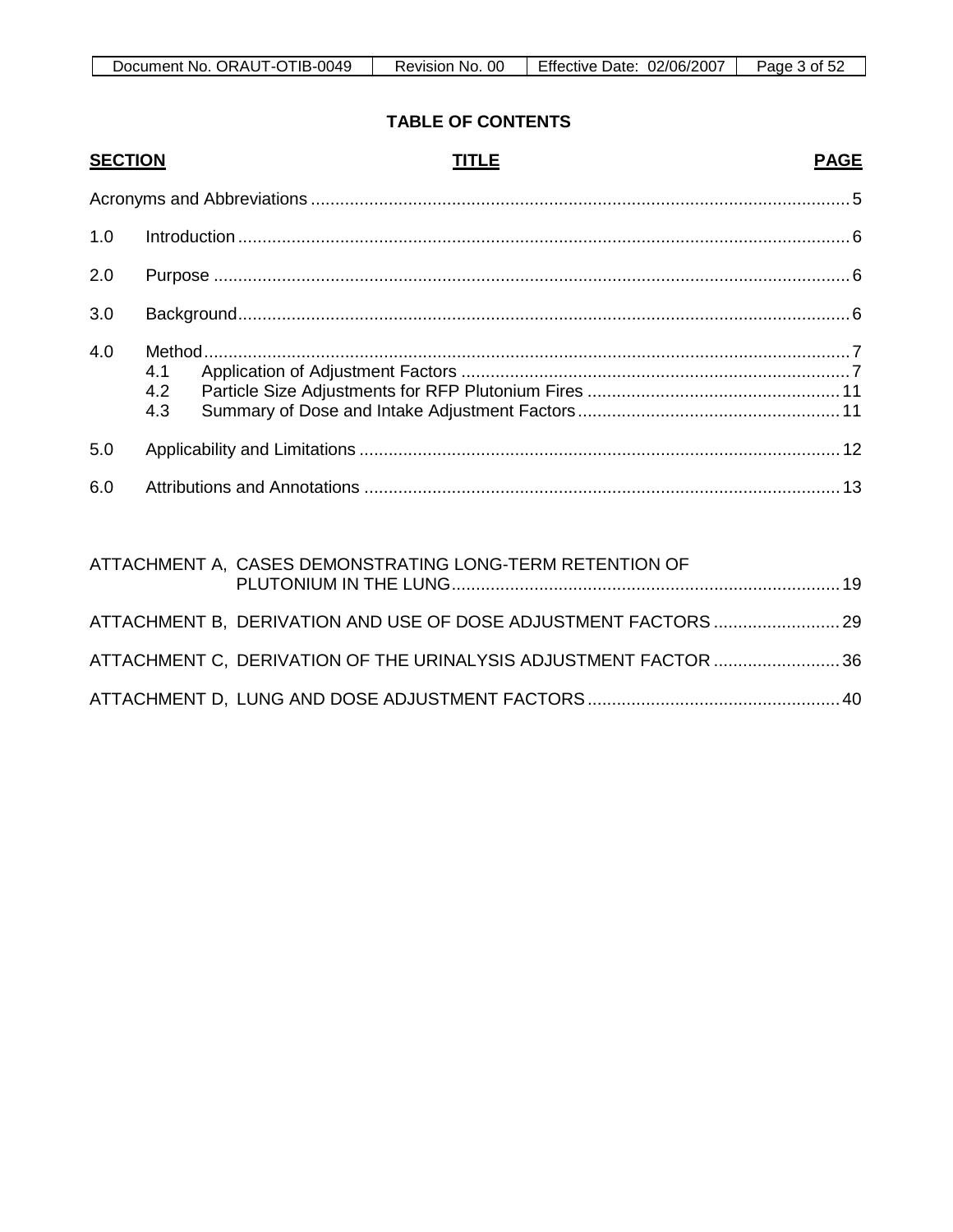# **LIST OF TABLES**

# **TABLE TITLE**

| $4 - 1$ |                                                                                                                   |  |
|---------|-------------------------------------------------------------------------------------------------------------------|--|
| $4 - 2$ | Type S and Type SS lung doses after a 5-year chronic intake of <sup>239</sup> Pu calculated from a chest<br>count |  |
| $4 - 3$ | Type S and Type SS lung doses after a 5-year chronic intake of <sup>239</sup> Pu calculated from urinary          |  |
| $4 - 4$ | Type S and Type SS liver doses after a 5-year chronic intake of <sup>239</sup> Pu calculated from urinary         |  |
| $4 - 5$ |                                                                                                                   |  |
| $A-1$   |                                                                                                                   |  |
| $C-1$   |                                                                                                                   |  |
| $D-1$   | Lung dose adjustment factors, acute intake and chronic intakes, 1-7 years  41                                     |  |
| $D-2$   |                                                                                                                   |  |
| $D-3$   |                                                                                                                   |  |
| $D-4$   |                                                                                                                   |  |
| $D-5$   |                                                                                                                   |  |
| $D-6$   |                                                                                                                   |  |

# **LIST OF FIGURES**

# **FIGURE TITLE**

# **PAGE**

| $A-1$   |                                                                                        | . 20 |
|---------|----------------------------------------------------------------------------------------|------|
| $A-2$   |                                                                                        |      |
| $A-3$   |                                                                                        | .22  |
| $A - 4$ |                                                                                        | .22  |
| $A-5$   |                                                                                        |      |
| $A-6$   |                                                                                        |      |
| $A-7$   |                                                                                        |      |
| $A - 8$ |                                                                                        | .25  |
| $A-9$   |                                                                                        | . 26 |
| $A-10$  |                                                                                        | .27  |
| $B-1$   | Comparison of projected plutonium lung content for 10 design cases and standard Type S |      |
|         |                                                                                        | . 32 |
| $B-2$   |                                                                                        |      |
| $B-3$   |                                                                                        |      |
| $C-1$   |                                                                                        |      |
| $C-2$   |                                                                                        |      |
| $C-3$   |                                                                                        |      |
|         |                                                                                        |      |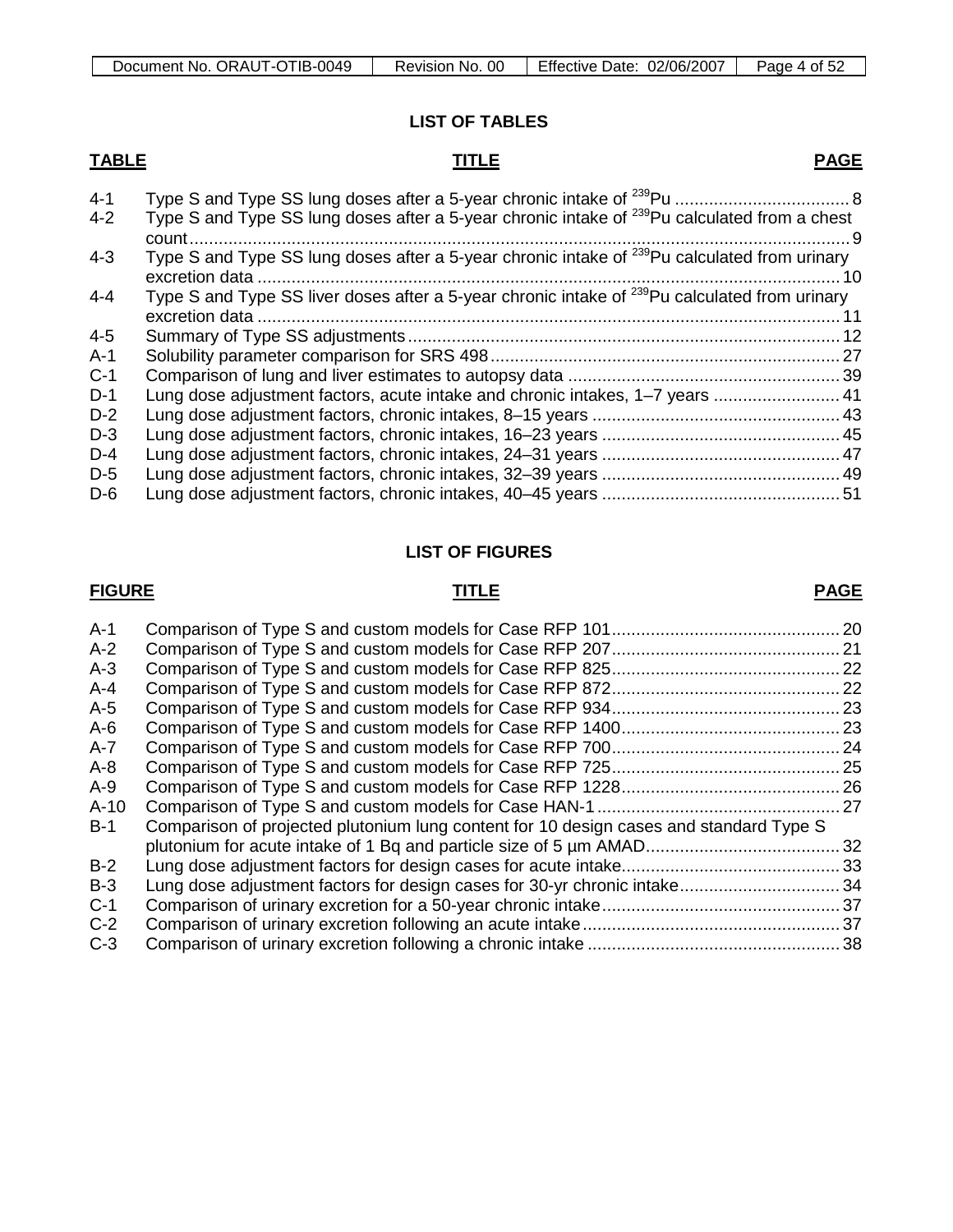# **ACRONYMS AND ABBREVIATIONS**

| AI               | alveolar interstitial                                         |
|------------------|---------------------------------------------------------------|
| <b>AMAD</b>      | activity median aerodynamic diameter                          |
| Bq               | becquerel                                                     |
| <b>DOE</b>       | U.S. Department of Energy                                     |
| <b>DTPA</b>      | diethylene triamine pentaacetic acid                          |
| g                | gram                                                          |
| <b>HRTM</b>      | Human Respiratory Tract Model                                 |
| <b>ICRP</b>      | International Commission on Radiological Protection           |
| <b>IMBA</b>      | Integrated Modules for Bioassay Assessment (computer program) |
| LANL             | Los Alamos National Laboratory                                |
| LN <sub>TH</sub> | lymph nodes, thoracic                                         |
| min              | minute                                                        |
| mL               | milliliter                                                    |
| <b>NIOSH</b>     | National Institute for Occupational Safety and Health         |
| ppm              | parts per million                                             |
| <b>RFP</b>       | <b>Rocky Flats Plant</b>                                      |
| <b>SRS</b>       | Savannah River Site                                           |
| Sv               | sievert                                                       |
| <b>TIB</b>       | technical information bulletin                                |
| Type SS          | super S absorption type                                       |
| <b>U.S.C.</b>    | <b>United States Code</b>                                     |
| <b>USTUR</b>     | United States Transuranium and Uranium Registry               |
| yr               | year                                                          |
| μm               | micrometer                                                    |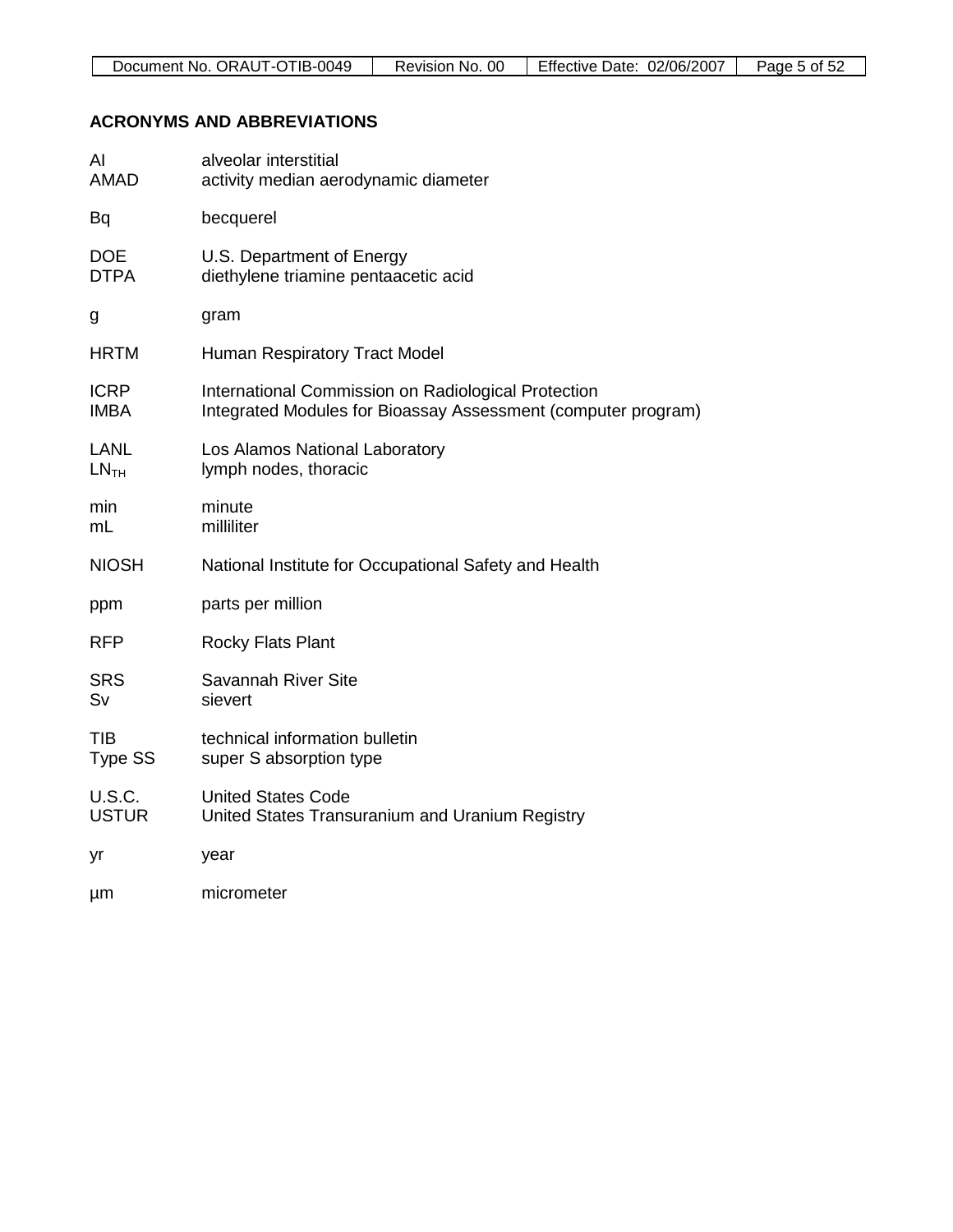| Document No. ORAUT-OTIB-0049 | Revision No. 00 | Effective Date: 02/06/2007 | Page 6 of 52 |
|------------------------------|-----------------|----------------------------|--------------|

### **1.0 INTRODUCTION**

Technical information bulletins (TIBs) are not official determinations made by the National Institute for Occupational Safety and Health (NIOSH) but are rather general working documents that provide historic background information and guidance to assist in the preparation of dose reconstructions at particular sites or categories of sites. They will be revised in the event additional relevant information is obtained. TIBs may be used to assist NIOSH staff in the completion of individual dose reconstructions.

In this document, the word "facility" is used as a general term for an area, building, or group of buildings that served a specific purpose at a site. It does not necessarily connote an "atomic weapons employer facility" or a "Department of Energy [DOE] facility" as defined in the Energy Employees Occupational Illness Compensation Program Act of 2000 (42 U.S.C. § 7384l (5) and (12)).

### **2.0 PURPOSE**

The purpose of this TIB is to provide a method for calculating a best estimate (for the purposes of this project) of the annual organ doses for intakes of plutonium that are retained in the lung longer than predicted by the normal absorption Type S model and to describe the conditions for applicability of this method.

Attributions and annotations, indicated by bracketed callouts and used to identify the source, justification, or clarification of the associated information, are presented in Section 6.0.

### **3.0 BACKGROUND**

A body of evidence from animal studies and accidental human intakes has come forth in, approximately, the last 30 years indicating that the lung can retain inhaled plutonium oxides for a very long time. In recognition of this, in 1994, the International Commission on Radiological Protection (ICRP) increased the retention time of insoluble (Type S) plutonium in the ICRP 66 Human Respiratory Tract Model (HRTM) in relation to the retention predicted by the ICRP 30 respiratory tract model (ICRP 1979, 1994, 1997). Nevertheless, a handful of accidental intakes of plutonium oxides at the DOE Rocky Flats Plant (RFP) (Mann 1967), Hanford Site (Carbaugh 1991,2001, Bihl et al 1988), Los Alamos National Laboratory (LANL) (Filipy 2004, James 2005), and Savannah River Site (SRS) (Carbaugh 2001) have exhibited long-term retention of plutonium in the lung exceeding that predicted by the standard Type S model. Recent autopsies on workers exposed to plutonium at the Mayak Production Association (Mayak) in Russia revealed a similar effect. These cases are discussed in Attachment A.

Because the cases discussed in Attachment A are from occupational human intakes rather than controlled animal experiments, information needed to define the circumstances that lead to retention of plutonium in the lung exceeding the Type S model is insufficient [1]. Indeed, the scientific community lacks consensus about whether this phenomenon truly represents another type of material with different lung absorption parameters, a degradation of the anatomical or physiological processes that remove particles from the lung because of damage from smoking or other toxic materials or from the plutonium alpha radiation itself, or is a demonstration of extreme but natural individual human variability in these processes in a few workers [2]. However, it is clear that, with the depletion of the fast-removal components, the rate of removal of plutonium from the lung is slower than that predicted by Type S material for some people under some conditions; as a consequence, the total dose to an organ accumulated over many years is greater. This phenomenon has been popularly referred to as "Type Super S" (or "Type SS" for short), although it is not established that it necessarily is caused only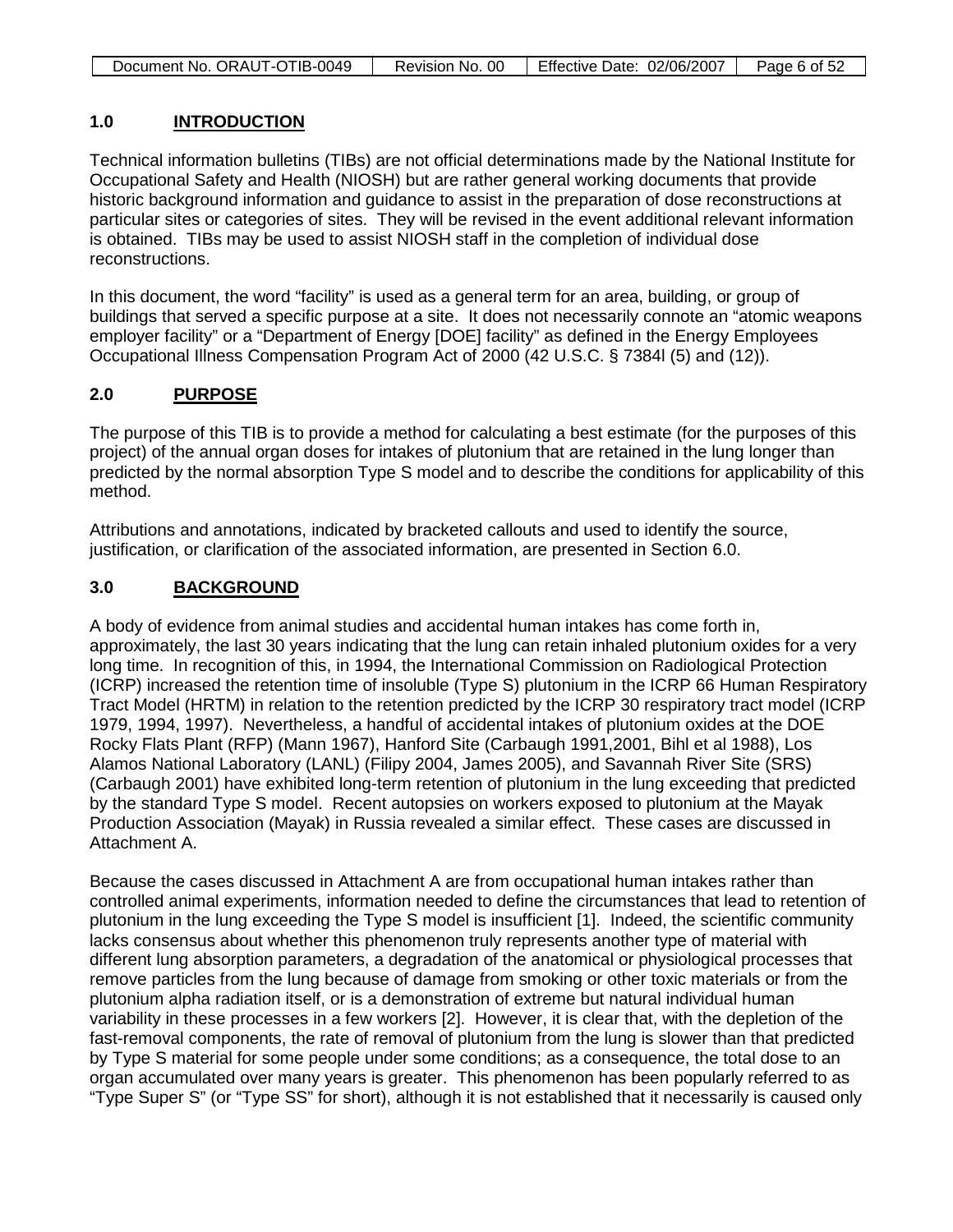| Document No. ORAUT-OTIB-0049 | Revision No. 00 | Effective Date: 02/06/2007 | Page 7 of 52 |
|------------------------------|-----------------|----------------------------|--------------|

by slower absorption of the plutonium into the blood (Carbaugh 2003). ICRP publication 66 does allow for the development of material-specific absorption parameters if sufficient information exists. While the absorption parameters in ICRP 66 are controlled by chemical solubility and are thus dependent on chemical form, mechanical clearance from the lungs is considered to be independent of chemical form. In the course of evaluating design cases, it was observed that even when the absorption parameters were set to very long clearance times, the mechanical clearance from the lungs alone was too fast to account for the slow lung clearance observed in the design cases.

As discussed in Attachments A and B, the correction factors in this TIB were developed using nine cases from Rocky Flats and one case from Hanford that had well-defined intakes and exhibited long lung retention times. Individual lung clearance parameters, as well as absorption parameters, were modified for each case in order to match lung counts and urinalyses performed on these individuals. These individual adjustments in themselves are not considered to be appropriate (either as averages or as a distribution of ranges) for application to the general population. By choosing the worst case clearances (i.e., the ones with the largest deviation from Type S), a bounding absorption type can be defined, which is applied to all cases where the default inhalation exposure is to Type SS plutonium.

Therefore, this TIB does not propose a new class of material for general modeling purposes or propose a new variation of the lung model. Rather, to account for the increased organ doses, the TIB analysis developed empirical "dose adjustment factors" from selected cases from RFP and Hanford that exhibited Type SS behavior following intakes of <sup>239</sup>Pu mixtures. For intakes calculated from urinary excretion data, a bounding analysis is implemented as an intake adjustment factor rather than a defined change in ICRP model parameters. The basis for this intake adjustment factor is given in Attachment C.

### **4.0 METHOD**

# **4.1 APPLICATION OF ADJUSTMENT FACTORS**

The standard approach adopted in this TIB is to first calculate doses to the organs of interest by applying the standard Type S model to the available bioassay data or air monitoring data. Then, one or more adjustment factors are applied to this dose in order to account for the longer retention of Type SS material in the lungs and, in the case of urine bioassay data, the lower urinary excretion per unit intake of Type SS material compared to Type S material.

### **4.1.1 Doses Calculated from Air Monitoring Data**

# **Lung Dose**

In cases where the intake is derived from air monitoring, the intake is based on direct measurements. For Type SS material, the annual dose to the lung (including the thoracic lymph nodes) will be underestimated if one assumes a Type S model because of the longer retention time. Therefore, annual lung doses calculated with the Type S model are multiplied by dose adjustment factors. These factors are given in Attachment D for each year from 1 to 65 for 46 different intake scenarios. The scenarios are based on the period of intake, specifically acute and chronic intake periods from 1 to 65 years in 1-year intervals [3]. Because the dose adjustment factors decrease as the chronic exposure period increases, for chronic intakes for partial years, dose reconstructors should truncate the partial year and use the dose adjustment factor table for the full year; for instance, if the intake period is 4.5 years, use the dose adjustment factors for a 4-year chronic intake [4].

For example, assume a person had a 5-year chronic intake of  $^{239}$ Pu based on air monitoring results and the annual Type SS lung doses to the end of year 10 are needed. First, the Type S lung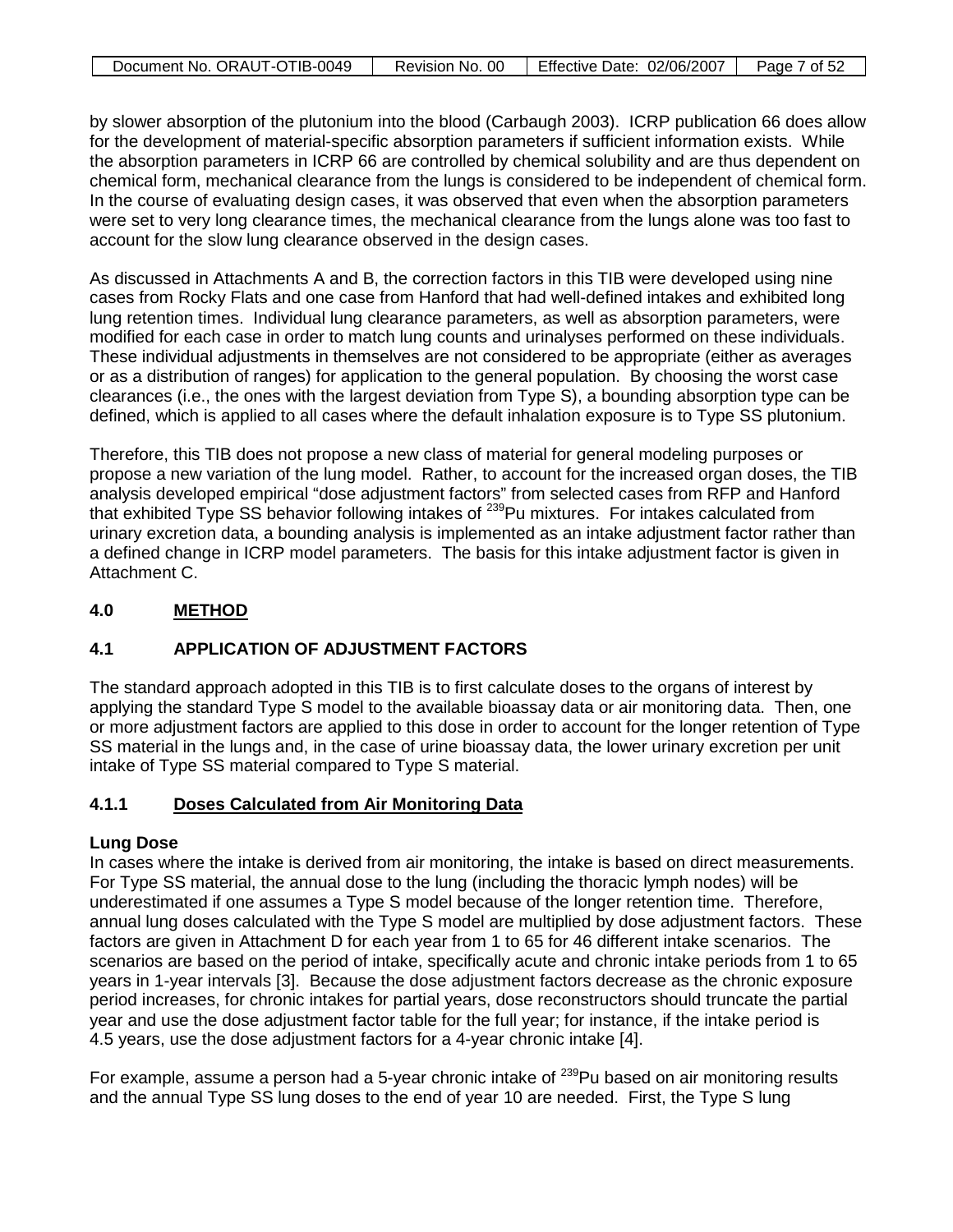| Document No. ORAUT-OTIB-0049 | Revision No. 00 | Effective Date: 02/06/2007 | Page 8 of 52 |
|------------------------------|-----------------|----------------------------|--------------|

equivalent doses *Hs(t)* are calculated for each year based on standard Type S models and methods. These doses are given in column 2 of Table 4-1. The Type SS lung dose is obtained by multiplying the Type S dose by the dose adjustment factors for a 5-year chronic intake from Table D-1 (column 3 of Table 4-1). The Type SS lung doses for each year are given in column 4 of Table 4-1.

| Year | <b>Type S lung</b><br>dose (rem) | Dose adjustment<br>factor | <b>Type SS lung</b><br>dose (rem) |
|------|----------------------------------|---------------------------|-----------------------------------|
|      | 29.8                             | 1.6                       | 47.7                              |
| 2    | 39.0                             | 1.9                       | 74.1                              |
| 3    | 43.5                             | 2.1                       | 91.4                              |
| 4    | 46.8                             | 2.4                       | 112.3                             |
| 5    | 49.4                             | 2.6                       | 128.4                             |
| 6    | 21.2                             | 3.5                       | 74.2                              |
| 7    | 13.6                             | 4.5                       | 61.1                              |
| 8    | 10.2                             | 5.7                       | 58.3                              |
| 9    | 7.9                              | 6.9                       | 54.7                              |
| 10   | 6.3                              | 8.2                       | 51.4                              |

Table 4-1. Type S and Type SS lung doses after a 5-year chronic intake of 239Pu.

The procedure and resulting dose would be the same for any chronic intake period  $\geq 5$  years and  $\lt 6$ years because the dose reconstructor truncated the intake period before looking up the dose adjustment factor in Attachment D.

# **Extra-Thoracic Dose**

The extra-thoracic retention model is assumed to be the same for both Type S and Type SS material [5]. Therefore, for a given intake, the dose to the extra-thoracic organs (including the lymph nodes) is assumed to be the same for both solubility types. Because the intakes calculated from air monitoring data are the same for both solubility types, doses to this region are calculated assuming that the intake is Type S material [6].

# **GI Tract**

For a given intake, the doses to the GI tract organs are assumed to be the same for Type S and Type SS material. Therefore, doses to this region are calculated assuming that the intake is Type S material [7].

# **Systemic Organs**

The inhaled material should be assumed to be the solubility type that delivers the greatest dose to the systemic organ of interest. For most plutonium isotopes, this is Type M material [8].

### **4.1.2 Intakes calculated from Chest Count Data**

# **Lung Dose**

To calculate Type SS lung doses from chest count measurements, the dose to the lung is first calculated assuming that Type S material was inhaled. This dose is then adjusted upward with the factors given in Appendix D. However, the application of the adjustment factor will result in an implied Type SS lung content that is inconsistent with the original chest count. To make the observed and predicted chest counts agree, the Type SS lung dose must be adjusted downward by applying the adjustment factor for the year of the chest count used to determine the intake [9].

This process is best illustrated with an example. Given a single measured chest content of 34.7 nCi of  $239$ Pu on day 1,825 (the end of the chronic intake period), an intake rate of 1000 pCi/d is calculated for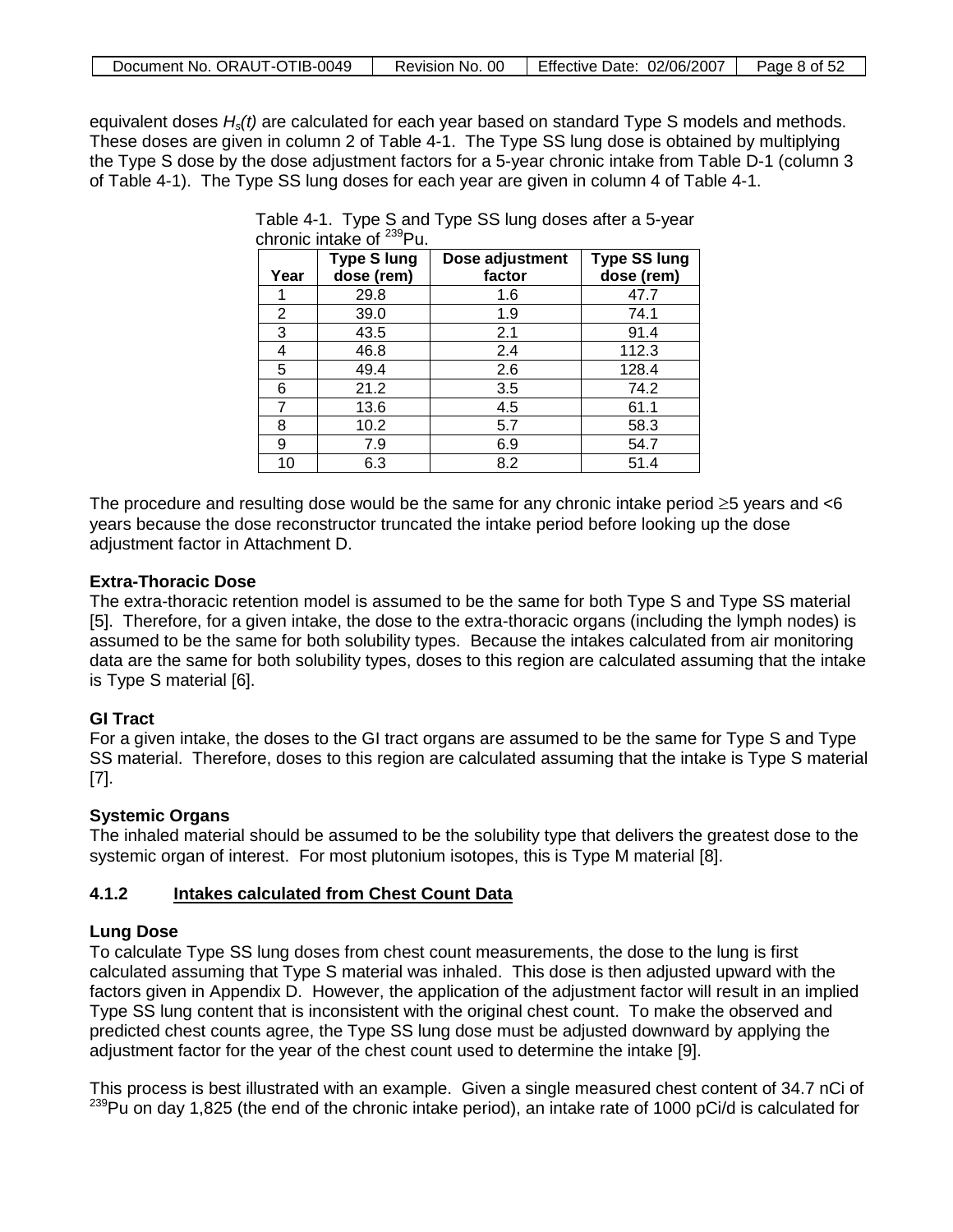| Document No. ORAUT-OTIB-0049 | Revision No. 00 | Effective Date: 02/06/2007 | Page 9 of 52 |
|------------------------------|-----------------|----------------------------|--------------|

an intake of Type S material. This yields the annual lung doses in the second column of Table 4-1. The Type SS doses for this intake rate are then obtained by multiplying the Type S dose for a given year by the adjustment factor in Attachment D. For this example, in Table D-1 the "Chronic 5 year" column would be used. For example, year 5 is calculated by multiplying the 49.4 rem Type S lung dose by 2.6 to obtain a Type SS lung dose of 128.4 rem. However, this adjustment creates an inconsistency; specifically, if one assumes that the lung dose for year 5 is proportional to the measured chest content in year 5, the Type SS dose adjustment implies that the chest content is (34.7 nCi)(2.6) = 90.2 nCi, which is inconsistent with what was measured.

To make the measured and implied lung contents agree better (i.e., to make the intake amounts agree), all of the Type SS lung doses must be adjusted downward by the dose adjustment factor for the year of the chest count. In the current example, all Type SS doses are divided by a factor of 2.6, which is shown in Table 4-2 below. The year of the chest count should be rounded down to the nearest whole year when selecting the factor from Table D-1. Note that this adjustment makes the Type S and Type SS lung doses agree at the time of the chest count (year 5), which means that the measured and implied lung contents will also agree.

Table 4-2. Type S and Type SS lung doses after a 5-year chronic intake of <sup>239</sup>Pu calculated from a chest count.

|      | <b>Type S lung</b> | Dose adjustment | <b>Unadjusted Type SS</b> | <b>Chest count</b> | <b>Adjusted Type SS</b> |
|------|--------------------|-----------------|---------------------------|--------------------|-------------------------|
| Year | dose (rem)         | factor          | lung dose (rem)           | adjustment factor  | lung dose (rem)         |
|      | 29.8               | 1.6             | 47.7                      | 2.6                | 18.4                    |
| 2    | 39.0               | 1.9             | 74.1                      | 2.6                | 28.5                    |
| 3    | 43.5               | 2.1             | 91.4                      | 2.6                | 35.2                    |
| 4    | 46.8               | 2.4             | 112.3                     | 2.6                | 43.2                    |
| 5    | 49.4               | 2.6             | 128.4                     | 2.6                | 49.4                    |
| 6    | 21.2               | 3.5             | 74.2                      | 2.6                | 28.5                    |
|      | 13.6               | 4.5             | 61.1                      | 2.6                | 23.5                    |
| 8    | 10.2               | 5.7             | 58.3                      | 2.6                | 22.4                    |
| 9    | 7.9                | 6.9             | 54.7                      | 2.6                | 21.0                    |
| 10   | 6.3                | 8.2             | 51.4                      | 2.6                | 19.8                    |

# **Extra-Thoracic Dose**

The extra-thoracic retention model is assumed to be the same for both Type S and Type SS material [10]. This means that, for a given intake, the dose to the extra-thoracic organs is assumed to be the same for both solubility types. For a given chest count, the intake calculated with the Type S model will be larger than with the Type SS model because the Type S model predicts faster clearance from the thoracic region. Therefore, doses to the extra-thoracic organs should be calculated with the Type S model with no adjustments [11].

# **GI Tract**

The GI tract retention model is assumed to be the same for both Type S and Type SS material. This means that, for a given intake, the dose to the GI-tract organs is assumed to be the same for both solubility types. For a given chest count, the intake calculated with the Type S model will be larger than with the Type SS model because the Type S model predicts faster clearance from the thoracic region. Therefore, doses to the GI-tract organs should be calculated with the Type S model with no adjustments [12].

# **Systemic Organs**

Doses to systemic organs should be based on urine bioassay data when possible. If it is necessary to calculate these doses from chest count data, the Type S model should be used with no adjustments [13].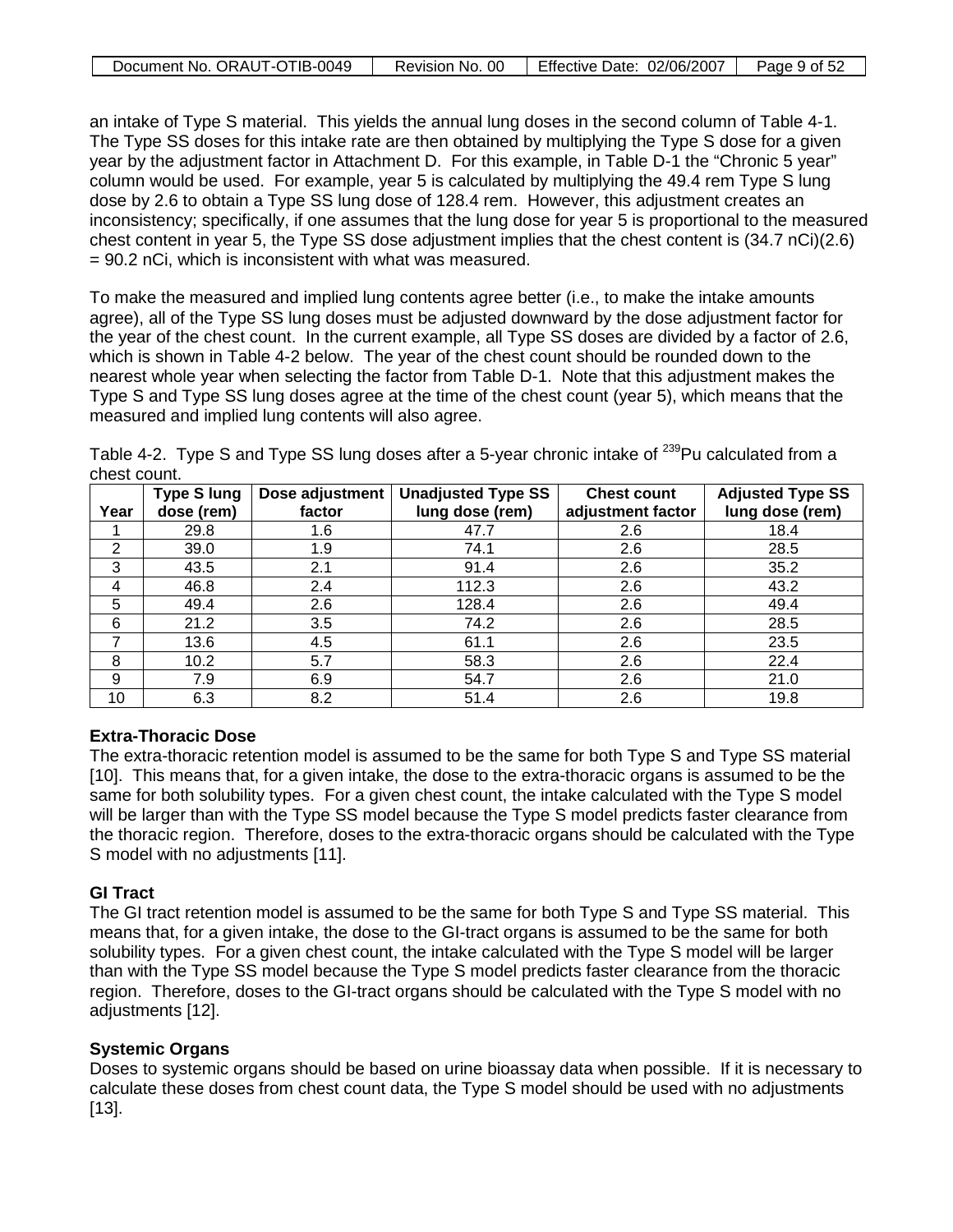### **4.1.3 Doses Based on Urinalysis Data**

# **Lung Dose**

To calculate Type SS lung doses from urinary excretion measurements, the annual dose to the lung for the years of interest is first calculated from urinary excretion data using the standard Type S model. The urinary excretion data can consist of measured results and/or results less than the reporting level. The annual lung doses calculated with the Type S model are then multiplied by the dose adjustment factors in Attachment D. This adjustment accounts for the longer retention of Type SS material in the lung, but it does not address the lower urinary excretion rate expected from Type SS material.

To account for the lower excretion rate expected from Type SS material, the approach adopted here is to apply a single bounding correction factor of 4 (which is derived in Attachment C) to adjust the intake of Type S material upward to an intake of Type SS material. This "intake adjustment" increases the thoracic doses determined from urinalysis with the Type S model by a factor of 4 and is applied in addition to the Attachment D adjustment factors that account for increased retention in the lung.

For example, referring back to Table 4-1, assuming that the Type S chronic intake rate had been calculated based on urinary excretion, the Type SS lung doses are multiplied by the intake adjustment factor of 4 to obtain the final Type SS lung doses (see Table 4-3 below).

| Year | <b>Type S lung</b><br>dose (rem) | Dose adjustment<br>factor | <b>Unadjusted Type SS</b><br>lung dose (rem) | <b>Intake</b><br>adjustment factor | <b>Adjusted Type SS</b><br>lung dose (rem) |
|------|----------------------------------|---------------------------|----------------------------------------------|------------------------------------|--------------------------------------------|
|      | 29.8                             | 1.6                       | 47.7                                         |                                    | 190.9                                      |
| 2    | 39.0                             | 1.9                       | 74.1                                         |                                    | 296.3                                      |
| 3    | 43.5                             | 2.1                       | 91.4                                         |                                    | 365.6                                      |
| 4    | 46.8                             | 2.4                       | 112.3                                        |                                    | 449.4                                      |
| 5    | 49.4                             | 2.6                       | 128.4                                        |                                    | 513.6                                      |
| 6    | 21.2                             | 3.5                       | 74.2                                         |                                    | 296.8                                      |
|      | 13.6                             | 4.5                       | 61.1                                         |                                    | 244.3                                      |
| 8    | 10.2                             | 5.7                       | 58.3                                         |                                    | 233.0                                      |
| 9    | 7.9                              | 6.9                       | 54.7                                         | 4                                  | 218.6                                      |
| 10   | 6.3                              | 8.2                       | 51.4                                         |                                    | 205.5                                      |

Table 4-3. Type S and Type SS lung doses after a 5-year chronic intake of <sup>239</sup>Pu calculated from urinary excretion data**.** 

The procedure and resulting dose would be the same for any chronic intake period  $\geq 5$  years and  $\lt 6$ years because the dose reconstructor truncated the intake period before looking up the dose adjustment factor in Attachment D.

# **Extra-Thoracic Dose**

Extra-thoracic doses should be calculated from urine bioassay data using the Type S model and then multiplied by a factor of 4 to account for the lower excretion rate of Type SS material compared to Type S material [14].

# **GI Tract**

GI tract doses should be calculated from urine bioassay data using the Type S model and then multiplied by a factor of 4 to account for the lower excretion rate of Type SS material compared to Type S material [15].

# **Systemic Organs**

Type SS material is absorbed into the blood stream at a slower rate than Type S material, which results in lower levels of material in the systemic organs and in the urine. Assuming that the doses to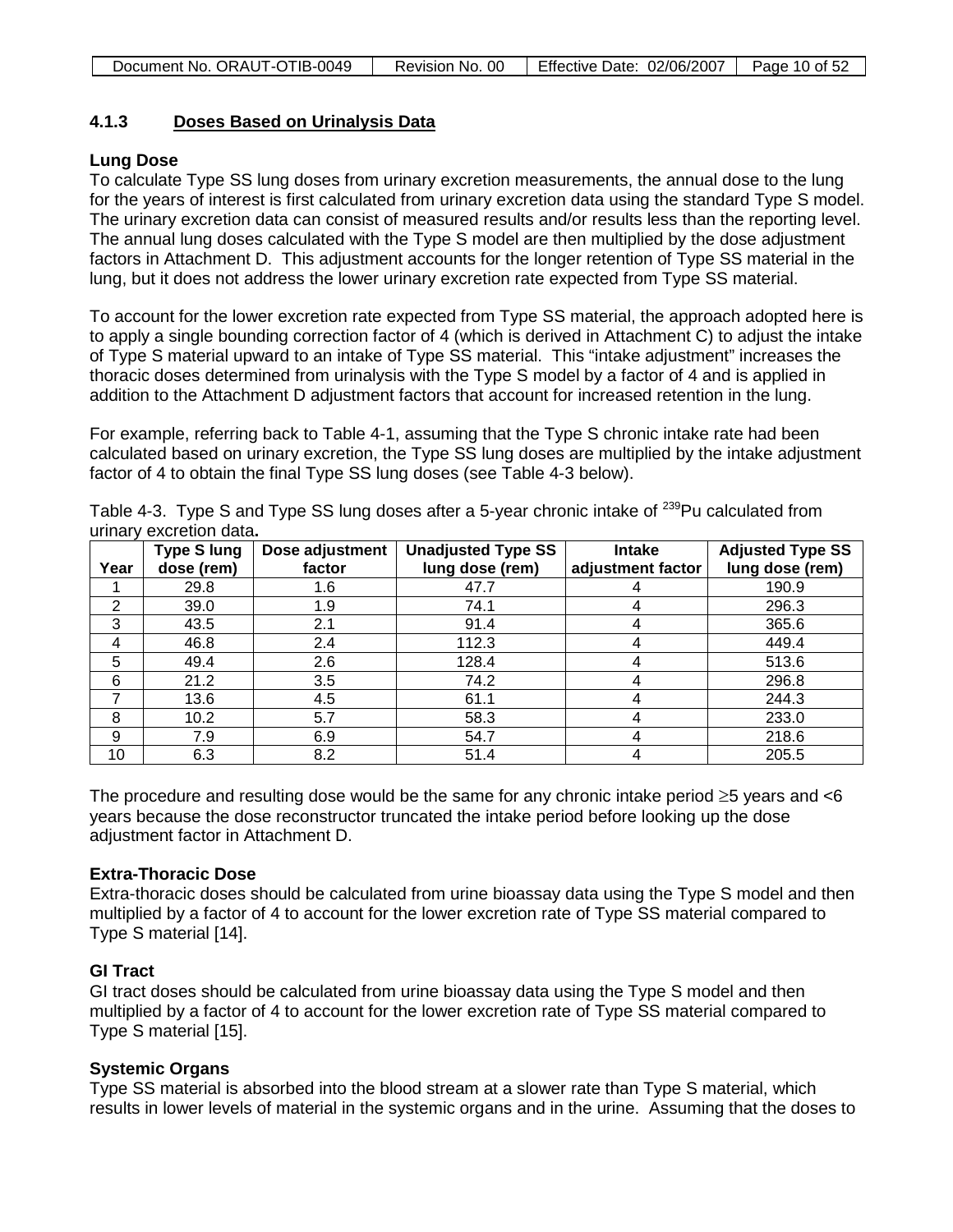| Document No. ORAUT-OTIB-0049 | Revision No. 00 | Feffective Date: 02/06/2007   Page 11 of 52 |  |
|------------------------------|-----------------|---------------------------------------------|--|

systemic organs are roughly proportional to the urinary excretion rate, organ doses determined from urine data are the same for Type S and Type SS materials during the period of time that urine data are available. However, for the period of time after the last urinalysis is available, the Type SS model would predict a much slower decrease in urine due to the continuing input to the bloodstream from the material contained in the lungs. Therefore, the predicted integrated urine content (and hence systemic organ dose) must be adjusted after the time of the last urine bioassay measurement [16].

For example, consider the annual doses to the liver from a 5-year chronic intake of  $^{239}$ Pu calculated from urine data available for the first 5 years. As shown in Table 4-4 below, all liver doses from year 6 though year 10 are multiplied by the intake adjustment factor of 4 whereas the doses during years 1 through 5 are not.

|      | <b>Type S</b>    | Intake adjustment | <b>Type SS</b>   |
|------|------------------|-------------------|------------------|
| Year | liver dose (rem) | factor            | liver dose (rem) |
|      | 0.05             |                   | 0.05             |
| 2    | 0.23             |                   | 0.23             |
| 3    | 0.52             |                   | 0.52             |
|      | 0.88             |                   | 0.88             |
| 5    | 1.30             |                   | 1.30             |
| 6    | 1.72             |                   | 6.87             |
|      | 2.03             |                   | 8.12             |
| 8    | 2.27             |                   | 9.08             |
| 9    | 2.46             |                   | 9.83             |
| 10   | 2.59             |                   | 10.36            |

Table 4-4. Type S and Type SS liver doses after a 5-year chronic intake of 239Pu calculated from urinary excretion data.

In summary, the annual doses to systemic organs should be determined from urine data using the Type S assumption. Annual doses received during the period urine data are available should not be adjusted. Annual doses received after the year of the last urine sample used in the determination should be multiplied by a factor of 4.

# **4.2 PARTICLE SIZE ADJUSTMENTS FOR RFP PLUTONIUM FIRES**

Dose adjustment factors are based on the assumption of a 5-µm activity median aerodynamic diameter (AMAD) particle size (ICRP 1994). For the RFP plutonium fires, a particle size of 1 µm AMAD is recommended (ORAUT 2005). The dose adjustment factors underestimate the annual lung doses by a factor of 2.6 for 1 µm AMAD aerosols because the deposition in the alveolar interstitial (AI) region of the lung is 2.6 times greater for 1 µm aerosols than 5 µm aerosols per unit intake. For energy employees involved in a plutonium fire at RFP (or any time the dose reconstructor deems use of a 1-µm AMAD particle size appropriate), the dose adjustment factors in Attachment D must be multiplied by an additional factor of 2.6. Note that when the assessment is based on chest counts, the adjustment for particle size is not necessary because the lung deposition is directly measured, i.e., the dose would be adjusted upwards by this factor, but in order to get agreement in the Types S and SS predicted chest burdens, it would then need to be adjusted down by the same factor.

# **4.3 SUMMARY OF DOSE AND INTAKE ADJUSTMENT FACTORS**

A summary of the adjustments discussed above is provided in Table 4-5 below.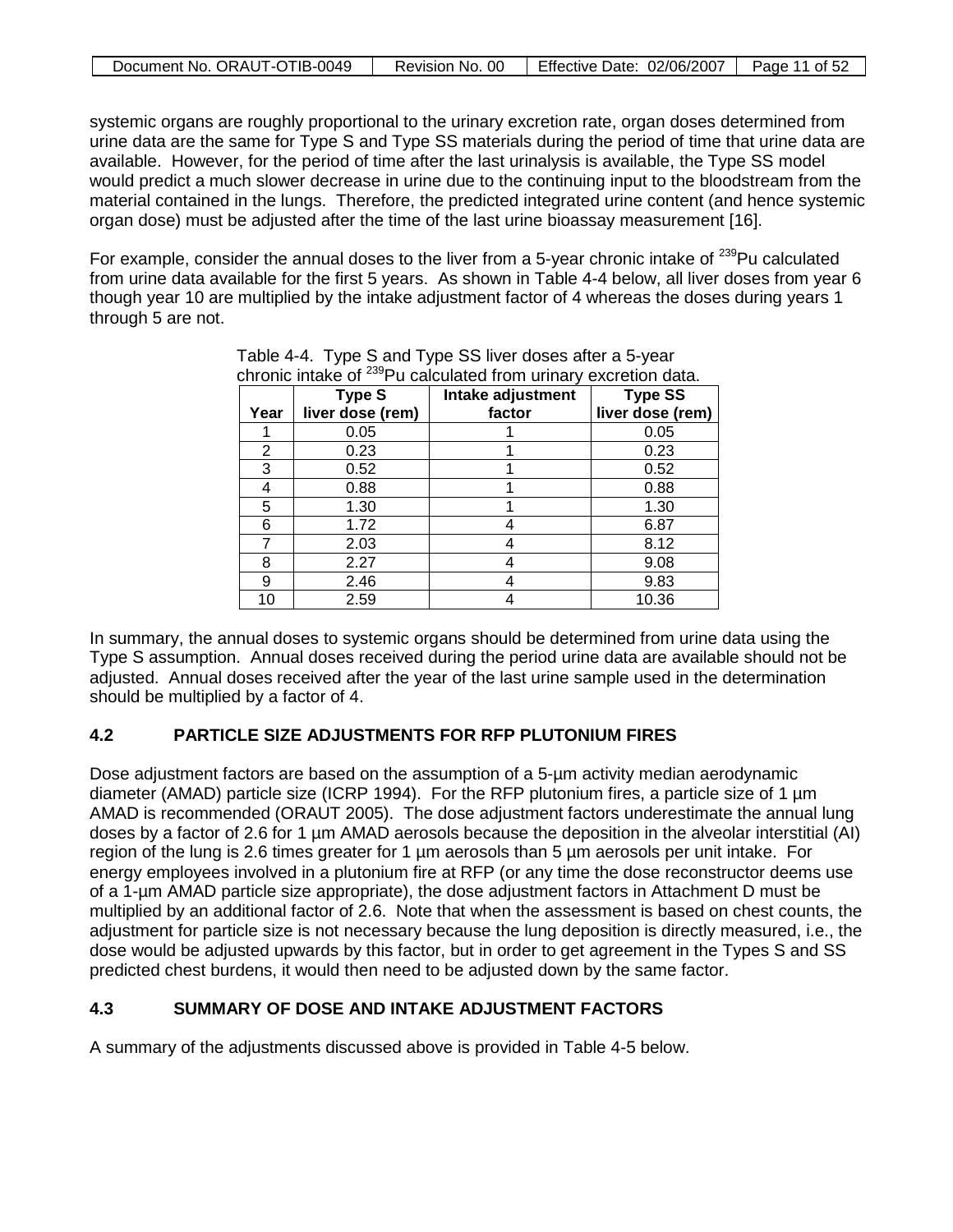| Document No. ORAUT-OTIB-0049 | Revision No. 00 | Effective Date: 02/06/2007   Page 12 of 52 |  |
|------------------------------|-----------------|--------------------------------------------|--|

### **5.0 APPLICABILITY AND LIMITATIONS**

There are a number of restrictions on when and how the dose adjustment factors can be used. The reasons for the following restrictions on the use of dose adjustment factors are discussed in detail in Attachments A and B:

| Table 4-5. Summary of Type SS adjustments. |  |  |  |  |  |  |
|--------------------------------------------|--|--|--|--|--|--|
|--------------------------------------------|--|--|--|--|--|--|

|                 | Lung counts               | <b>Air concentrations</b> | <b>Urinalysis</b>           |
|-----------------|---------------------------|---------------------------|-----------------------------|
| Lungs           | Table D adjustment        | Table D adjustment        | Factor of 4 adjustment      |
|                 | (normalized to last chest |                           | followed by Table D         |
|                 | count)                    |                           | adjustment                  |
| Extra-thoracic  | No adjustment             | No adjustment             | Factor of 4 adjustment      |
| GI tract        | No adjustment             | No adjustment             | Factor of 4 adjustment      |
| Systemic organs | No adjustment             | Assume Type M             | Prior to last urine sample: |
|                 |                           | material                  | no correction               |
|                 |                           |                           | Post last urine sample:     |
|                 |                           |                           | factor of 4 adjustment      |

Note: For claims involved in high-fired events (e.g. the RFP fires), a particle size adjustment (as described in Section 4.2) of 2.6 should be included.

- Applies only to doses resulting from the intake of plutonium oxide; however, it is favorable to the claimant to apply it if the intake material is unknown and plutonium oxide is a possibility. Considering the uncertainty in the nature of the material, long-term (years) air oxidation of formerly Type M plutonium can be considered to apply [17].
- Applies only to doses resulting from intakes of plutonium for which the activity isotopic ratio of 239+240Pu to 238Pu is greater than 1. This restriction is based on the observed behavior of relatively pure <sup>238</sup>Pu, which tends to be more soluble than <sup>239</sup>Pu (Guilmette 1994, Hickman 1995, James 2003). When this condition is met, SS behavior applies to all isotopes in the plutonium mixture.
- Applies to the dose from <sup>241</sup>Am in the mixture when the activity ratio of  $239+240$ Pu to  $241$ Am is greater than 1 [18].
- Does not apply to situations where the plutonium is a minor constituent by mass in another matrix, such as in recycled uranium [19].
- May be applied to chest count data (using the adjustment discussed in Section 4) except when there are multiple positive chest count results that occur in more than one year. The case should be evaluated to determine if a best fit to the actual data should be performed in such cases [20].
- Because the highest of the various dose adjustment factors was used for Attachment C, no additional uncertainty should be applied to the lung dose calculation; i.e., use the same uncertainty distribution as was applicable to the Type S dose calculation [21].
- The methods described in this TIB can be applied to doses from coworker studies for sites where Type SS absorption is appropriate, but only Type S intakes were assessed. The types of adjustments made to the Type S intakes and doses should be based on the method used to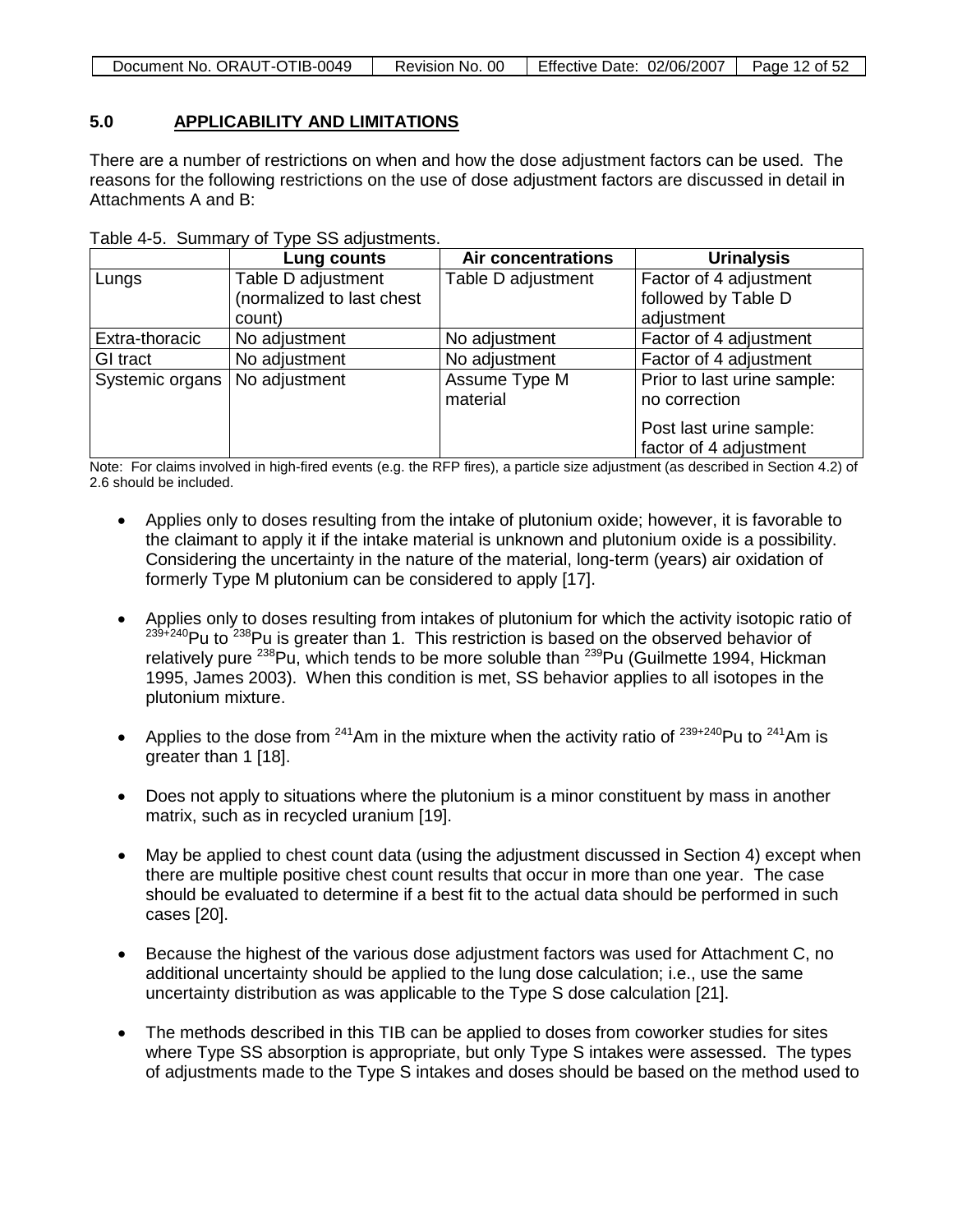| Document No. ORAUT-OTIB-0049 | Revision No. 00 | Effective Date: 02/06/2007 | Page 13 of 52 |
|------------------------------|-----------------|----------------------------|---------------|

create the coworker study (i.e., whether the intakes are based on urinalysis or chest counts) [22].

### **6.0 ATTRIBUTIONS AND ANNOTATIONS**

Where appropriate in this document, bracketed callouts have been inserted to indicate information, conclusions, and recommendations provided to assist in the process of worker dose reconstruction. These callouts are listed here in the Attributions and Annotations section, with information to identify the source and justification for each associated item. Conventional References, which are provided in the next section of this document, link data, quotations, and other information to documents available for review on the Project's Site Research Database.

- [1] LaBone, Thomas R. ORAU Team. Deputy Principal Internal Dosimetrist. January 2007. There are documented cases (see references in first paragraph of Section 3.0) of occupational exposure to plutonium where the plutonium is retained in the lung for longer periods of time than expected for Type S plutonium.
- [2] Bihl, Donald E. ORAU Team. Principal Health Physicist. January 2007. Based on personal discussions on this topic with A. C. James, R. J. Guilmette, F. F. Hahn, W. J. Bair, and others. Also based on peer review on an article on this subject submitted to *Health Physics* that was rejected because of lack of consensus among the reviewers and authors on key issues of the model.
- [3] LaBone, Thomas R. ORAU Team. Deputy Principal Internal Dosimetrist. January 2007. The chronic intake periods and dose intervals were selected to provide reasonable increments of the dose factors for all intake scenarios while at the same time limiting the length of the tables.
- [4] LaBone, Thomas R. ORAU Team. Principal Internal Dosimetrist. January 2007. For example, the lung dose adjustment factor for year 7 following a 5-year chronic intake is 4.5 whereas the dose adjustment factor for year 7 following a 4-year chronic intake is 5.2. Thus, if the chronic intake period is 4.5 years, a dose that is favorable to the claimant is assessed by using the value for 4 years.
- [5] Brackett, Elizabeth M. ORAU Team. Principal Internal Dosimetrist. January 2007. There is no empirical information from the reviewed cases or in the open literature on which to base a modification.
- [6] Brackett, Elizabeth M. ORAU Team. Principal Internal Dosimetrist. January 2007. Because the doses to the ET region are the same for equal intakes of Type S plutonium and Type SS plutonium, there is no adjustment to be made for type SS.
- [7] LaBone, Thomas R. ORAU Team. Principal Internal Dosimetrist. January 2007. The dose to the GI tract from an inhalation of plutonium is the result of plutonium that is deposited in and subsequently cleared from the respiratory tract. Because the inhaled Type SS plutonium is retained in the lung for a longer time than type S material, less is transferred to the GI tract and hence the dose is lower than for an equal intake of Type S plutonium. However, because of uncertainties in the Type SS model parameters, Type S plutonium is recommended for calculating doses to the GI tract in order to be favorable to the claimant.
- [8] LaBone, Thomas R. ORAU Team. Deputy Principal Internal Dosimetrist. January 2007.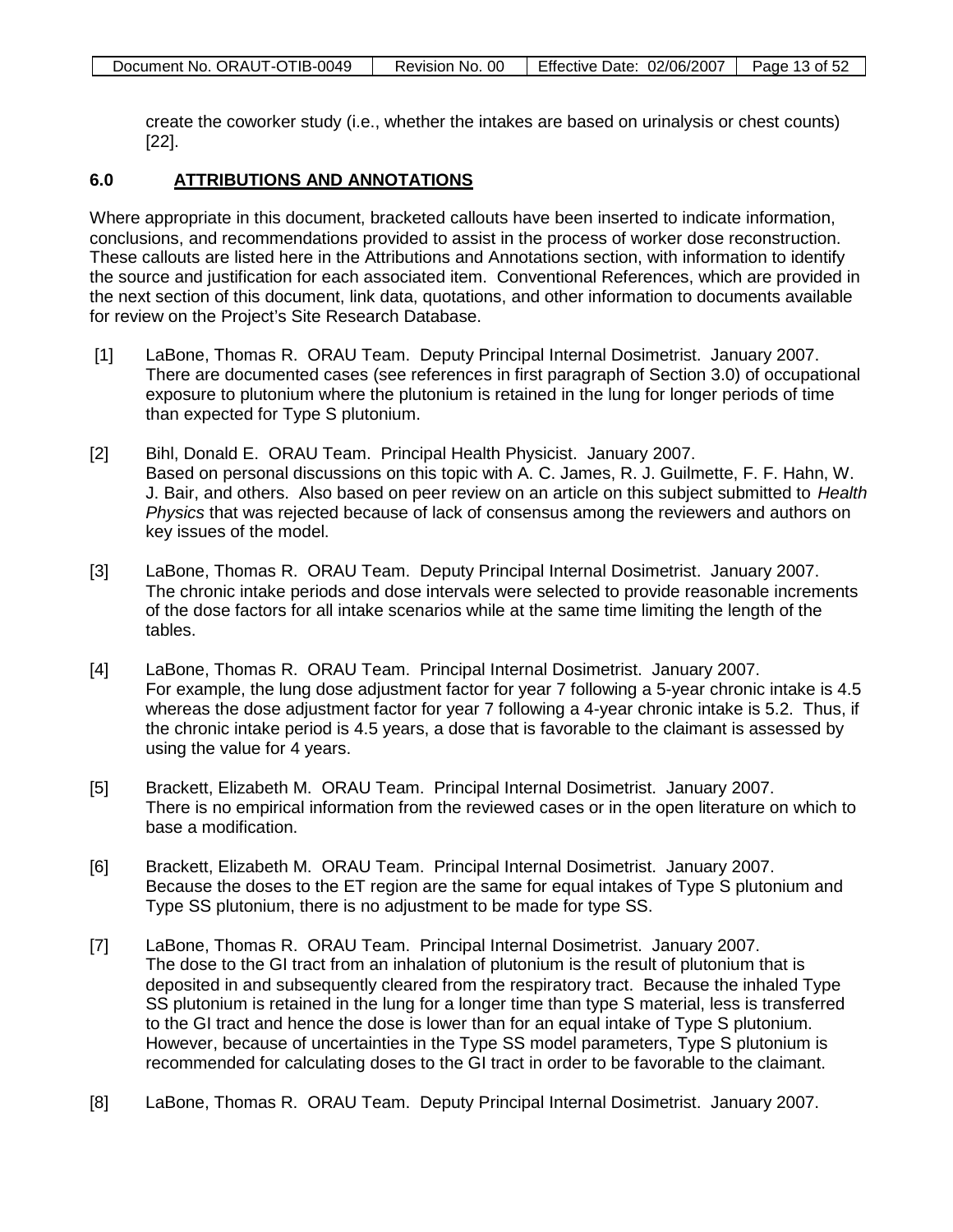| Document No. ORAUT-OTIB-0049 | Revision No. 00 | Effective Date: 02/06/2007 | Page 14 of 52 |
|------------------------------|-----------------|----------------------------|---------------|

ICRP 2001CD. In general, the more soluble the plutonium, the greater is the fraction of the intake that is absorbed into the bloodstream and distributed to the systemic organs. Thus, given equal intakes of Type M, S, and SS plutonium, Type M plutonium will generally deliver the largest systemic dose.

- [9] Brackett, Elizabeth M. ORAU Team. Principal Internal Dosimetrist. January 2007. The first factor to account for increased dose to the lung from the type SS material is due to the longer retention time in the lungs, so for equal intakes of Types S and SS materials, the chest burden from Type SS will be larger than that from Type S at any given time. Because the Type SS adjustment factors are applied to intake calculations based on Type S material, this second factor is applied to make the predicted and measured chest burdens agree for the Type SS material.
- [10] LaBone, Thomas R. ORAU Team. Principal Internal Dosimetrist. January 2007. For example, the lung dose adjustment factor for year 7 following a 5-year chronic intake is 4.5 whereas the dose adjustment factor for year 7 following a 4-year chronic intake is 5.2. Thus, if the chronic intake period is 4.5 years, a dose that is favorable to the claimant is assessed by using the value for 4 years.
- [11] LaBone, Thomas R. ORAU Team. Deputy Principal Internal Dosimetrist. January 2007. There is no empirical information from the reviewed cases or in the open literature on which to base a modification.
- [12] LaBone, Thomas R. ORAU Team. Deputy Principal Internal Dosimetrist. January 2007. Because the doses to the ET region are the same for equal intakes of Type S plutonium and Type SS plutonium, there is no adjustment to be made for type SS.
- [13] LaBone, Thomas R. ORAU Team. Principal Internal Dosimetrist. January 2007. The plutonium in the lung has not been taken up into the bloodstream and is therefore not yet available to be deposited in systemic organs and deliver dose. On the other hand, the plutonium in the urine is a good indicator of the levels of plutonium that has been in the bloodstream. For this reason urine bioassay data are preferred for calculating dose to systemic organs. If the dose to a systemic organ needs to be calculated from the lung content, the more soluble plutonium forms of plutonium will deliver the largest dose because it will leave the lungs more quickly and deposit in the systemic organs. Therefore, Type S is more favorable to the claimant than Type SS.
- [14] LaBone, Thomas R. ORAU Team. Deputy Principal Internal Dosimetrist. January 2007. Because a smaller fraction of a Type SS intake goes to urine, the intake calculated assuming a Type S intake will be too small by up to a factor of 4. To adjust for this, the intake calculated with the Type S model is adjusted upwards by a factor of 4.
- [15] LaBone, Thomas R. ORAU Team. Deputy Principal Internal Dosimetrist. January 2007. Because a smaller fraction of a Type SS intake goes to urine, the intake calculated assuming a Type S intake will be too small by up to a factor of 4. To adjust for this, the intake calculated with the Type S model is adjusted upwards by a factor of 4.
- [16] Brackett, Elizabeth M. ORAU Team. Principal Internal Dosimetrist. January 2007. The systemic dose is not adjusted upwards as long as there are urine bioassay data available because the adjustment would predict a urinary excretion rate that is larger than that actually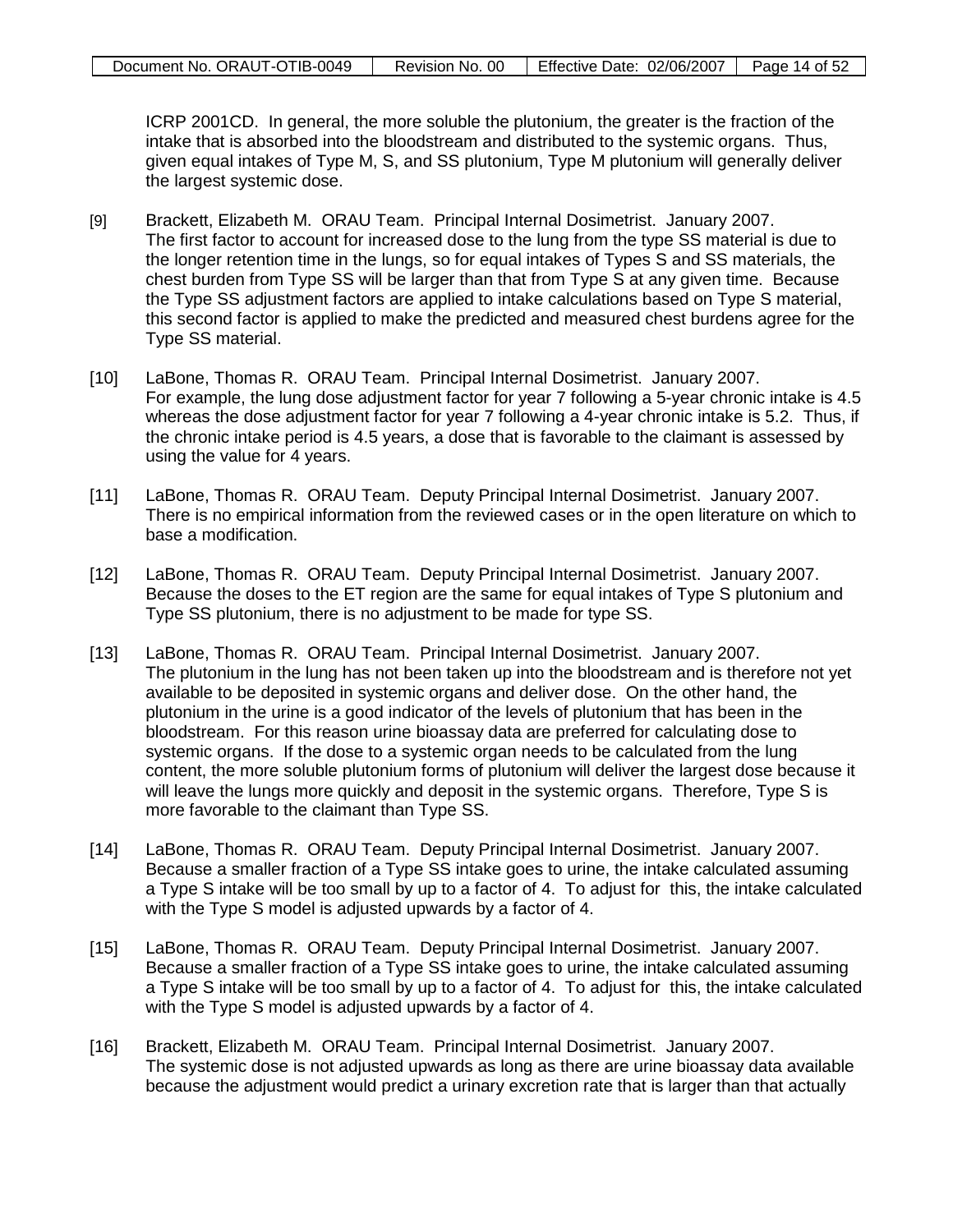observed. It is applied after that because it is unknown as to whether it decreases at the rate predicted by Type S or by Type SS.

- [17] La Bone. ORAU Team. Principal Internal Dosimetrist. January 2007. Plutonium oxide (especially the high-fired variety) is one of the most insoluble forms of plutonium (ICRP 1994, personal discussion with C.W. Sill) typically encountered in the workplace. However, it is not feasible to exclude the possibility that soluble forms of plutonium might become more insoluble over time (La Bone, T. R. and W. M. Findley 1999; J. C. Moody, G. N. Stradling, and A. R. Britcher 1994). Therefore, the TIB is assumed to apply if the form of the plutonium is not known. This is used as an additional possibility of material type; all possibilities are calculated and the type resulting in the largest dose is applied to be favorable to the claimant.
- [18] Bihl, Donald E. ORAU Team. Principal Health Physicist. January 2007. It is standard industry practice to assume the long-term retention of particles in the lung is related to the physical and chemical properties of the particle matrix. For example, if the particle is plutonium oxide with small quantities of a contaminant like Am-241 (which is normally much more soluble than plutonium oxide), the Am-241 is assumed to be trapped in the particle matrix and exhibit the same retention as the matrix. However, once the Am-241 becomes a major component of the particle, it tends to assume its own solubility rather than that of the matrix. Because the point at which this occurs is unknown, it was estimated that the Am-241 might behave independently when its mass is about 1% or more of the total mass of the matrix; when converted to activity the 1% mass criterion occurs approximately when the activity ratios of Am-241 and Pu-239 is equal, so for simplicity the 1:1 activity ratio was used.
- [19] Bihl, Donald E. ORAU Team. Principal Health Physicist. January 2007. It is standard industry practice to assume the long-term retention of particles in the lung is related to the physical and chemical properties of the particle matrix. For example, if the particle is plutonium oxide with small quantities of a contaminant like Am-241 (which is normally much more soluble than plutonium oxide), the Am-241 is assumed to be trapped in the particle matrix and exhibit the same retention as the matrix. However, once the Am-241 becomes a major component of the particle, it tends to assume its own solubility rather than that of the matrix. Because the point at which this occurs is unknown, it was estimated that the Am-241 might behave independently when its mass is about 1% or more of the total mass of the matrix; when converted to activity the 1% mass criterion occurs approximately when the activity ratios of Am-241 and Pu-239 is equal, so for simplicity the 1:1 activity ratio was used.
- [20] LaBone, Thomas R. ORAU Team. Deputy Principal Internal Dosimetrist. January 2007. In cases where there are numerous chest counts the preferred approach is to model the data directly rather than use the methods given in this TIB. This approach is preferred because data specific to the individual will provide the most accurate estimate of dose and the Rule prioritizes the use of personal information, when available, over all other information.
- [21] Bihl, Donald E. ORAU Team. Principal Health Physicist. January 2007. Rather than try to determine a distribution of adjustment factors among the various cases, the highest adjustment factor for the given scenario was chosen. Because the dose adjustment factor is the maximum, or upper bound, no additional uncertainty is required.
- [22] Bihl, Donald E. ORAU Team. Senior Life Scientist and Coworker Data Health Physicist. January 2007.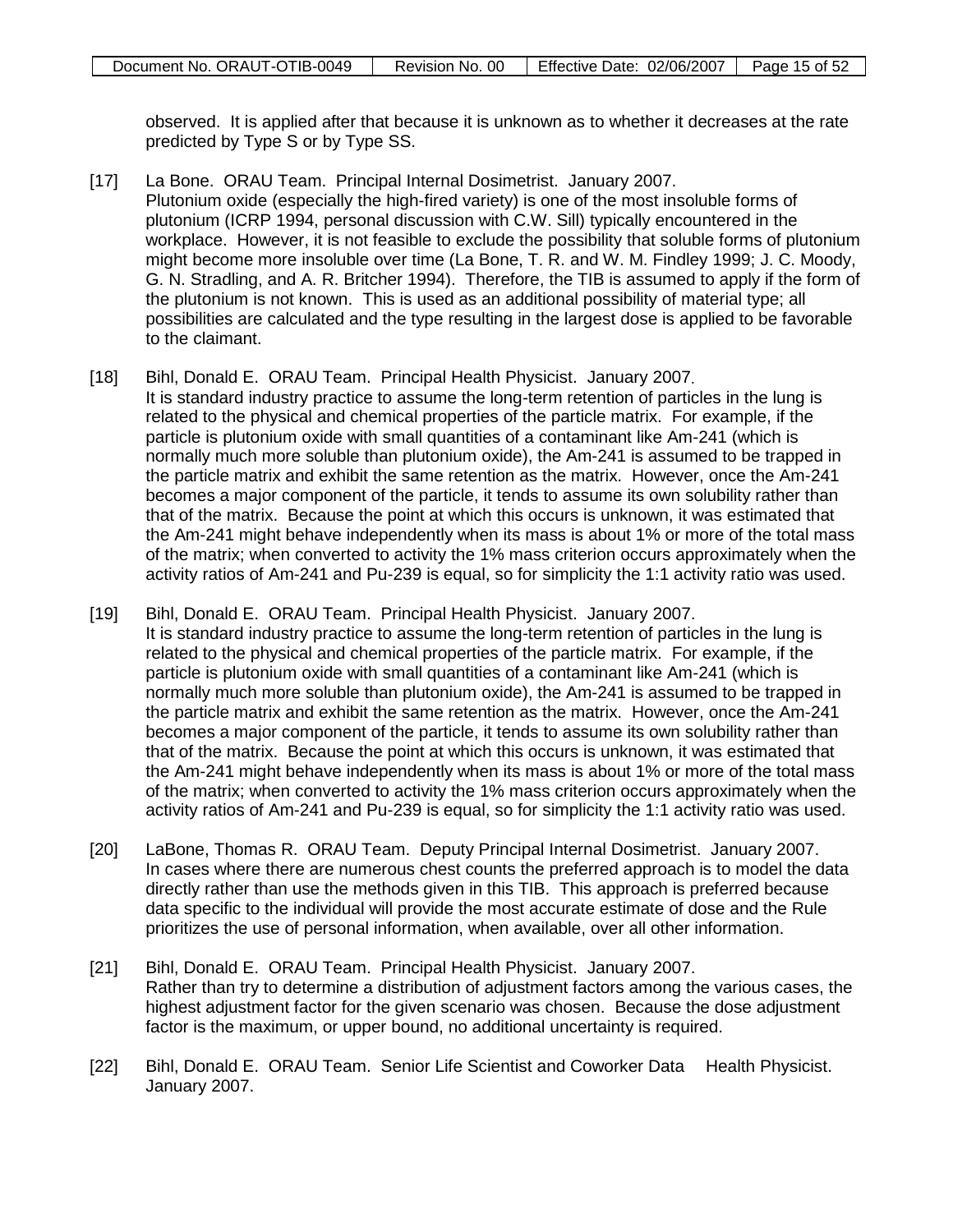Coworker data are simply another method of assessing dose to an individual, so the same methods of assessment apply.

- [23] Falk, Roger B. ORAU Team. Senior Life Scientist. January 2007. The calculations in this section were performed by Roger Falk.
- [24] LaBone, Thomas R. ORAU Team. Deputy Principal Internal Dosimetrist. January 2007. These data are unpublished.
- [25] LaBone, Thomas R. ORAU Team. Deputy Principal Internal Dosimetrist. January 2007. In other words, the best model is assumed to be the model that predicts lung retention and urinary excretion that best agrees with that observed.
- [26] LaBone, Thomas R. ORAU Team. Deputy Principal Internal Dosimetrist. January 2007. The 5 um AMDA is an ICRP 66 default value. The density of 11.5 g/mL is the value given in the CRC Handbook of Chemistry and Physics for plutonium oxide.
- [27] Brackett, Elizabeth M. ORAU Team. Principal Internal Dosimetrist. January 2007. Adjustment factors are applied to calculations based on Type S rather than the development of a new model.
- [28] Brackett, Elizabeth M. ORAU Team. Principal Internal Dosimetrist. January 2007. In order to develop adjustment factors, something needs to be calculated on which to apply these factors. The Type S model is used because it is closest to this longer-retained material.
- [29] LaBone, Thomas R. ORAU Team. Deputy Principal Internal Dosimetrist. January 2007. The point here is that the doses are being calculated with an empirical adjustment of the standard ICRP models and that these models are not being modified.
- [30] LaBone, Thomas R. ORAU Team. Principal Internal Dosimetrist. January 2007. Plutonium oxide (especially the high-fired variety) is one of the most insoluble forms of plutonium (ICRP 1994, personal discussion with C.W. Sill) typically encountered in the workplace. However, it is not feasible to exclude the possibility that soluble forms of plutonium might become more insoluble over time (La Bone, T. R. and W. M. Findley 1999; J. C. Moody, G. N. Stradling, and A. R. Britcher 1994). Therefore, the TIB is assumed to apply if the form of the plutonium is not known. This is used as an additional possibility of material type; all possibilities are calculated and the type resulting in the largest dose is applied to be favorable to the claimant.
- [31] Allen, David E. NIOSH. Dose Reconstruction Team Leader. January 2007. The calculations in this section were performed by David E. Allen.
- [32] Falk, Roger B. and Bihl, Donald E. ORAU Team. Principal Health Physicists. January 2007. The values in these tables were calculated by Roger Falk and Don Bihl using the methods described in Attachment B.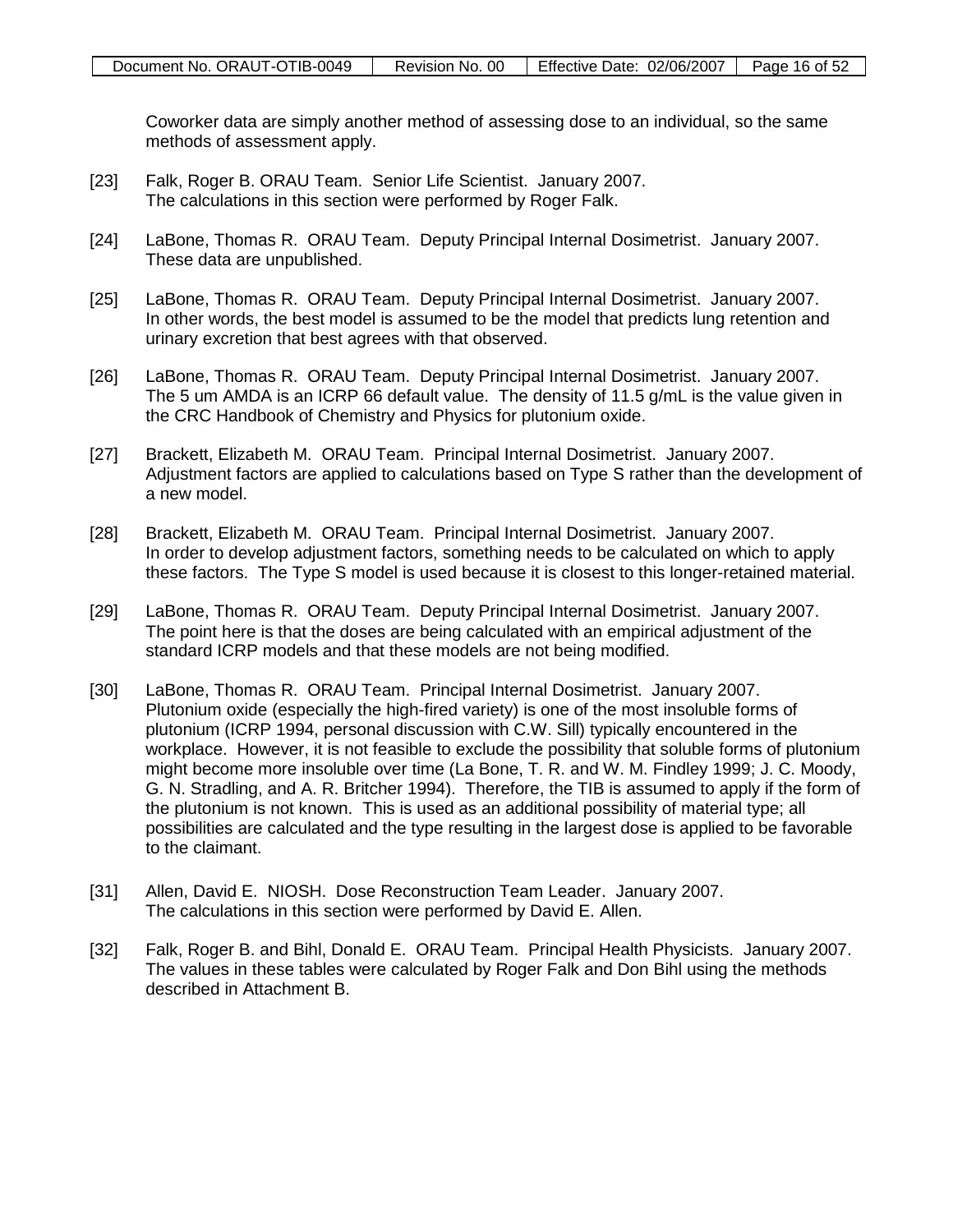## **REFERENCES**

- Bihl, D. E., T. P. Lynch, E. H. Carbaugh, M. J. Sula, 1988, *Methods to Improve Intake Monitoring for Freshly Separated, Poorly Transported Plutonium*, PNL-6695, Pacific Northwest National Laboratory, Richland, Washington.
- Carbaugh, E. H., D. E. Bihl, M. J. Sula, 1991, "Long-term Follow-up of HAN-1, an Acute Plutonium Oxide Inhalation Case," *Radiation Protection Dosimetry*, Vol. 38, Nos. 1-3, pp. 99-104.
- Carbaugh, E. H., and T. R. La Bone, 2003, "Two Case Studies of Highly Insoluble Plutonium Inhalation with Implications for Bioassay," *Radiation Protection Dosimetry*, Vol. 105, Nos. 1-4, pp. 133- 138.
- Filipy, R. E., 2004, in *Annual Report of the U. S. Transuranium and Uranium Registries*, Eds: S. M. Ehrhart, R. E. Filipy, USTUR-0197-04, Washington State University, Tri-Cities, Richland, Washington.
- Guilmette, R. A., et al., 1994, "Intake Assessment for Workers Who Have Inhaled Pu-238 Aerosols," *Radiation Protection Dosimetry,* (53) 1-4, pp 127-131.
- Hahn, F. F., S. A. Romanov, R. A. Guilmette, A. P. Nifatov, Y. V. Zaytseva, J. H. Diel, S. W. Allen, and Y. V. Lyovkina, 2003, "Distribution of Plutonium Particles in the Lungs of Mayak Workers," Radiation Protection Dosimetry, volume 105, number 1/4, pp. 81–84.
- Hahn, F. F., S. A. Romanov, R. A. Guilmette, A. P. Nifatov, J. H. Diel, and Y. Zaytseva, 2004, "Plutonium Microdistribution in the Lungs of Mayak Workers," *Radiation Research*, Vol. 161, pp. 568-581.
- Hickman, A. W., et al., 1995, "Application of a Canine Pu-238 Biokinetics/Dosimetry Model to Human Bioassay Data," *Health Physics,* (68) 3, pp 359-370.
- ICRP (International Commission on Radiological Protection), 1979, *Limits for Intakes of Radionuclides by Workers*, Publication 30, Part 1, Pergamon Press, Elmsford, New York.
- ICRP (International Commission on Radiological Protection), 1994, *Human Respiratory Tract Model for Radiological Protection*, Publication 66, Pergamon Elsevier Science Inc., Tarrytown, New York.
- ICRP (International Commission on Radiological Protection), 1997, *Individual Monitoring for Internal Exposure of Workers*, Publication 78, Pergamon Elsevier Science Inc., Tarrytown, New York.
- ICRP (International Commission on Radiological Protection), 2001, *The ICRP Database of Dose Coefficients: Workers and Members of the Public*, Version 2.0.1, CD-1, Pergamon Press, Oxford, England.
- ICRP (International Commission on Radiological Protection), 2002, "Supporting Guidance 3: Guide for the Practical Application of the ICRP Human Respiratory Tract Model," *Annals of the ICRP*, Pergamon Elsevier Science Inc., Tarrytown, New York.
- James, A. C., et al., 2003, "USTUR Case 0259 Whole Body Donation: A Comprehensive Test of the Current ICRP Models for the Behavior of Inhaled Pu-238 Oxide Ceramic Particles," *Health Physics*, (84) 1, p 2-33.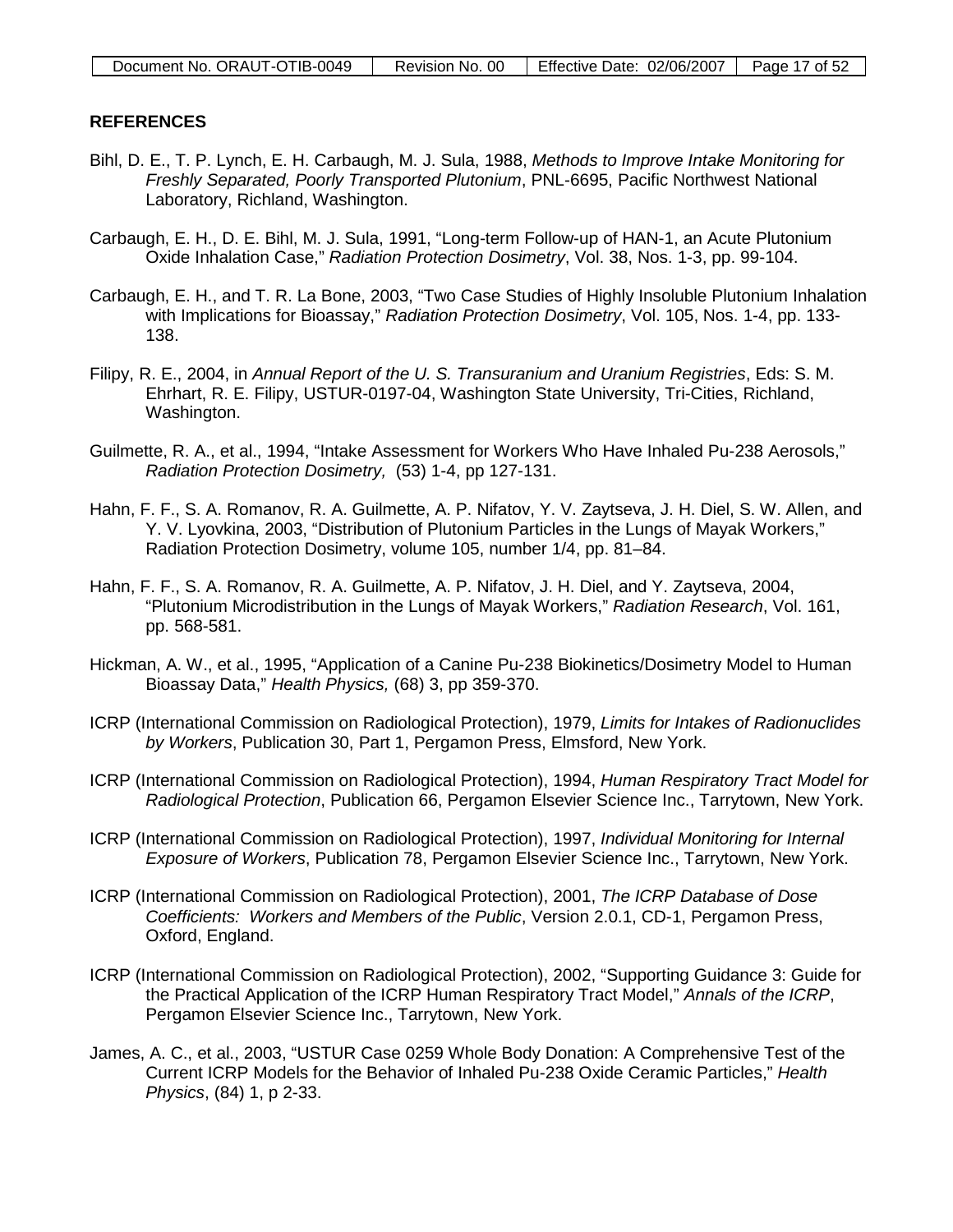- James, A. C., 2004, *User Manual for IMBA ExpertTM, USDOE-Edition (Phase II)* [or other editions], Appendix D, "Example Bioassay Cases," ACJ & Associates, pp. 83-93.
- James, A. C., 2005, *Proposal to Manage and Operate the United States Transuranium and Uranium Registries*, Appendix C. "Progress on Modeling Whole-Body Cases," Washington State University, Tri-Cities, Richland, Washington.
- Kathren, R. L., and J. F. McInroy, 1991, "Comparison of Systemic Plutonium Deposition Estimates from Urinalysis and Autopsy Data in Five Whole-Body Donors," *Health Physics*, Vol. 60, No. 4, pp. 481-488.
- Khokhryakov, V. F., K. G. Suslova, S. A. Vostrotin, S. A. Romanov, K. F. Eckerman, M. P. Krahenbuhl, and S. C. Miller, 2005, "Adaptation of the ICRP Publication 66 Respiratory Tract Model to Data on Plutonium Biokinetics for Mayak Workers," *Health Physics*, Vol. 88, No. 2, pp. 125-132.
- La Bone, T. R., and W. M. Findley, 1999, *Evaluation of Savannah River Site Internal Dosimetry Registry Case 498 (U)*, ESH-HPT-99-0244, Westinghouse Savannah River Company, Aiken, South Carolina.
- Mann, J. R., and R. A. Kirchner, 1967, "Evaluation of Lung Burden Following Acute Inhalation Exposure to Highly Insoluble PuO<sub>2</sub>," *Health Physics*, Vol. 13, pp. 877-882.
- McInroy, J. F., R. L. Kathren, and M. J. Swint, 1989, "Distribution of Plutonium and Americium in Whole Bodies Donated to the United States Transuranium Registry," *Radiation Protection Dosimetry*, Vol. 26, pp. 151-158.
- Morgan, A., A. Black, D. Knight, and S. R. Moores, 1988, "The Effect of Firing Temperature on the Lung Retention and Translocation of Pu Following the Inhalation of  $^{238}$ PuO<sub>2</sub> and  $^{239}$ PuO<sub>2</sub> by CBA/H Mice," *Health Physics*, Vol. 54, No. 3, pp. 301-310.
- Newman, L. S., M. M. Mroz, A. Ruttenber, and A. James, 2005, "Lung Fibrosis in Plutonium Workers," *Radiation Research*, Vol. 164, No. 2, pp. 123-131.
- ORAUT (Oak Ridge Associated Universities Team), 2005, *Technical Basis Document for the Rocky Flats Plant – Occupational Internal Dose,* ORAUT-TKBS-0011-5 PC-1, Oak Ridge, Tennessee.
- Romanov, S. A., R. A. Guilmette, F. F. Hahn, A. P. Nifatov, Y. V. Zaytseva, and Y. V. Lyovkina, 2003, "Modifying the ICRP 66 Dosimetry Model Based on Results Obtained from Mayak Plutonium Workers," Radiation Protection Dosimetry, volume 105, number 1/4, pp. 85–90.
- Spitz, H. B., and B. Robinson, 1981, "Deposition of Plutonium in the Lungs of a Worker Following an Accidental Inhalation Exposure," in *Actinides in Man and Animals: Proceedings of the Snowbird Actinide Workshop*, 15-17 October 1979, Ed. M. E. Wrenn, RD Press, Salt Lake City, Utah, pp. 114-135.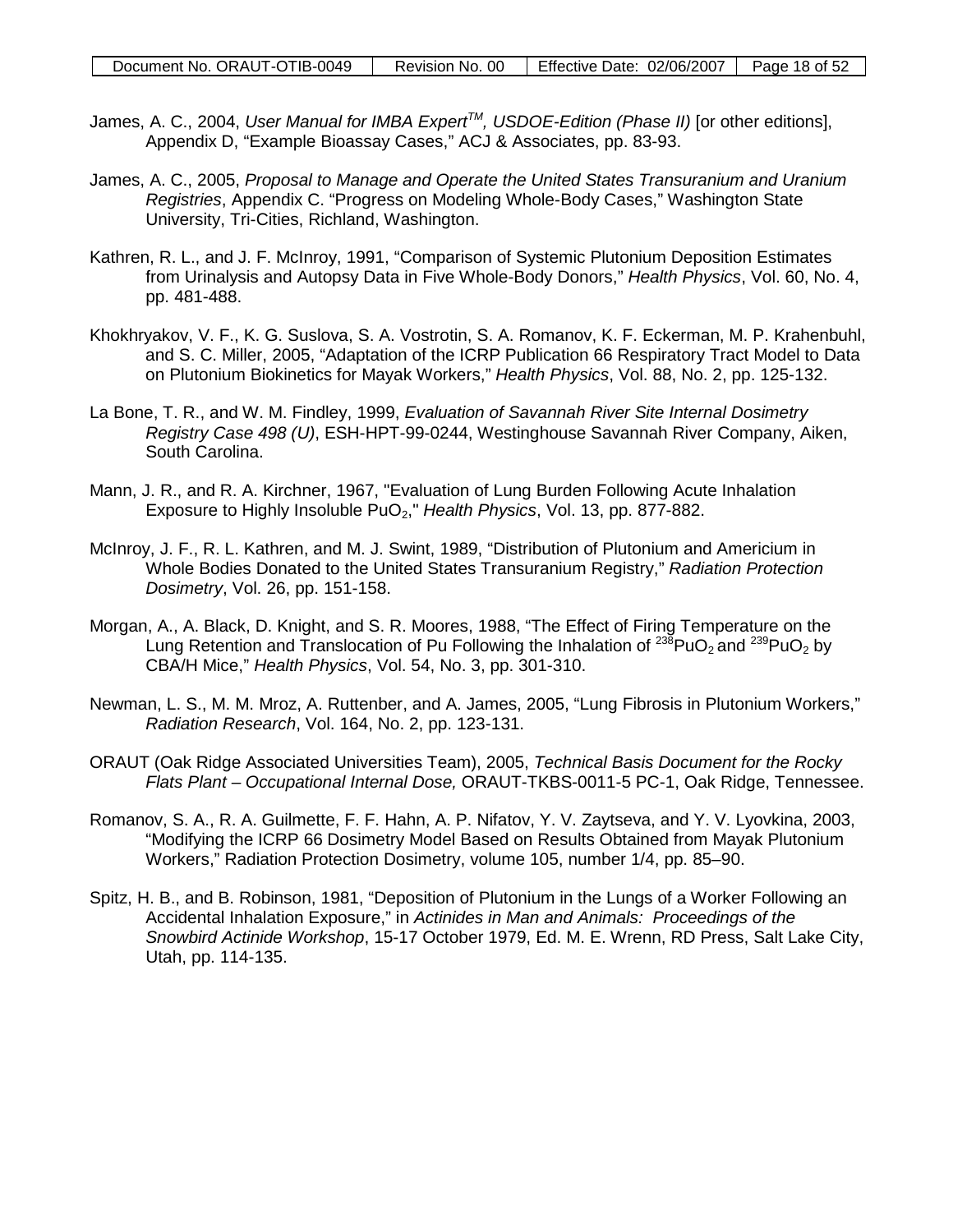# **ATTACHMENT A**

<span id="page-18-0"></span>**CASES DEMONSTRATING LONG-TERM RETENTION OF PLUTONIUM IN THE LUNG [23]**  Page 1 of 10

# **TABLE OF CONTENTS**

## **SECTION TITLE PAGE**

|  | A2.1 United States Transuranium and Uranium Registry (USTUR) Donor Cases 27 |  |
|--|-----------------------------------------------------------------------------|--|

# **LIST OF TABLES**

# **TABLE TITLE PAGE**

A-1 Solubility parameter comparison for SRS 498........................................................................ 27

# **LIST OF FIGURES**

# **FIGURE TITLE PAGE**

| A-1  |  |
|------|--|
| A-2  |  |
| A-3  |  |
| A-4  |  |
| A-5  |  |
| A-6  |  |
| A-7  |  |
| A-8  |  |
| A-9  |  |
| A-10 |  |
|      |  |

### **A1.0 CASES FROM THE ROCKY FLATS PLANT**

The following paragraphs discuss nine cases from RFP [24]. For these cases, the standard Type S model is compared to a custom individual-specific model that modifies mechanical clearance parameters and dissolution parameters. The custom parameters were selected such that reasonable fits to the data were obtained and intakes calculated from urine and chest data were approximately equal [25]. For the custom fits, the particle size was 5 um AMAD with a density of 11.5 g/mL for all RFP cases (and HAN-1 [26]). For the 1965 plutonium fire cases, custom fits were also determined for a particle size of 1 µm AMAD to assess the impact of varying the particle size. For all RFP cases, the initial activity of <sup>241</sup>Pu was assumed based on the general mixture of plutonium handled at Rocky Flats.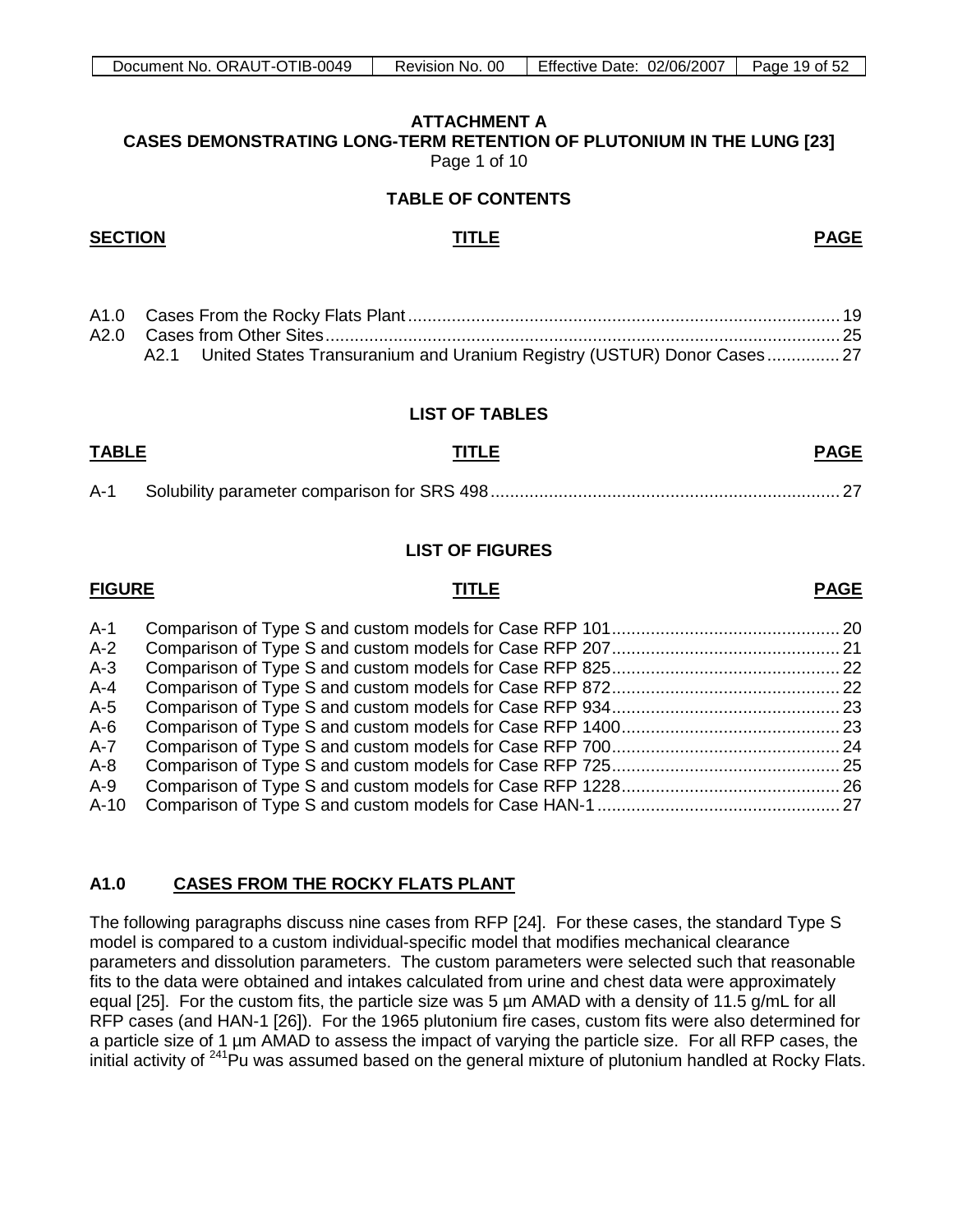# **ATTACHMENT A**

**CASES DEMONSTRATING LONG-TERM RETENTION OF PLUTONIUM IN THE LUNG** [23] Page 2 of 10

RFP cases 101, 207, 825, 872, 934, and 1400 were exposed to plutonium from a fire on October 15, 1965, in the coolant line of a lathe used to machine plutonium metal (Mann and Kirchner 1967). The fire started when a maintenance worker was trying to clear plutonium chips clogging the coolant line; first, by using carbon tetrachloride to flush the line and then, by using a center punch with force to dislodge the chips. A spark from the center punch ignited the plutonium-carbon tetrachloride mixture, which caused a fire that quickly breached containment and created airborne contamination (particle size = 0.32-µm mass median diameter) that spread throughout Building 776/777. There was no air monitoring alarm system and the building fire alarm was not activated until approximately 15 min after the onset of the fire. The six cases discussed here had no significant previous plutonium intakes and no subsequent intakes. They have modern (post-1990) lung counts and plutonium urinalysis data. Cases 825, 872, and 934 had diethylene triamine pentaacetic acid (DTPA) chelation treatments; cases 101, 207, and 1400 did not.

# **RFP 101**

RFP 101 was an assembler about 50 feet from the origin of the fire, but did not smell the smoke. He was notified of the fire, donned a respirator, and left the area. He did not receive DTPA treatment. Figure A-1 shows plutonium lung activity calculated from <sup>241</sup>Am lung count measurements and fitted in Integrated Modules for Bioassay Assessment (IMBA) computer code for the standard Type S model and the custom fit for which the assessed intake based on lung data was approximately equal to the assessed intake based on urine data.



Figure A-1. Comparison of Type S and custom models for Case RFP 101.

# **RFP 207**

RFP 207 was a production machinist in the building (temporarily assigned from depleted uranium operations). He was not near the fire and did not see or smell smoke. He evacuated the building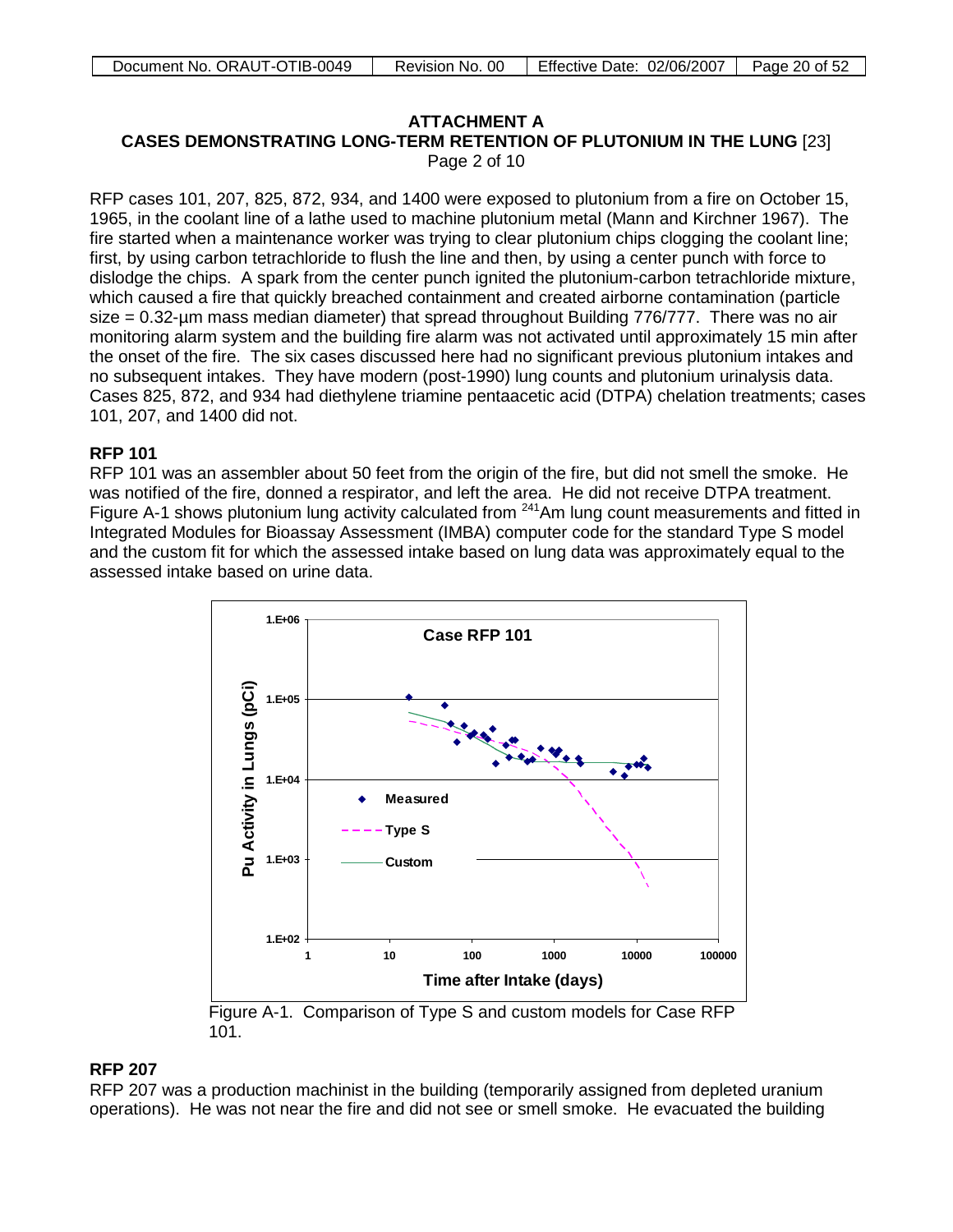## **ATTACHMENT A CASES DEMONSTRATING LONG-TERM RETENTION OF PLUTONIUM IN THE LUNG** [23] Page 3 of 10

when notified but did not know why. Later, he was discovered to be contaminated. He did not receive DTPA treatment (see Figure A-2).



Figure A-2. Comparison of Type S and custom models for Case RFP 207.

# **RFP 825**

RFP 825, a quality control engineer in an office adjacent to the metal production area, smelled the smoke but thought it was welding fumes. He left the office and unknowingly went toward the fire location. When he saw the fire, he donned a respirator and exited the area. Case RFP 825 was administered 4 g of DTPA, starting on October 18, 1965 (see Figure A-3).

# **RFP 872**

RFP 872 was the maintenance supervisor in the vicinity. He smelled smoke for about 2 min, went to the fire, donned a respirator, and exited the area. He was administered 5 g of DTPA starting on October 15, 1965 (see Figure A-4).

# **RFP 934**

RFP 934 was the maintenance worker at the origin of the fire. He was wearing a respirator at the onset of the fire. He was administered 5 g of DTPA starting on October 15, 1965 (see Figure A-5).

# **RFP 1400**

RFP 1400 was an electrician apprentice at a desk in the production area. He did not receive DTPA treatment (see Figure A-6).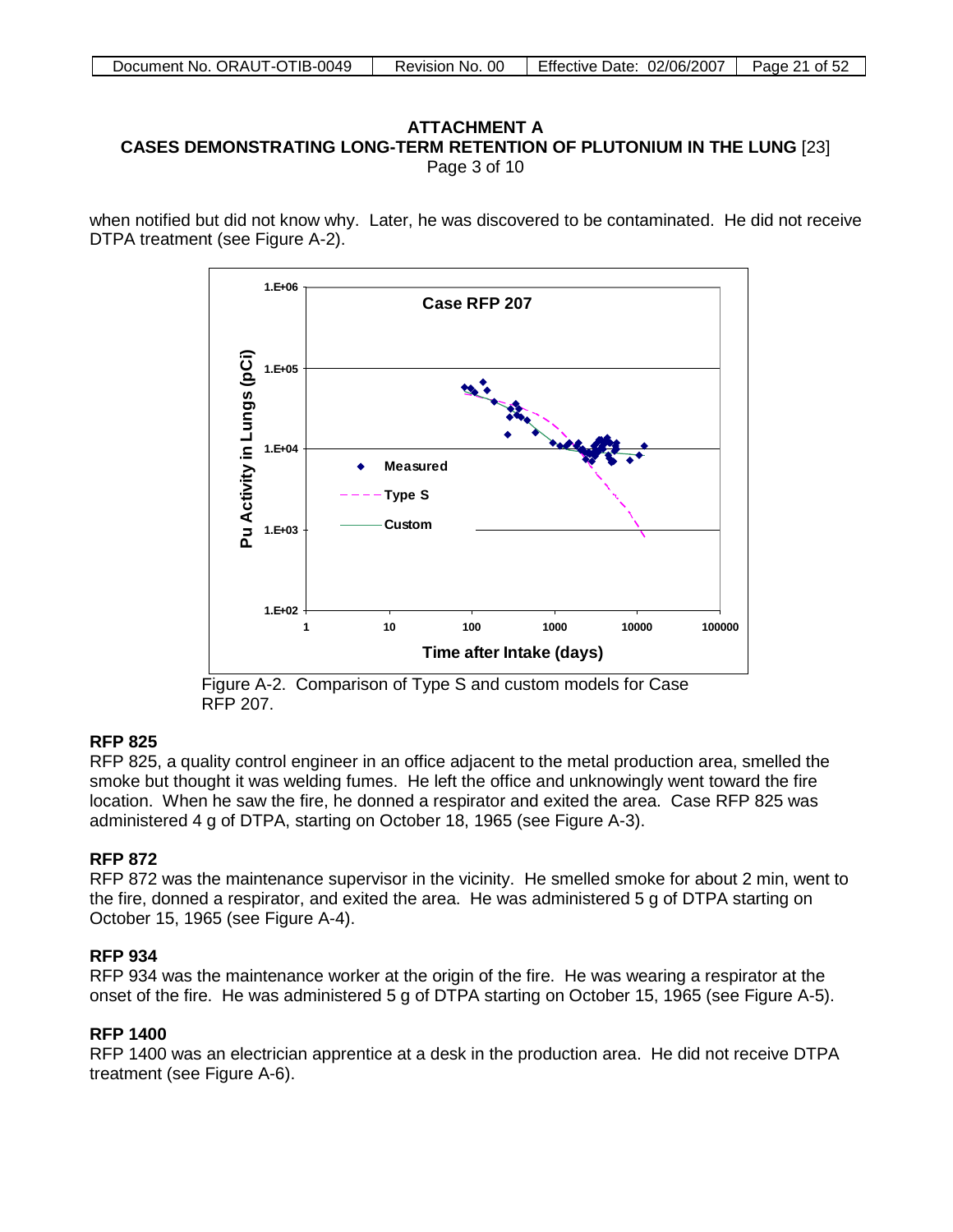## **ATTACHMENT A CASES DEMONSTRATING LONG-TERM RETENTION OF PLUTONIUM IN THE LUNG** [23] Page 4 of 10



Figure A-3. Comparison of Type S and custom models for Case RFP 825.



Figure A-4. Comparison of Type S and custom models for Case RFP 872.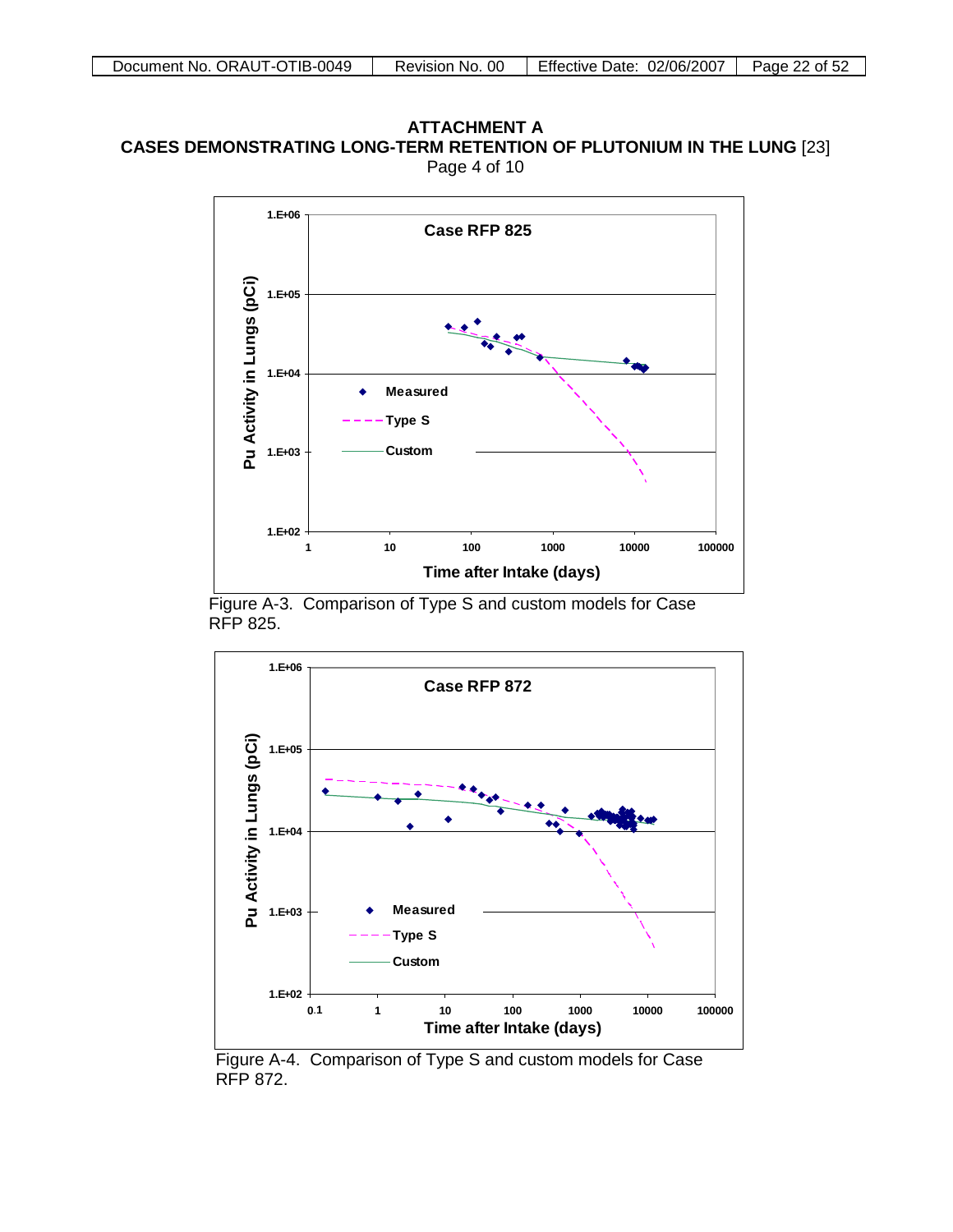# ATTACHMENT A ATTACHMENT A<br>CASES DEMONSTRATING LONG-TERM RETENTION OF PLUTONIUM IN THE LUNG [23] Page 5 of 10



Figure A-5. Comparison of Type S and custom models for Case RFP 934.



Figure A-6. Comparison of Type S and custom models for Case RFP 1400.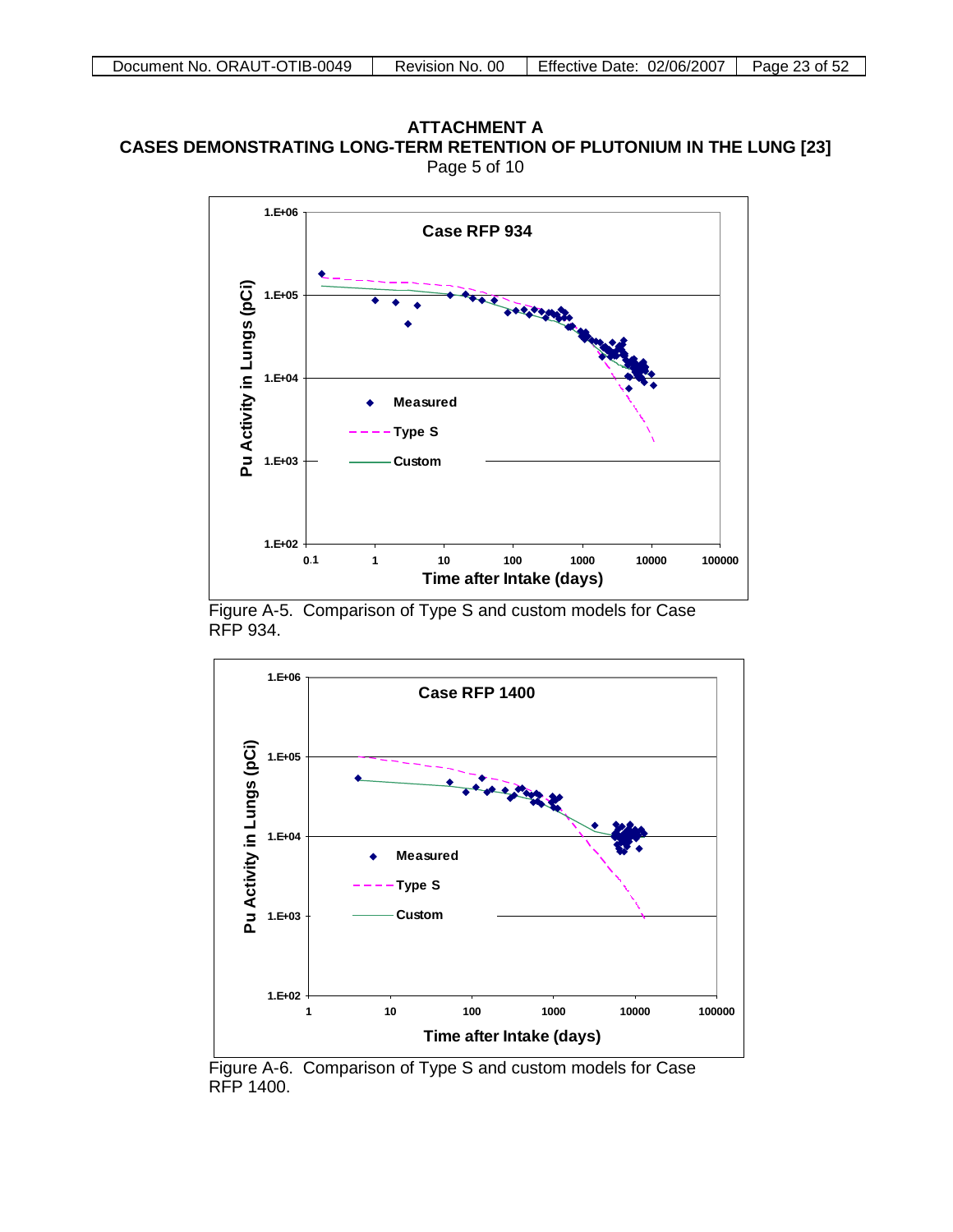# ATTACHMENT A

ATTACHMENT A<br>CASES DEMONSTRATING LONG-TERM RETENTION OF PLUTONIUM IN THE LUNG [23]

Page 6 of 10

# **RFP 700**

RFP 700 was a laboratory foreman who received an inhalation intake on August 22, 1971, from the spontaneous combustion of plutonium chips with carbon tetrachloride residue in a sample can in a laboratory in Building 771. The double can pressurized and vented into the laboratory. RFP 700 was a responder to the fire and entered the laboratory wearing a chemical-oxygen respirator to clean up the mess and collect the residue. However, one strap on the respirator was broken, resulting in an ineffective seal. The initial concentration of americium was 480 ppm. Extensive DTPA was administered to the worker starting August 30, 1971. RFP 700 received a skull count on April 9, 2002, coupled with a lung count. The ratio of normalized skull/lung 241Am counts was 0.15, which indicates that the skeletal contribution to the chest count was reasonably low and did not account for the persistence of  $241$ Am in the chest (see Figure A-7).



Figure A-7. Comparison of Type S and custom models for Case RFP 700.

# **RFP 725**

RFP 725 was a firefighter who helped control a plutonium fire on May 11, 1969, in Building 76/77. Assigned to the roof of the building, he supervised two crews to spray water on the roof to keep it from breaching. He did not wear a respirator initially. Contamination apparently came out of the plenums without smoke; the roof was not breached. RFP 725 was highly contaminated and received 17 g of DTPA treatments, which had no apparent effect. This indicates that there was essentially no initial soluble content of the plutonium. The particle size is not known. The initial concentration of <sup>241</sup>Am was 1,000 ppm; the initial amount of 241Pu was assumed to be 0.5% by weight. He had no previous or subsequent plutonium exposures (see Figure A-8).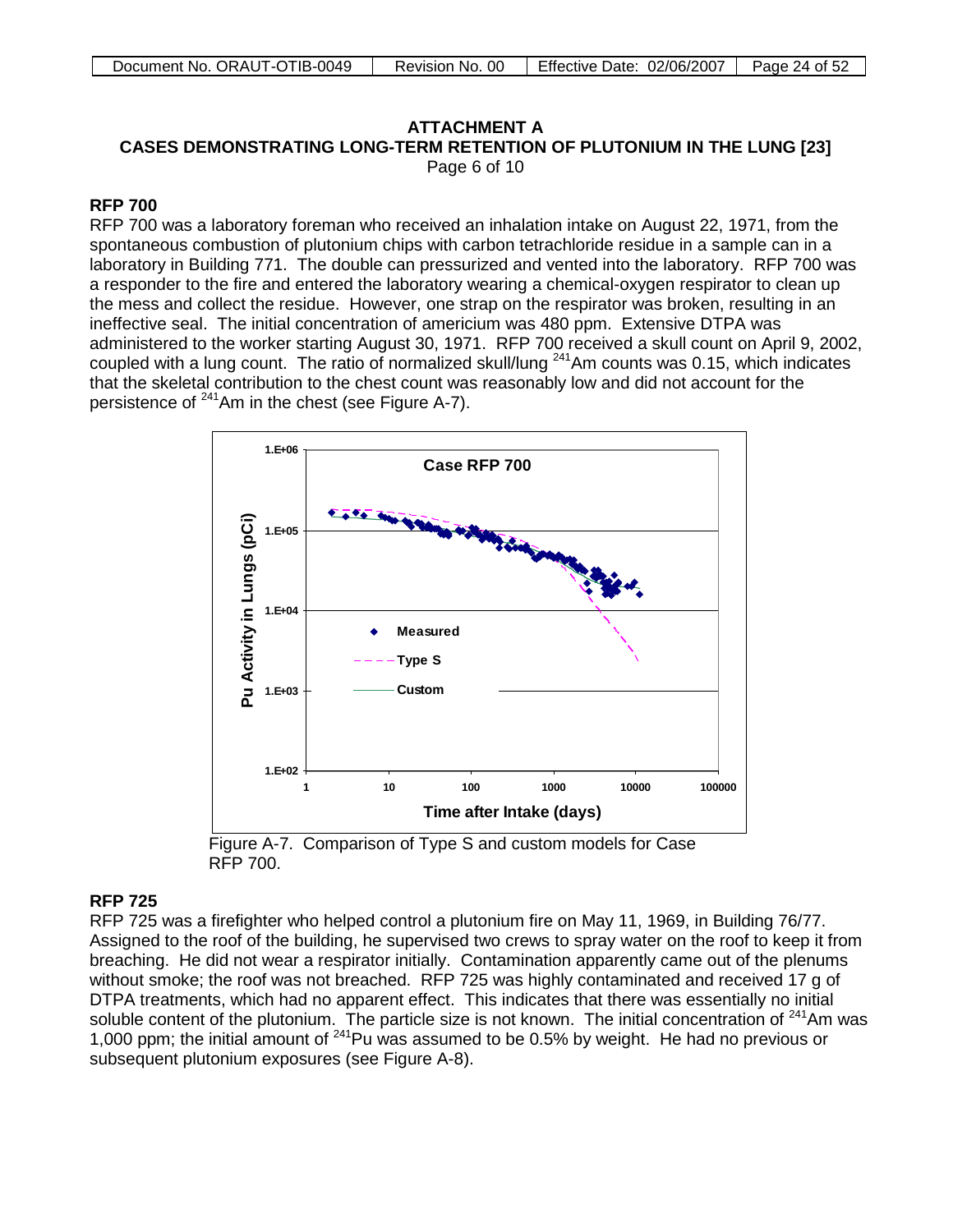



Figure A-8. Comparison of Type S and custom models for Case RFP 725.

# **RFP 1228**

RFP 1228, a process operator in Building 771, was exposed to plutonium, probably oxide, from a glove failure on July 30, 1975. He was not wearing a respirator during the incident. He received 4 g of DTPA treatments. The particle size is not known. The initial concentration of <sup>241</sup>Am was 1,050 ppm; the initial amount of  $241$ Pu was assumed to be 0.5% by weight. He had no previous recorded plutonium intakes and no subsequent intakes (see Figure A-9). This case represents avidly retained plutonium in the lung not resulting from a plutonium fire, but probably from slowly oxidized plutonium.

### **A2.0 CASES FROM OTHER SITES**

# **HAN-1**

HAN-1 has been described in detail in Spitz and Robinson (1981), Carbaugh, Bihl, and Sula (1991), and Carbaugh and La Bone (2003). The worker was exposed acutely on May 23, 1978, to plutonium oxide that had been calcined at 600°C. The isotopic composition, including  $^{241}$ Pu, was measured on a sample of the source. Particle size information was not obtained. DTPA was administered on days 0, 2, 3, 7, and 10 after intake, but was determined to be ineffective due to the highly insoluble nature of the plutonium. Numerous chest counts were obtained from day 0 through day 6,639 after intake. The chest counts were corrected for chest wall thickness as measured by ultrasound techniques. Activity in the skeleton, as measured by skull counting, was usually not detectable or just slightly above detection; hence, correction of chest counts for skeletal activity was made only in the last three measurements. The worker had no previous confirmed intakes of plutonium or  $241$ Am. Figure A-10 shows the plutonium lung content for case HAN-1 as measured by <sup>241</sup>Am and custom-fitted in IMBA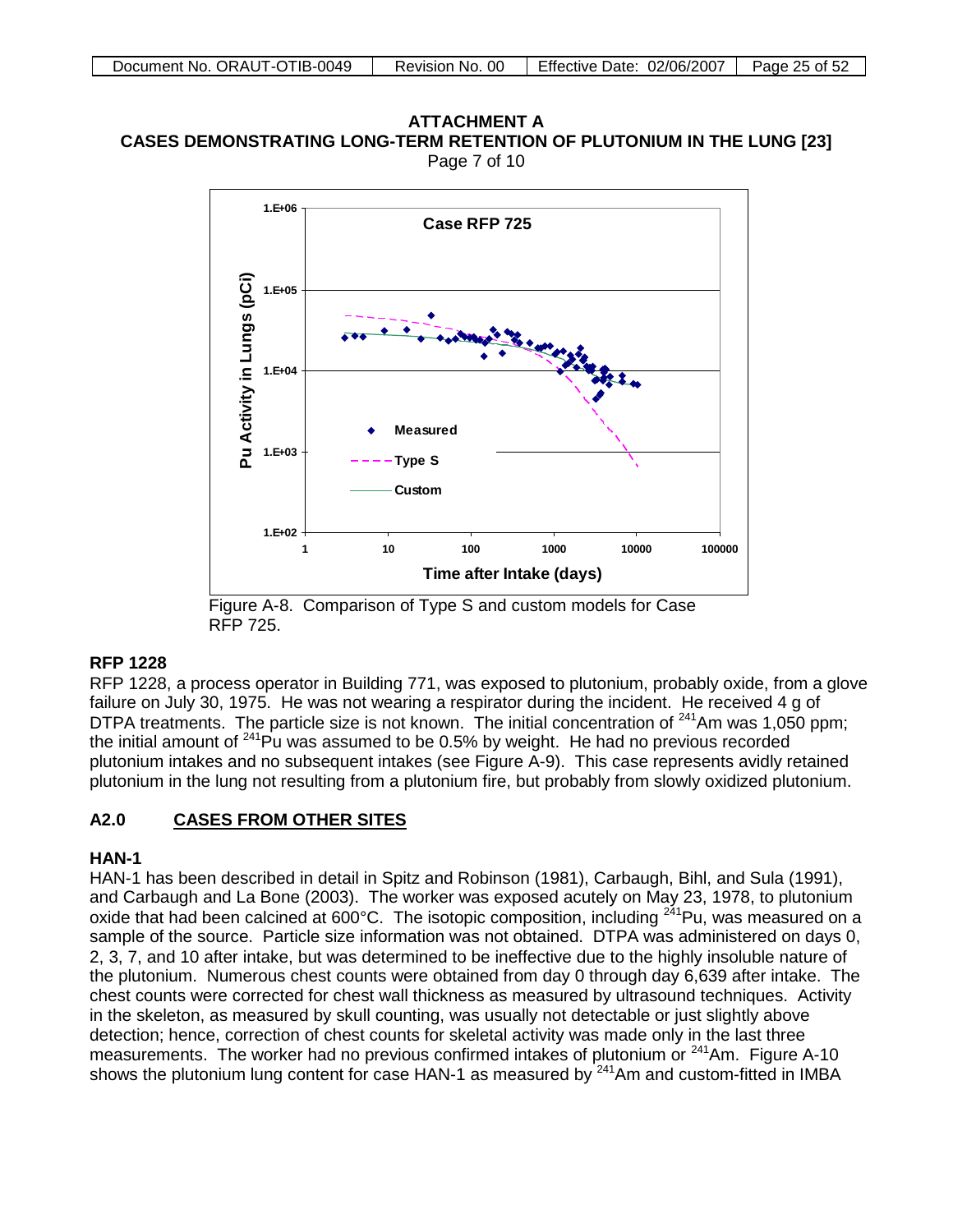**ATTACHMENT A CASES DEMONSTRATING LONG-TERM RETENTION OF PLUTONIUM IN THE LUNG [23]** Page 8 of 10



Figure A-9. Comparison of Type S and custom models for Case RFP 1228.

using parameter values in Attachment C. From 1 d after the accident through 18 years, very little plutonium/americium has been cleared. In his 2003 assessment of the case, Carbaugh and La Bone (2003) modeled lung retention as a single component with an 80-year clearance half-time. A. C. James modeled this case as an example for the IMBA user's manual (James 2004). James concluded that for this case both "the absorption characteristics of the plutonium particle matrix and the mechanical elimination rate of particles deposited in the 'deep lung' of this individual worker differ substantially from the standard ICRP default values." James fit the lung data using 0.5-AMAD particle size, a slow absorption rate,  $S_s$ , of 2  $\times$  10<sup>-5</sup>/d, and reduced mechanical clearance of 0.0001/d for AI1 to bb1 and AI2 to bb1. James retained the insoluble plutonium value of 0.0001 for  $f_1$ , but in a later personal discussion agreed that  $f_1$  of 0.00001 would be better for Type SS material. However, to make this fit, James ignored all counts in the last 1,500 d.

### **SRS 498**

SRS 498 has been described in detail in La Bone and Findley (1999) and Carbaugh and La Bone (2003). In September 1999, the worker was exposed to plutonium metal that had oxidized at ambient temperatures for about a year due to a defective weld on the stainless-steel storage container. Only the oxide form of the plutonium had escaped through the hole in the weld and become airborne. One g of DTPA was given shortly after the intake. The isotopic composition of the material, including <sup>241</sup>Pu, had been determined by mass spectrometry and was decay-corrected to the time of the intake. These isotopic ratios were verified by alpha spectrometry measurements on material obtained from the air sampler used to monitor the operation. Particle size information was not obtained; however, the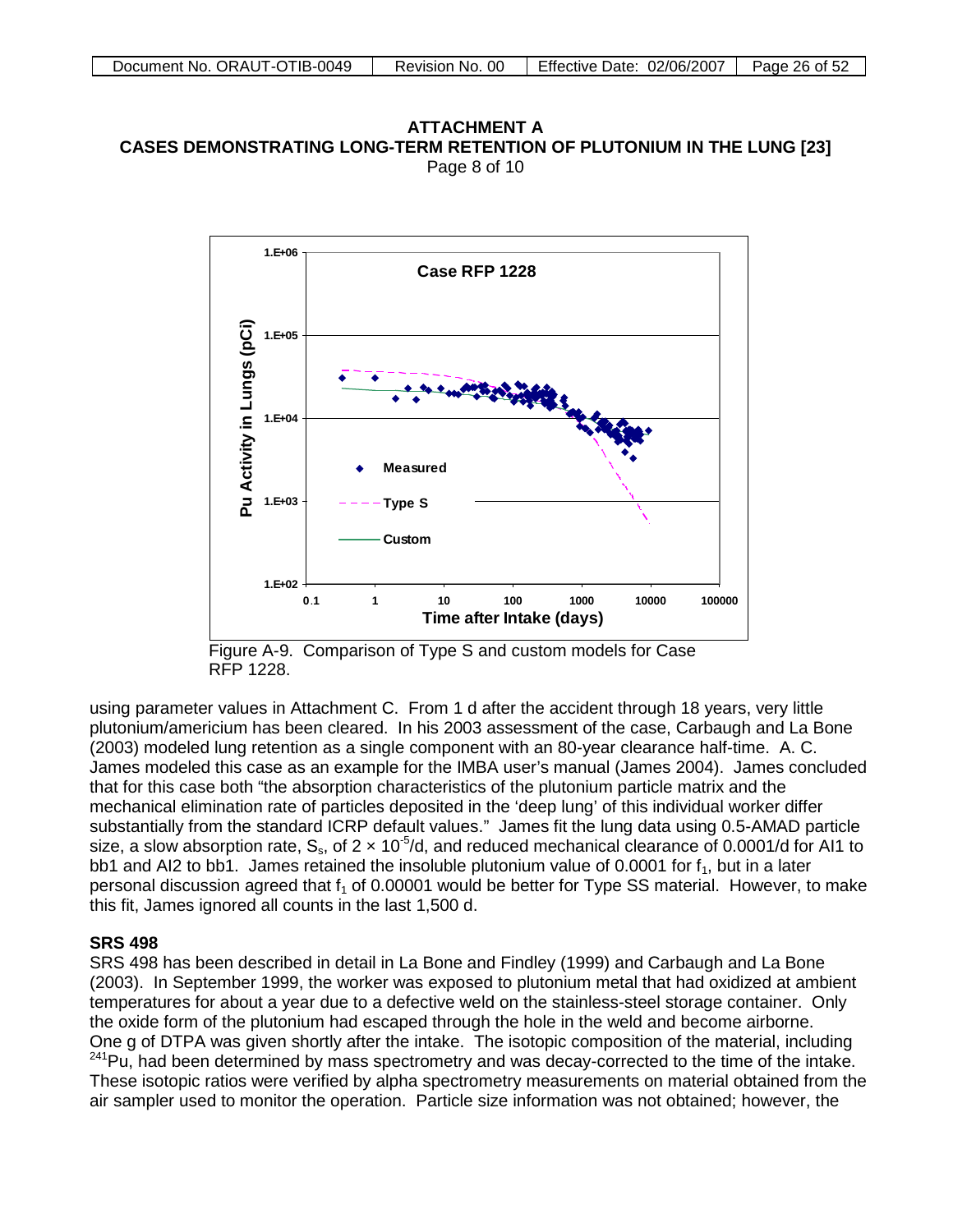# ATTACHMENT A ATTACHMENT A<br>CASES DEMONSTRATING LONG-TERM RETENTION OF PLUTONIUM IN THE LUNG [23] Page 9 of 10

material from the air filter underwent *in vitro* lung solubility analysis at the Lovelace Respiratory Research Institute. Table A-11 (reprinted from Carbaugh and La Bone [2003]) lists results of the *in vitro* solubility analysis and the fit to the *in vivo* 241Am lung counts. The model based on the lung counts also fit well with the urine and fecal samples. As with HAN-1 and most of the RFP cases, the standard Type S absorption model did not fit the long-term lung burden values well.



Figure A-10. Comparison of Type S and custom models for Case HAN-1.

|  |  |  |  | Table A-1. Solubility parameter comparison for SRS 498. |
|--|--|--|--|---------------------------------------------------------|
|--|--|--|--|---------------------------------------------------------|

| Tvpe                                       | <b>Fraction rapidly</b><br>dissolved. f. | <b>Rapid solubility</b><br>rate, $s_r$ (d <sup>-1</sup> | <b>Slow solubility</b><br>rate, $s_s$ (d <sup>-1</sup> |
|--------------------------------------------|------------------------------------------|---------------------------------------------------------|--------------------------------------------------------|
| In vitro study of Pu oxide from air sample | 0.0007                                   | 1.56                                                    | $1.3 \times 10^{-3}$                                   |
| Parameters inferred from bioassay          | 0.002                                    | 9.9                                                     | $9.7 \times 10^{-6}$                                   |
| Standard ICRP (1994) Type S parameters     | 0.001                                    | 100                                                     | $1.0 \times 10^{-4}$                                   |

# **A2.1 UNITED STATES TRANSURANIUM AND URANIUM REGISTRY (USTUR) DONOR CASES**

All of the following descriptions are from James (2005). USTUR has performed tissue analyses and reported on six whole-body donor cases that demonstrate larger activities in the lung at death than predicted by the Type S absorption model. A brief description of each case follows. Filipy (2004) and James (2005) concluded that all six cases show the inhaled plutonium was substantially less soluble than is assumed by ICRP for its recommended 'Type S' particle absorption behavior. Use of the ICRP 'default' absorption rate resulted in predicted lung burdens that were, on average, 18% of the measured burdens at death (range = 2-49%).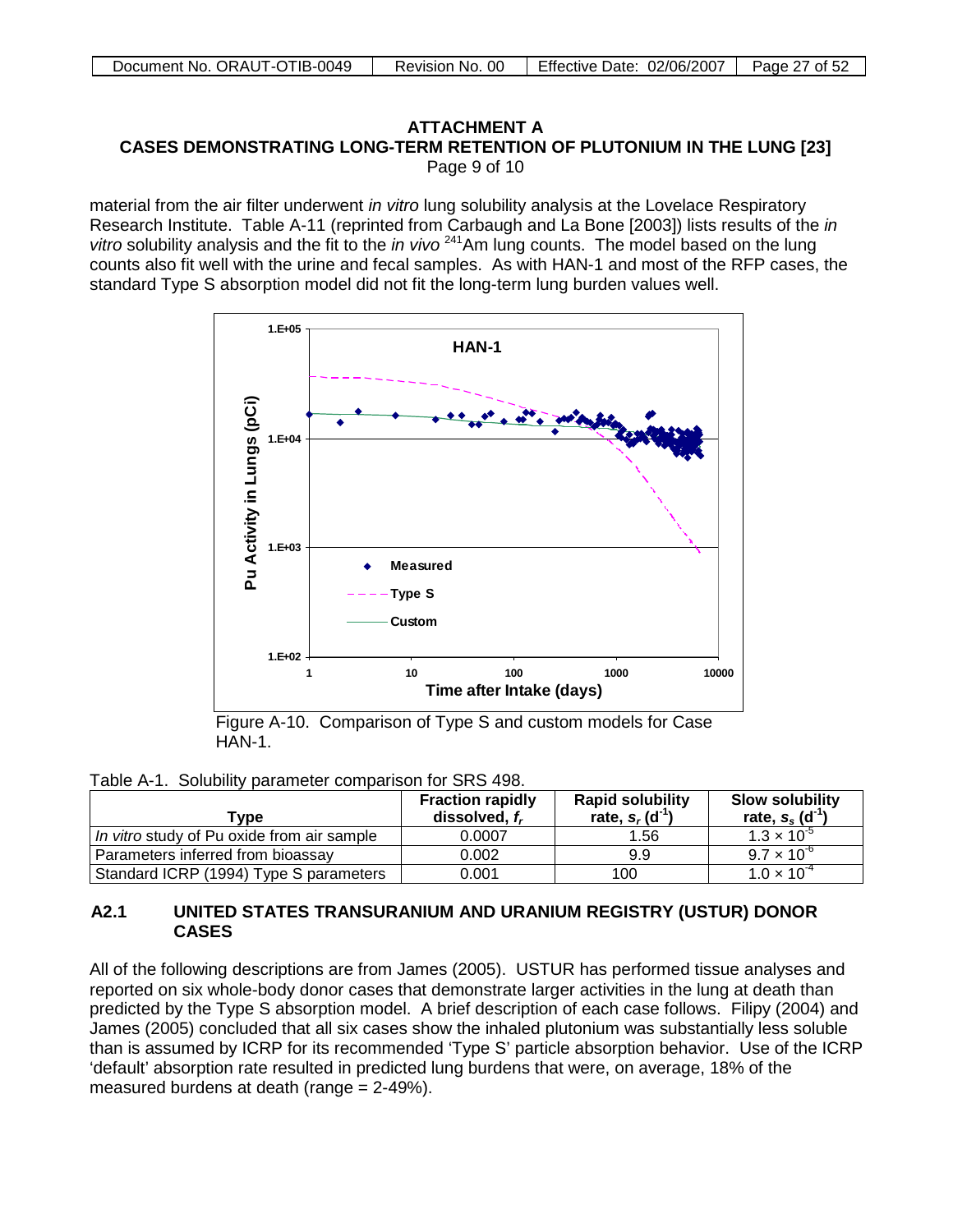# **ATTACHMENT A**

## **CASES DEMONSTRATING LONG-TERM RETENTION OF PLUTONIUM IN THE LUNG [23]** Page 10 of 10

# **TUR 0193**

Case TUR 0193 worked at LANL for 37 years. His highest intakes of plutonium occurred by inhalation during his first year of employment while he was converting plutonium oxide to plutonium fluoride in a chemical hood. The original isotopic ratios had to be assumed; the final plutonium activities were, of course, measured directly in lung tissue.

# **TUR 0208**

Case TUR 0208 also worked at LANL for 37 years. His most probable intake of plutonium by inhalation occurred during his first year of employment when he worked in a plutonium reduction and dry chemistry operation. This case was reported by McInroy, Kathren, and Swint (1989).

# **TUR 0213**

Case TUR 0213 worked as a chemist at LANL for 33 years. He had potential for intakes throughout most of his career and had five recorded potential inhalation accidents. The nature of the plutonium for these accidents has not been found (Kathren and McInroy 1991).

## **TUR 0242**

Case TUR 0242 worked as a chemical operator at LANL for 26 years. He was involved in at least six incidents that could have resulted in acute inhalations of plutonium.

## **TUR 0425**

Case TUR 0425 worked at RFP (but is not one of the RFP cases discussed above) for 24 years and was involved in several incidents with airborne plutonium, personal contamination, and minor wounds during his first decade of employment. A detailed review of the case was reported by Filipy (2004).

### **TUR 0744**

Case TUR 0744 worked at RFP (but is not one of the RFP cases discussed above) for 32 years and was involved in as many as 17 incidents, including two plutonium-contaminated wounds and exposure to a plutonium fire. A detailed review of the case was reported by Filipy (2004).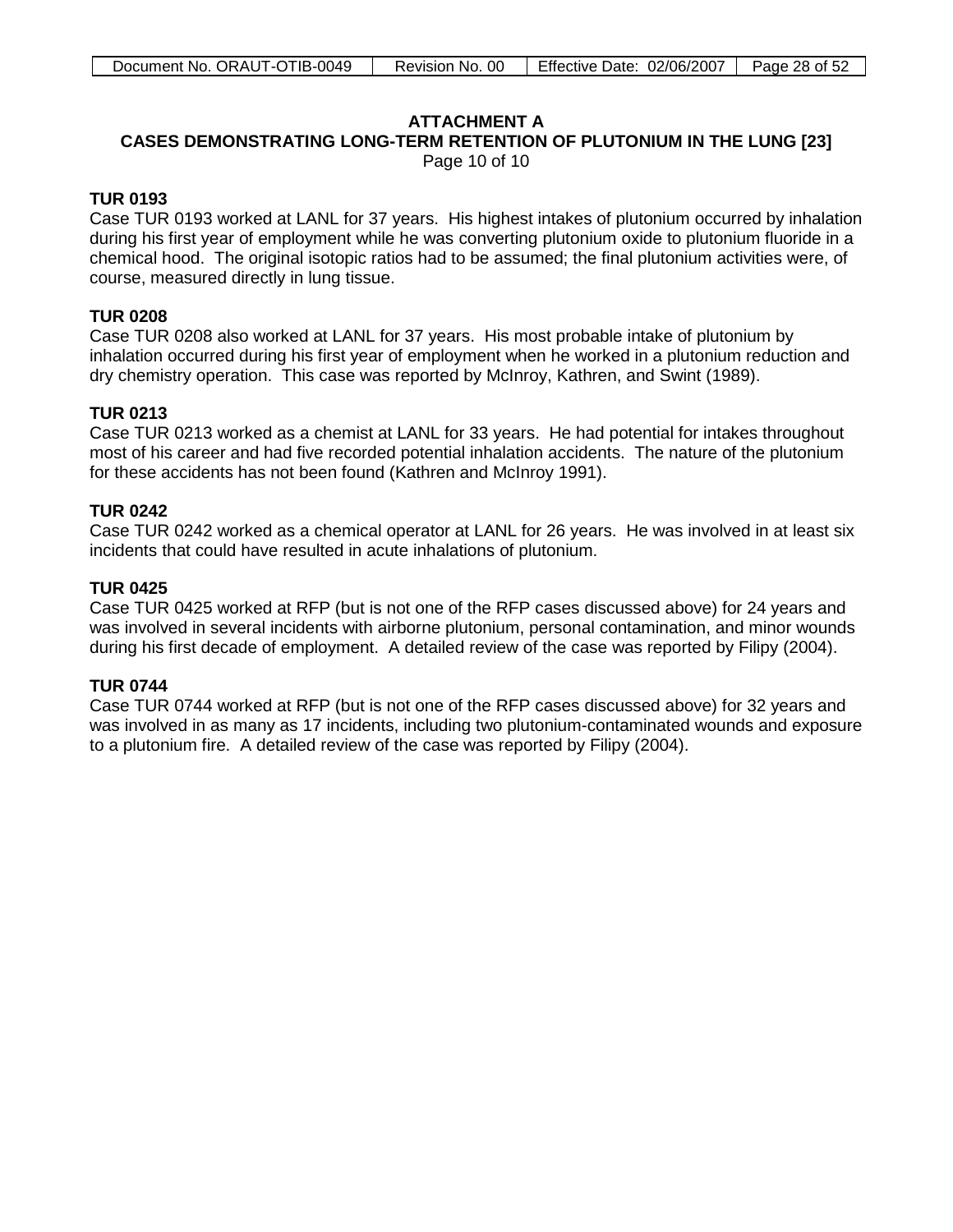# **ATTACHMENT B DERIVATION AND USE OF DOSE ADJUSTMENT FACTORS** Page 1 of 7

## **LIST OF FIGURES**

## <span id="page-28-0"></span>**FIGURE TITLE**

**PAGE**

| $B-1$ | Comparison of projected plutonium lung content for 10 design cases and standard Type S |  |
|-------|----------------------------------------------------------------------------------------|--|
|       |                                                                                        |  |
| $B-2$ |                                                                                        |  |
|       |                                                                                        |  |

B-3 Lung dose adjustment factors for design cases for 30-yr chronic intake................................. 34

Once inhaled, an aerosol can be removed from the respiratory tract by mechanical transport and by dissolution and subsequent absorption into the bloodstream. These removal processes are independent and competitive (i.e., a particle of material can be dissolving as it is being moved in the respiratory tract). It has long been known that some inhaled aerosols, like those of high-fired plutonium oxide, can be tenaciously retained in portions of the respiratory tract. The ICRP Publication 66 HRTM attempts to account for the retention of such aerosols by decreasing the dissolution rate of the plutonium (ICRP 1994). In the absence of case-specific information, Type S dissolution parameters ("S" for slow dissolution) will result in the longest retention of material in the respiratory tract. Note that the ICRP has not recommended generic changes in the mechanical transport parameters of the HRTM to account for increased retention time.

In the last few years, a number of papers have described the retention of plutonium in the respiratory tract that is not adequately modeled with Type S dissolution parameters. Carbaugh and La Bone (2003) describes occupational intakes of 239Pu at Hanford and SRS that were retained in the respiratory tract much longer than predicted by the standard Type S parameters. A series of recent papers by researchers from Russia and the United States discussed the retention of plutonium in the respiratory tract of workers from the Mayak Production Association that is much longer than that expected for Type S plutonium (Hahn et al. 2003; Hahn et al. 2004; Romanov et al. 2003; Khokhryakov et al. 2005). Finally, a number of workers occupationally exposed to  $^{239}$ Pu at RFP exhibited unexpectedly long-term retention in the respiratory tract (Mann and Kirchner 1967). For convenience, plutonium that displays this type of behavior is referred to as "Type SS" plutonium.

To calculate the equivalent dose to the respiratory tract and systemic organs resulting from an intake of Type SS plutonium, one must use a biokinetic model that accurately depicts the transport and retention of the plutonium in the tissues. The problem is that the ICRP has not published specific recommendations on how to modify the HRTM to account for Type SS behavior. Undaunted, the authors of the papers cited above have used the following types of modifications to model Type SS behavior:

• The dissolution rate of the material is decreased beyond that of Type S plutonium. This general approach, which can be based on *in vitro* dissolution studies and animal studies, is endorsed by the ICRP even though it has not provided specific parameters for Type SS plutonium (ICRP 2002).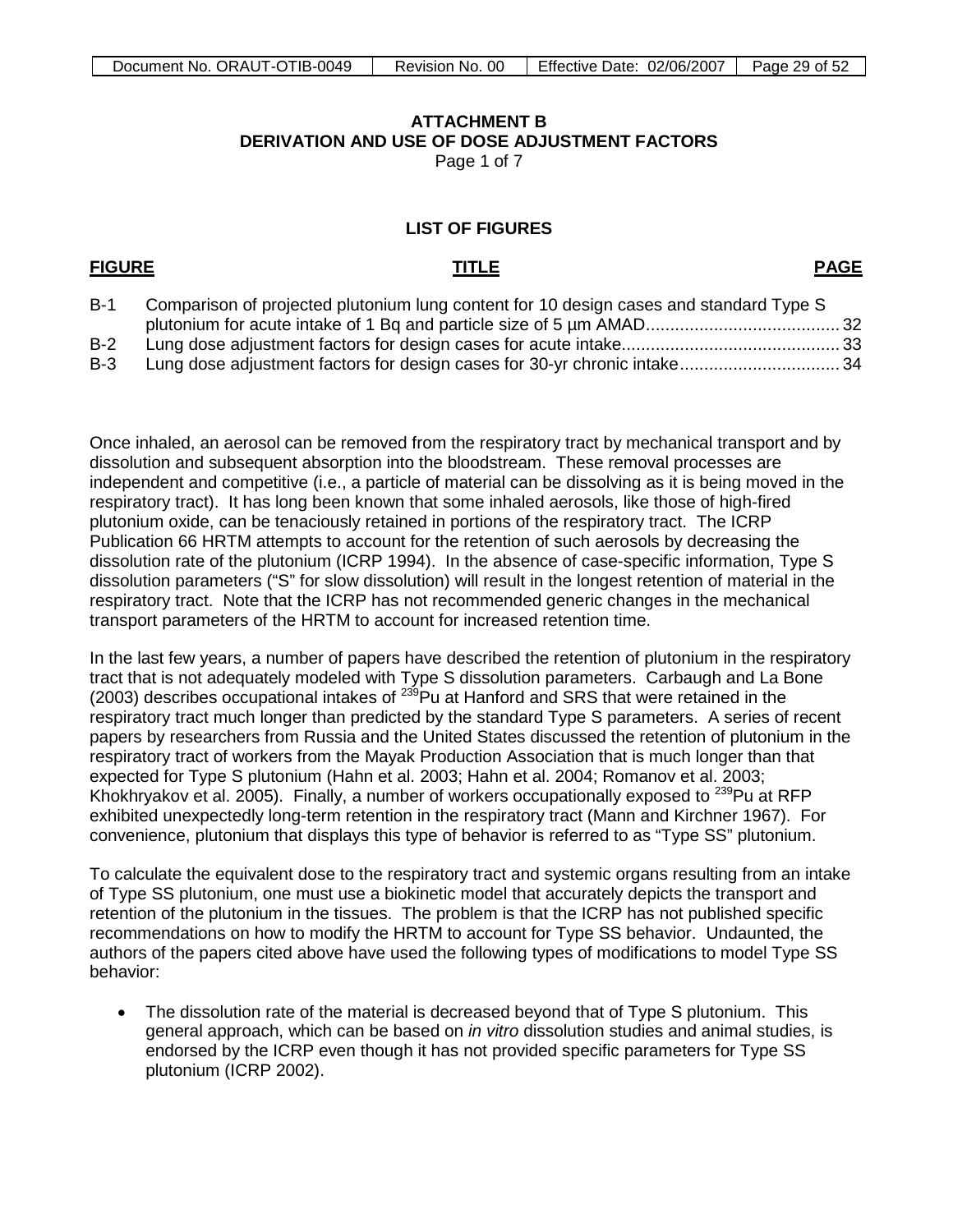# **ATTACHMENT B Derivation and Use of Dose Adjustment Factors DERIVATION AND USE OF DOSE ADJUSTMENT FACTORS**

Page 2 of 7

- The mechanical transport rate constants are reduced, which slows the mechanical clearance of particles from the respiratory tract.
- The *bound state* of the HRTM, which is somewhat of a vestigial organ in the model<sup>[1](#page-29-0)</sup>, is used to prolong retention of dissolved plutonium in the respiratory tract by delaying its absorption into the bloodstream.

During the development of this document, various combinations of these techniques were used in an attempt to achieve an acceptable fit to plutonium activities derived from chest count data to plutonium activities derived from nine RFP cases and one Hanford case (referred to as the "design cases") that displayed Type SS behavior. Details of these efforts are presented in Attachment A. The original goal was to propose parameters for a generic Type SS model, but several difficulties were encountered that made this impractical. First, bioassay data from the design cases could not be adequately fit simply by decreasing the dissolution rate of the plutonium. However, combining the slow dissolution rate observed in cases at SRS with extremely slow mechanical clearance (e.g., the clearance half-life in the AI3 compartment is increased by a factor of 100) resulted in acceptable fits to the design cases. The problem with this approach is that a basic assumption of the HRTM is that mechanical transport rates are independent of the solubility of the material. In other words, there is no technical basis for decreasing mechanical transport rates across the board for a specific chemical form of plutonium.<sup>[2](#page-29-1)</sup> Researchers analyzing bioassay data from Mayak workers used the bound state of the HRTM to achieve acceptable fits, but there are conceptual problems associated with requiring the plutonium to dissolve before it can be strongly retained. The researchers acknowledged this by stating, "So, although the present approach has shown adequate mathematical flexibility to be able to handle the new data, it is probably not the best way to interpret the mechanisms by which these particles are handled in the lung" (Romanov et al. 2003). In the end, we concluded that there is insufficient information available to recommend a generic modification to the HRTM suitable for evaluating cases that exhibit Type SS retention. For this reason, this TIB recommends an alternate approach to modeling Type SS plutonium cases, referred to as the "Dose Adjustment Factor." This approach, which is discussed below, enables the evaluation of Type SS plutonium cases without explicitly making generic changes to the HRTM [27].

# **The Dose Adjustment Factor**

For a given acute inhalation intake of Type S 239Pu, there is an initial deposition *qs(0)* in the lung and a lung content *qs(t)* at some later time *t*. The fraction *rs(t)* of the initial deposition in the lung is given by

$$
r_{\rm s}(t) = \frac{q_{\rm s}(t)}{q_{\rm s}(0)}
$$

Given an appropriate biokinetic model (see below), a similar function *rss(t)* can be derived for Type SS <sup>239</sup>Pu. It is assumed that  $q_s(0) = q_{ss}(0)$  for a given aerosol (i.e., the pattern of initial deposition in the compartments of the respiratory tract is the same for aerosols of both materials). Now, assume that

 $1.$ 

<span id="page-29-1"></span><span id="page-29-0"></span><sup>&</sup>lt;sup>1.</sup> In the sense that it was defined in ICRP (1994) but never really used.<br><sup>2.</sup> While modifying the mechanical transport parameters is acceptable in an appropriate individual case, it is another situation altogether to propose a generic model with those same modifications.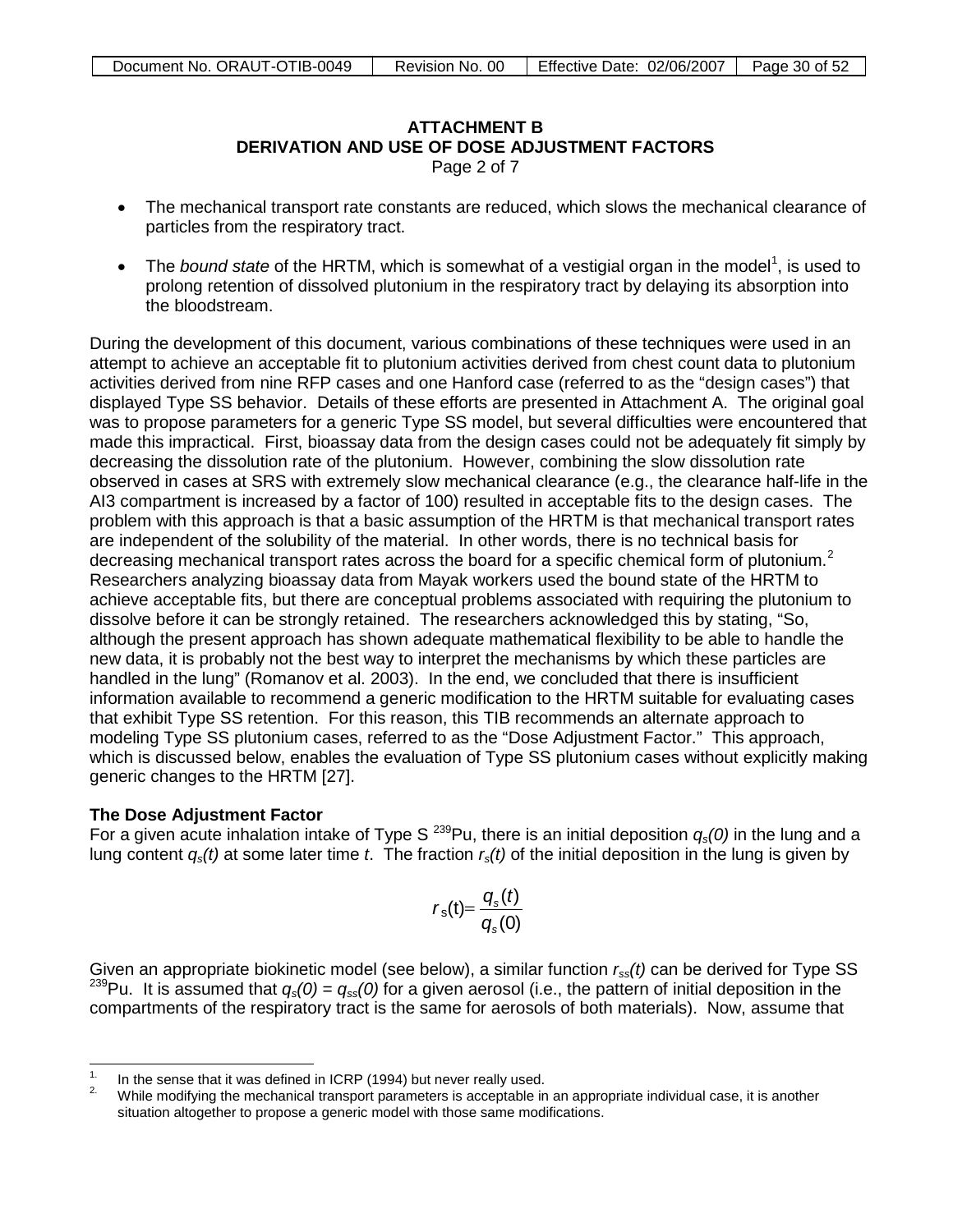# **ATTACHMENT B DERIVATION AND USE OF DOSE ADJUSTMENT FACTORS**

Page 3 of 7

the annual equivalent dose  $H_s(t)$  to the lung from an inhalation intake of Type S<sup>239</sup>Pu from *t-1* year to *t* year is proportional<sup>[3](#page-30-0)</sup> to the lung content  $q_{s}(t)$  at *t* year:

 $H_{s}(t) = kq_{s}(t)$ 

where *k* is a time-independent constant specific to <sup>239</sup>Pu. The dose adjustment factor  $F(t)$  is defined as follows:

$$
F(t) = \left[\frac{q_s(0)}{q_s(t)}\right] \left[\frac{q_{ss}(t)}{q_{ss}(0)}\right] = \frac{r_{ss}(t)}{r_s(t)}
$$

To adjust *Hs(t)* to get *Hss(t)* one simply multiplies by the dose adjustment factor:

$$
H_{ss}(t) = H_s(t)F(t) = kq_s(t)\left[\frac{q_s(0)}{q_s(t)}\right]\left[\frac{q_{ss}(t)}{q_{ss}(0)}\right] = kq_{ss}(t)
$$

The implicit assumption is that equal lung contents of Types S and SS<sup>239</sup>Pu at a given time produce the same equivalent dose rate to the lung at that time.

If the Type S lung dose was calculated from a chest count, the application of the adjustment factor will increase the implied Type SS lung content so that it is inconsistent with the original chest count. If a chest count at time T must be held constant, the basis of the dose adjustment factor must be converted from equal intakes at t=0 to equal chest burdens at t=T:

$$
H_{ss}(t) = kq_s(t) \left[ \frac{q_s(0)}{q_s(t)} \right] \left[ \frac{q_{ss}(t)}{q_{ss}(0)} \right] \left[ \frac{q_s(T)}{q_s(0)} \right] \left[ \frac{q_{ss}(0)}{q_{ss}(T)} \right] = kq_{ss}(t)
$$
  

$$
H_{ss}(t) = kq_s(t) \left[ \frac{q_s(T)}{q_s(t)} \right] \left[ \frac{q_{ss}(t)}{q_{ss}(T)} \right] = kq_{ss}(t)
$$
  

$$
H_{ss}(t) = kq_s(t) \frac{F(t)}{F(T)} = kq_{ss}(t)
$$

Thus, to make the observed and predicted chest counts agree, the Type SS lung dose must be adjusted downward by the adjustment factor for the year of the chest count used to determine the intake. To ensure that the doses to the lung are not underestimated, the year of the chest count should be rounded down to the nearest whole year when selecting the factor.

<span id="page-30-0"></span><sup>3.</sup> The dose is actually proportional to the area under the retention curve. This is a good assumption if the retention curve for the lung is fairly flat over the period in question (1 yr), which it is for Types S and SS plutonium.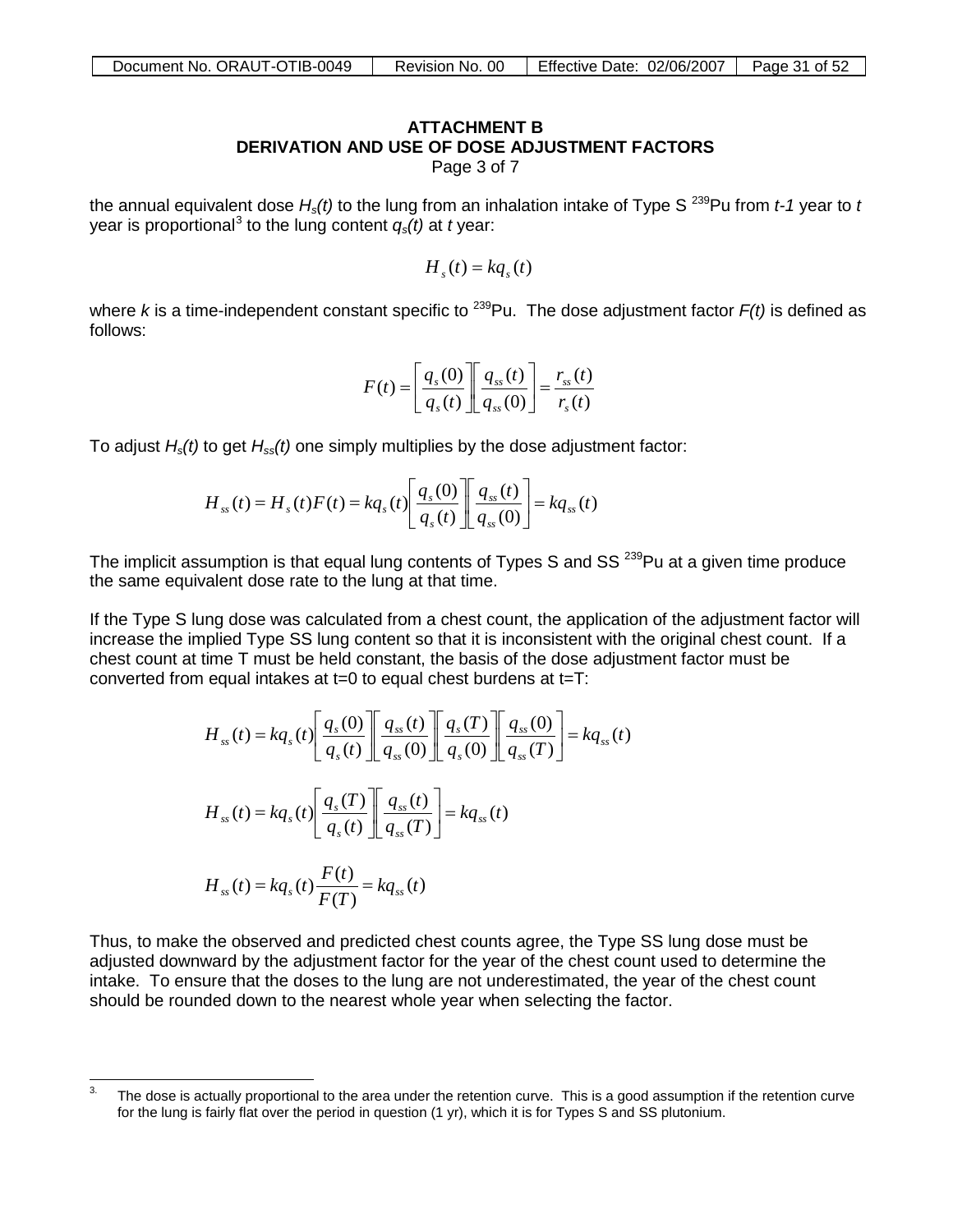# **ATTACHMENT B Derivation and Use of Dose Adjustment Factors DERIVATION AND USE OF DOSE ADJUSTMENT FACTORS**

Page 4 of 7

## **Derivation of the Dose Adjustment Factor**

The derivation of lung dose adjustment factors is based on an empirical comparison of the plutonium retained in the lungs for 10 well-documented cases involving acute intakes of plutonium (nine from RFP and one from Hanford) in relation to the amount projected for each case using the default Type S model for the same intake. These cases are discussed in Attachment A.

The data for the design cases were custom modeled in the IMBA computer code to get a curve fit to plutonium lung data that could be used to generate, analytically, the plutonium retention in the lungs at any time and for any intake scenario using the IMBA Intake-to-Bioassay feature. For the given intake scenario and the same intake, the plutonium lung retention was calculated for the default ICRP Type S model [28]. The annual dose adjustment factors are the ratios of the plutonium lung retentions projected annually for the actual case to those projected for the default Type S model. Projections of the retained plutonium lung content are shown in Figure B-1 for the 10 design cases, for an acute intake of 1 Bq plutonium with a particle size of 5 µm AMAD. For reference, the theoretical curve for Type S plutonium is also shown. In relation to Type S, the design cases tend to exhibit a higher retention of plutonium in the lungs, especially after the first several years, with a similar flatness of the retention curves after 10 years. Two cases represent a similar upper bound, one from RFP (RFP 872) and one from Hanford (HAN-1).



Figure B-1. Comparison of projected plutonium lung content for 10 design cases and standard Type S plutonium for acute intake of 1 Bq and particle size of 5 µm AMAD. The two highest solid lines are HAN-1 and RFP 872 and the lowest solid line is standard Type S material.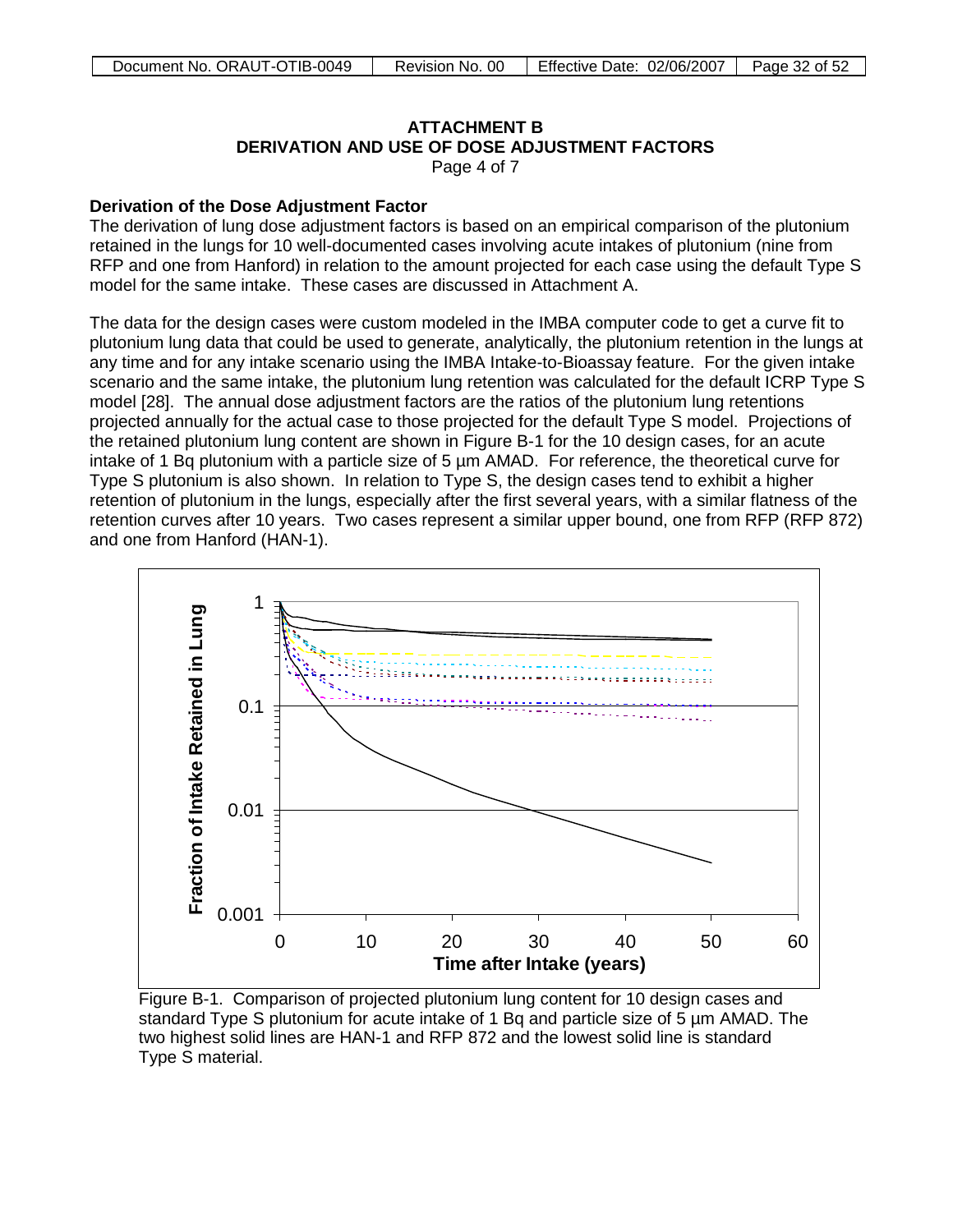# **ATTACHMENT B DERIVATION AND USE OF DOSE ADJUSTMENT FACTORS** Page 5 of 7

The dose adjustment factor is the ratio of the plutonium retention for the highest of the design cases (RFP 872 or HAN-1) and the plutonium retention predicted by the default Type S model any year after an acute intake or start of a chronic intake. Figures B-2 and B-3 show these ratios for the 10 design cases for acute and 30-year chronic intakes, respectively. Cases RFP 872 and HAN-1 consistently represented the upper bound for the design cases.



Figure B-2. Lung dose adjustment factors for design cases for acute intake. The two highest solid lines are HAN-1 and RFP 872.

For the derivation of lung dose adjustment factors in Attachment D, Standard HRTM Type S parameters for a 5-µm AMAD aerosol were used except for those listed below for the two bounding cases, HAN-1 and RFP 872:

# **HAN-1**

| <b>Particle Density</b>   | 11.5 $g/mL$                                |
|---------------------------|--------------------------------------------|
| <b>Particle Size</b>      | 5 µm AMAD                                  |
| <b>Particle Transport</b> | $Al2$ ->bb1 = 0.0003                       |
|                           | Al3->bb1 = $1 \times 10^{-6}$              |
|                           | AI3->LN <sub>TH</sub> = $1 \times 10^{-6}$ |
|                           | $Al2/Al = 0.4$                             |
|                           | $A13/AI = 0.6$                             |
| Absorption                | $Sp = 0.16$                                |
|                           | $St = 5 \times 10^{-6}$                    |
| <b>RFP 872</b>            |                                            |
| Particle Density          | 11 5 $\alpha$ /ml                          |

| Particle Density | 11.5 $g/mL$ |
|------------------|-------------|
| Particle Size    | 5 µm AMAD   |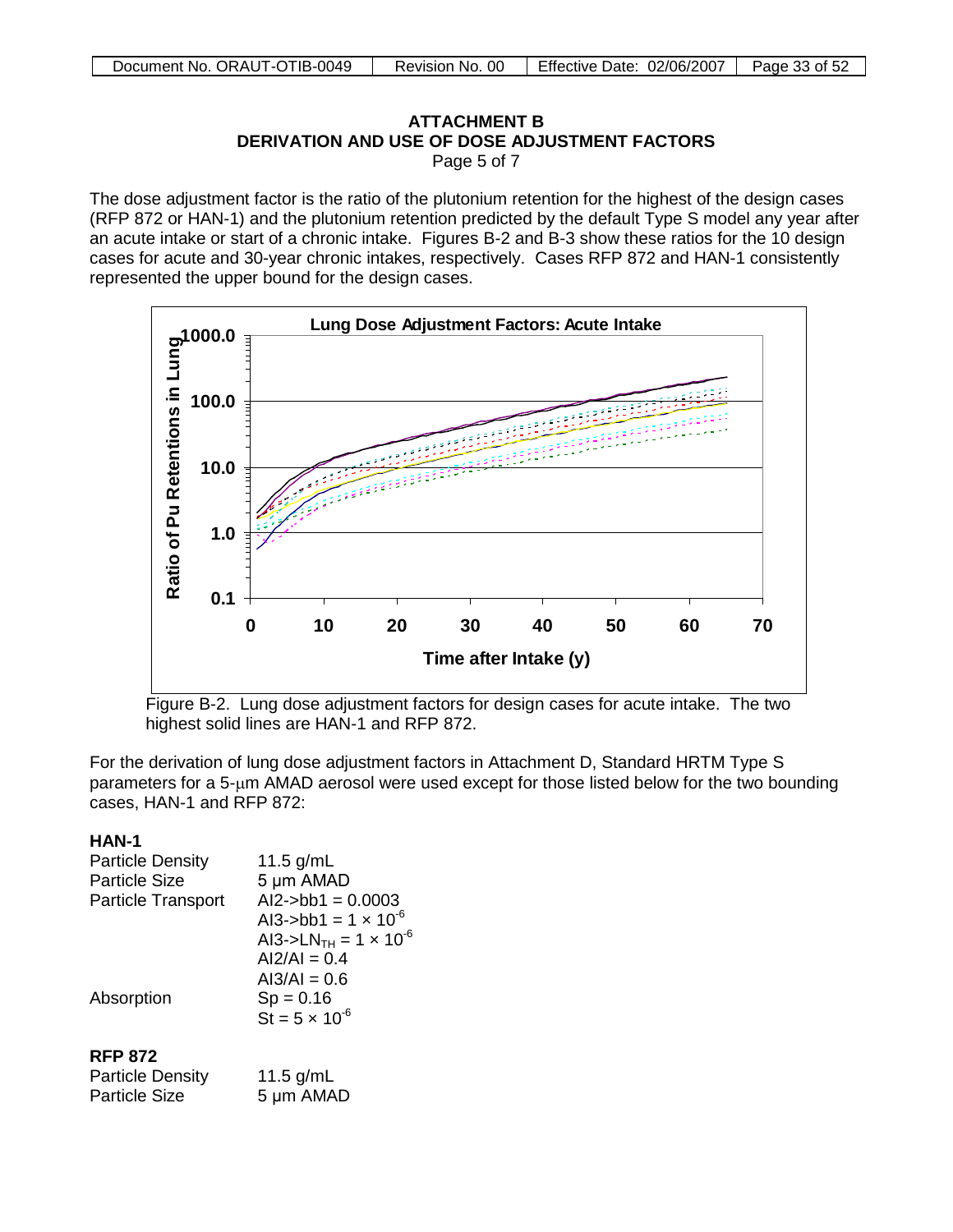

**ATTACHMENT B** DERIVATION AND USE OF DOSE ADJ USTMENT FACTORS **DERIVATION AND USE OF DOSE ADJUSTMENT FACTORS**

Page 6 of 7

Figure B-3. Lung dose adjustment factors for design cases for 30-year chronic intake. The two highest solid lines are HAN-1 and RFP 872.

| $Al2$ ->bb1 = 0.003                        |
|--------------------------------------------|
| Al3->bb1 = $1 \times 10^{-6}$              |
| AI3->LN <sub>TH</sub> = $1 \times 10^{-6}$ |
| $Al2/Al = 0.3$                             |
| $AI3/AI = 0.7$                             |
| $Sp = 0.27$                                |
| $St = 1 \times 10^{-5}$                    |
|                                            |

These parameters were used in IMBA to generate *rss(t)* at various times after intake for HAN-1 and RFP 872. It must be emphasized that these biokinetic models were selected simply to match empirical lung contents and urinary excretion and were not used to calculate equivalent doses to the lung [29].

Finally, IMBA was used to calculate *rs(t)* for standard Type S material, and then *F(t)* was calculated for both cases. The higher of the two values of *F(t)* for any given time and intake pattern was selected as the dose adjustment factor. This process was repeated for various chronic intake scenarios to create the tables in Attachment D.

# **Discussion of Applicability and Limitations**

The slower removal of plutonium from the lung could be related to the activity or mass of plutonium in the lungs. The Mayak autoradiography studies (Hahn et al. 2003) show a correlation between radiation-induced pulmonary scars and the longer retention of the plutonium, which would be consistent with an activity-threshold effect.<sup>[4](#page-33-0)</sup> Occupational exposures in U.S. cases generally resulted

<span id="page-33-0"></span> $\overline{4}$ 4. During personal communications with Dr. Raymond Guilmette, he speculated that scar tissue caused by agents other than radiation could also become sites where particles might be sequestered.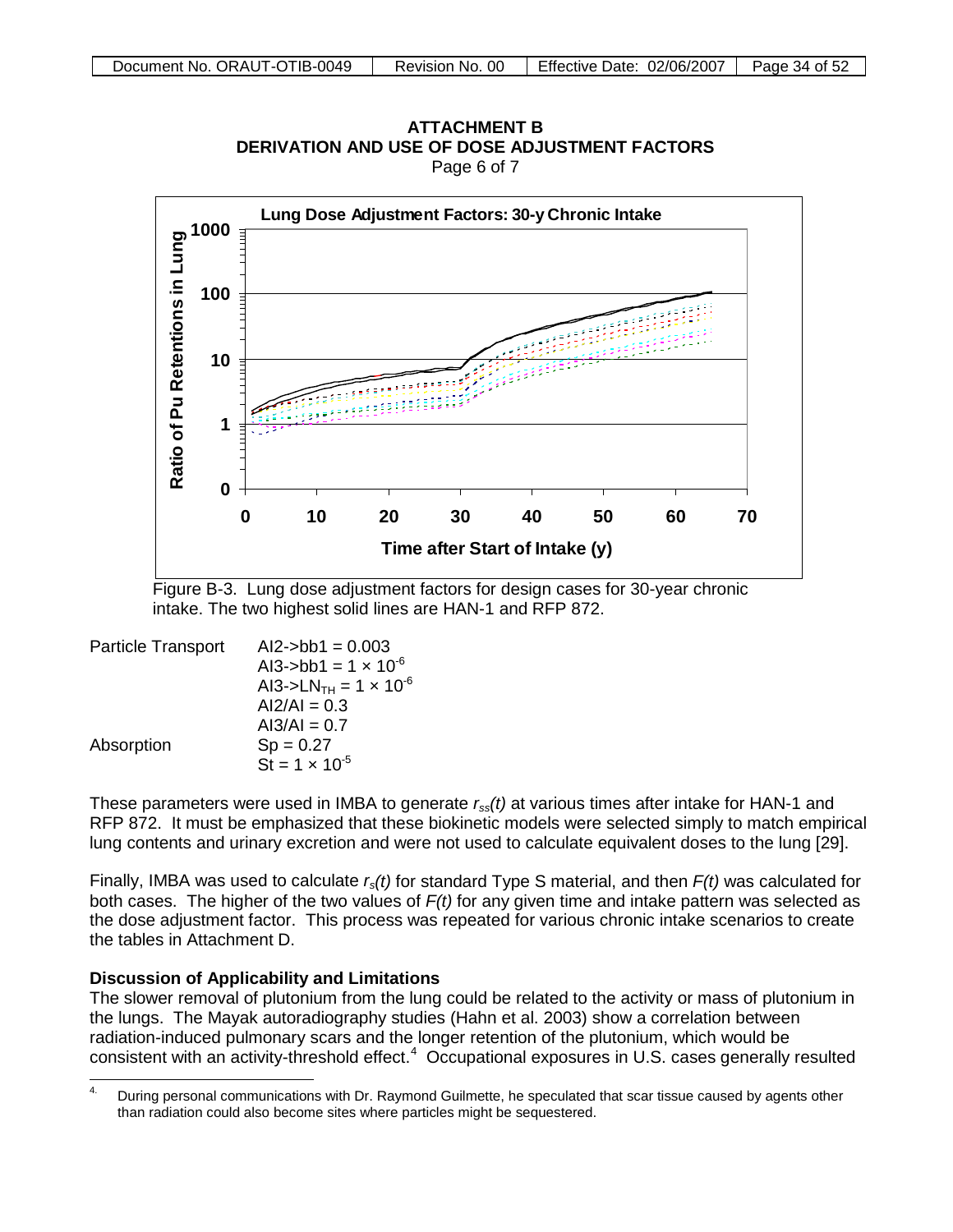# **ATTACHMENT B DERIVATION AND USE OF DOSE ADJUSTMENT FACTORS**

Page 7 of 7

in smaller intakes than those observed for the Mayak workers, but evidence has been found for pneumosclerosis in some U.S. workers with lung doses over ~10 Sv (Newman et al. 2005). Because the existence of an activity or mass threshold effect is uncertain, it is favorable to the claimant to assume that the phenomenon applies to workers with smaller intakes of plutonium for whom bioassay data are insufficient for the dose reconstructor to create individual-specific models. All the U.S. human cases involve plutonium oxide, with the exception of USTUR cases, for which the chemical form of intakes was often not known. The plutonium usually had been exposed to high temperatures, but the SRS case and one of the RFP cases involved plutonium that had been oxidized under ambient temperatures. In mice, retention in the lung was not significantly different for  $^{239}$ PuO<sub>2</sub> fired at 550°C, 750°C, 1,000°C, or 1,250°C (Morgan et al. 1988). Conversely, not all intakes of plutonium oxide have shown lung retention inconsistent with the standard Type S model. Nevertheless, because of the uncertainty in the understanding of the nature of the material that results in SS behavior in the lung, it was considered favorable to the claimant to assume that all plutonium oxide could produce SS behavior.

In mice, in the same experiment mentioned above, a direct comparison was made between  $^{238}$ PuO<sub>2</sub> and  $^{239}$ PuO<sub>2</sub> fired at the same temperatures. The slow removal lung component in the two-component model was significantly faster and retained quantities in the liver and skeleton were greater for  $^{238}PuO<sub>2</sub>$ for all temperature groups (Morgan 1988). The authors are not aware of any intakes of  $^{238}$ PuO<sub>2</sub> that demonstrate very-long-term retention in the lung comparable to the cases discussed in Attachment A.

Because the <sup>241</sup>Am chest-count data in the design cases show similar results to the plutonium-in-lung autopsy data, it is assumed that when  $241$ Am is a small component by mass of the inhaled mixture or grows in from  $241$ Pu while in the lung, it behaves in the lung in the same manner as the plutonium. Stated another way, when the mixture of plutonium isotopes and  $241$ Am is mostly  $239$ Pu by mass, the Type SS dose adjustment factors apply to all components of the mixture [30].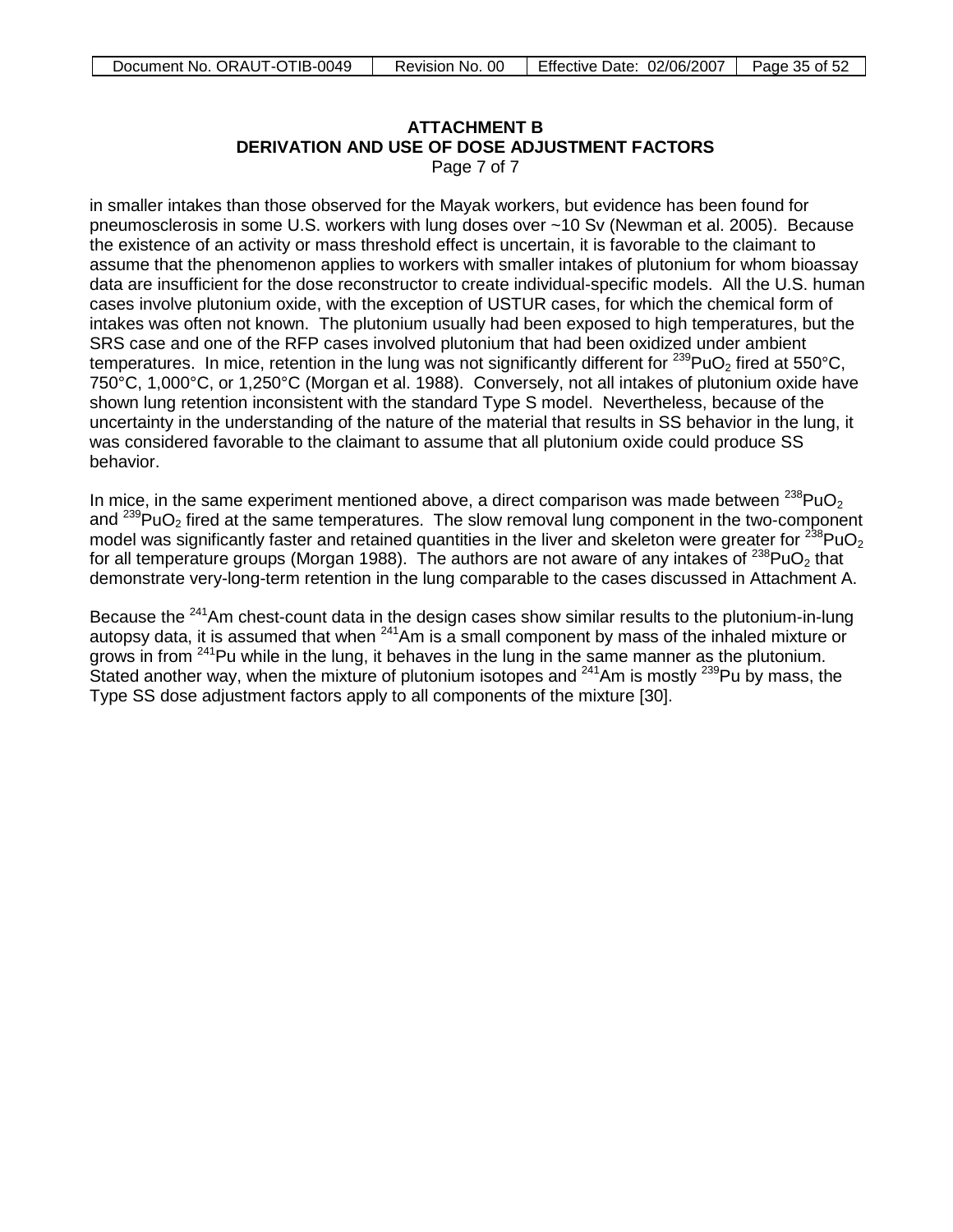# **ATTACHMENT C DERIVATION OF THE URINALYSIS ADJUSTMENT FACTOR [31]**

Page 1 of 4

## **LIST OF TABLES**

# <span id="page-35-0"></span>**TABLE TITLE PAGE**

| $C-1$ |  |  |
|-------|--|--|
|-------|--|--|

# **LIST OF FIGURES**

# **FIGURE TITLE PAGE**

Type SS material is absorbed into the blood stream at a slower rate than Type S material. This causes less material to be deposited in the systemic organs, as well as less plutonium being eliminated through the urine. Per unit intake, the difference between predicted urine content for Type S and Type SS varies considerably. This makes determining a correction factor difficult because the value of the correction factor is dependent on the time after intake and the length of exposure for each urine sample result. Therefore, the approach adopted here is to determine a single bounding correction factor to correct intakes determined from urinalysis. This correction factor is based on the clearance parameters developed using the slowest clearing design cases (HAN-1 and RF 872). The intakes per unit excretion in the urine at various times using the Type S model, the HAN-1 case, and the RF 872 case were then determined and compared.

First, a constant chronic excretion of activity per day was assumed to occur for 50 years. For this scenario, the largest difference between the Type S, the HAN-1 case, and the RF 872 case occurred at approximately 6.5 years after the beginning of the intake. This difference, when rounded up, was a factor of 4.0. Figure C-1 provides a graph of the daily plutonium intake per unit excretion for Type S, HAN-1, RF 872, and the adjusted Type S intake.

It can be seen in the figure, that the intakes based on Type S clearance parameters are well below those of the intakes predicted using HAN-1 for the entire intake period. When the Type S intakes are adjusted upward by the factor of 4, the new intake projection figure shows that the estimated intakes over all time periods are equal to or greater than those of HAN-1.

The intake adjustment was also evaluated to determine the effect on an acute intake scenario. The results of this analysis are provided in Figure C-2. While the chronic exposure scenario produced adjustment factors that are fairly consistent throughout the duration of exposure, the acute exposure scenario does not. In fact, the acute scenario produces a correction factor greater than 4 for a short period of time after the acute intake. However, the factor is below 4 up to 214 d post-intake (Figure C-3).

It is unlikely that a known acute exposure incident would be detected by urinalysis 6 months after the intake. For incidents identified in the field, it is common practice that urine samples would be collected shortly after exposure.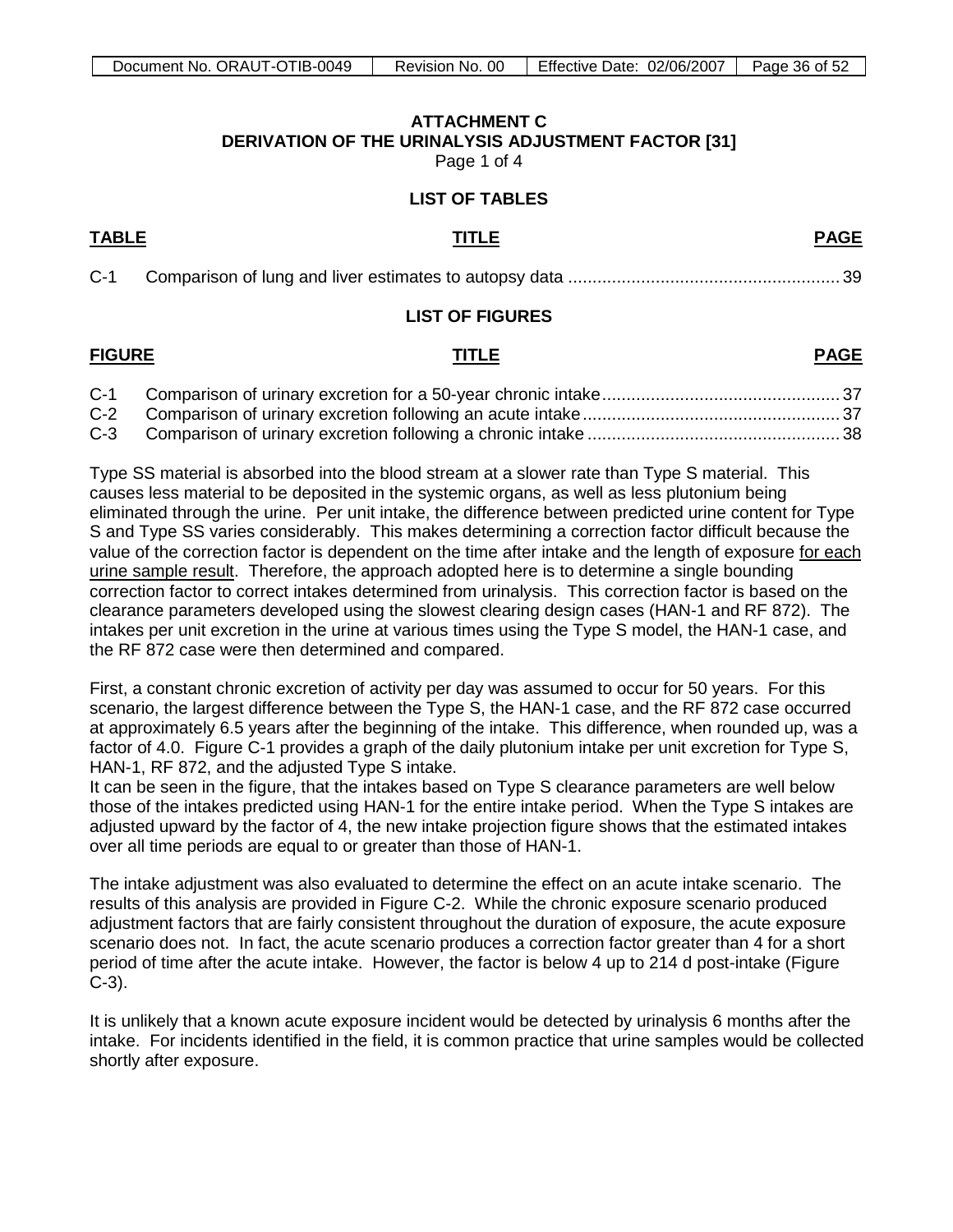

**ATTACHMENT C DERIVATION OF THE URINALYSIS ADJUSTMENT FACTOR [31]** Page 2 of 4

Figure C-1. Comparison of urinary excretion for a 50-year chronic intake.



Figure C-2. Comparison of urinary excretion following an acute intake.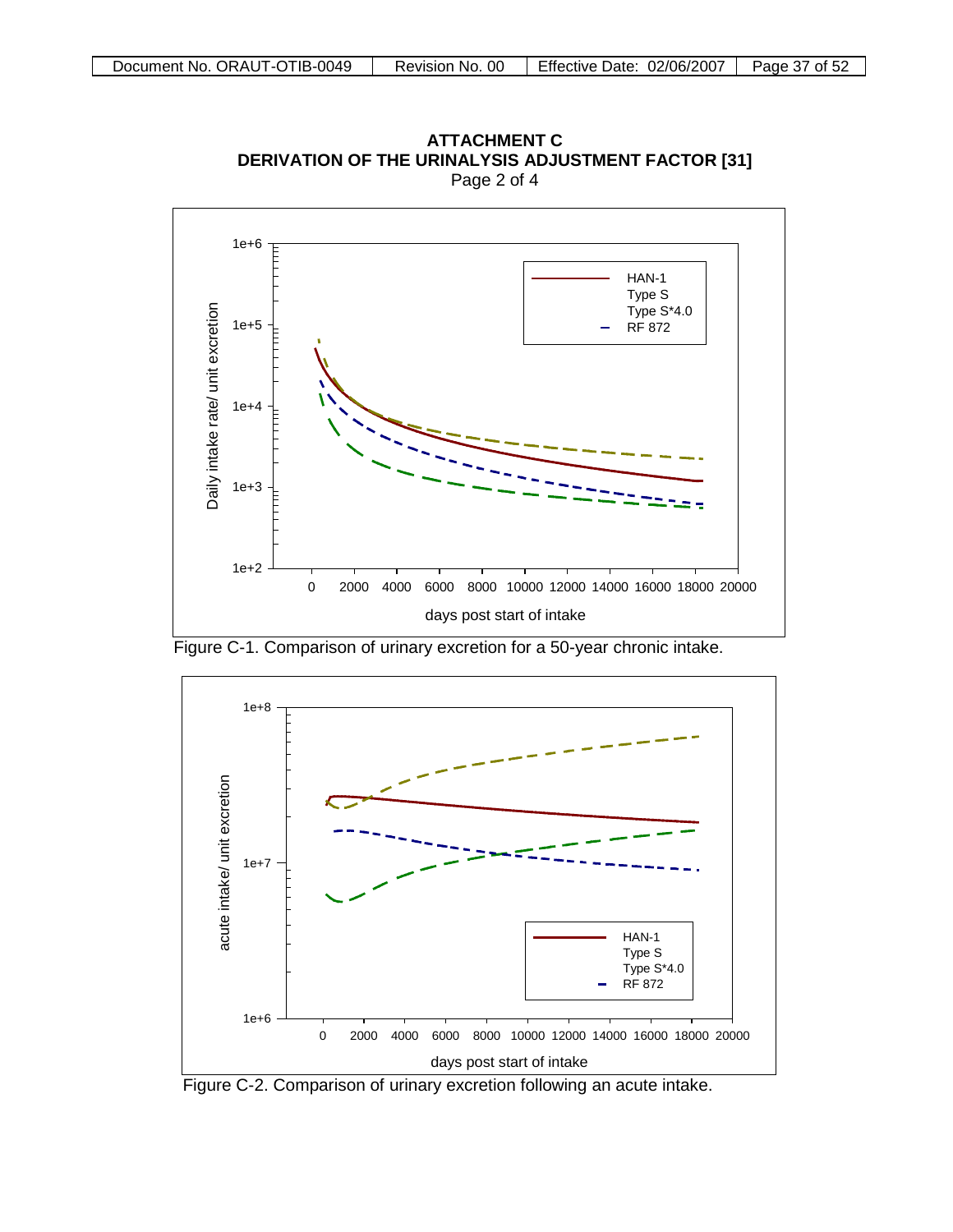

ATTACHMENT C ERIVATION OF THE URINALYSIS ADJUSTMENT FACTOR **[3** Page 3 of 4 **ATTACHMENT C<br>[31] DERIVATION OF THE URINALYSIS ADJUSTMENT FACTOR**<br>Page 3 of 4

Figure C-3. Comparison of urinary excretion following a chronic intake.

In order to independently evaluate if the adjustment factors discussed above provide plausible bounding results, autopsy and bioassay data from USTUR were obtained for a number of Rocky Flats workers with confirmed plutonium intakes. Seven cases were selected that had detectable values for both lung and urine bioassay measurements. These cases included three from the October 15, 1965, fire. One of these cases also had several wound uptakes and received DTPA treatments. One of the other cases from the fire received DTPA treatments while the third did not. The cases also included two additional wound cases with no indication of significant airborne exposure. One of these cases received DTPA treatment. The last two cases did not receive DTPA treatment and were exposed to airborne incidents other than the 1965 fire. One was a discrete incident while the other was involved in several incidents.

All cases were evaluated as if little were known about the case. That is, they were assumed to be exposed to a constant chronic intake for the duration of their employment. Urine samples less than 0.2 dpm/d were excluded from the evaluation as being below the detection limit. In one case, an additional injection intake was assumed. This was necessary since no inhalation scenario could fit the urine data and the individual had a very large and well-documented injection incident (18 ug resulting in approximately 2000 dpm/d in the urine for only a short time).

Once the intakes were estimated, the expected lung content and liver content at autopsy was estimated using standard Type S parameters. The lung content was corrected using the adjustments discussed above; the liver content was not adjusted. These estimated contents were compared to autopsy data to verify that the adjustments are bounding. The results of this evaluation are provided in table C-1 below.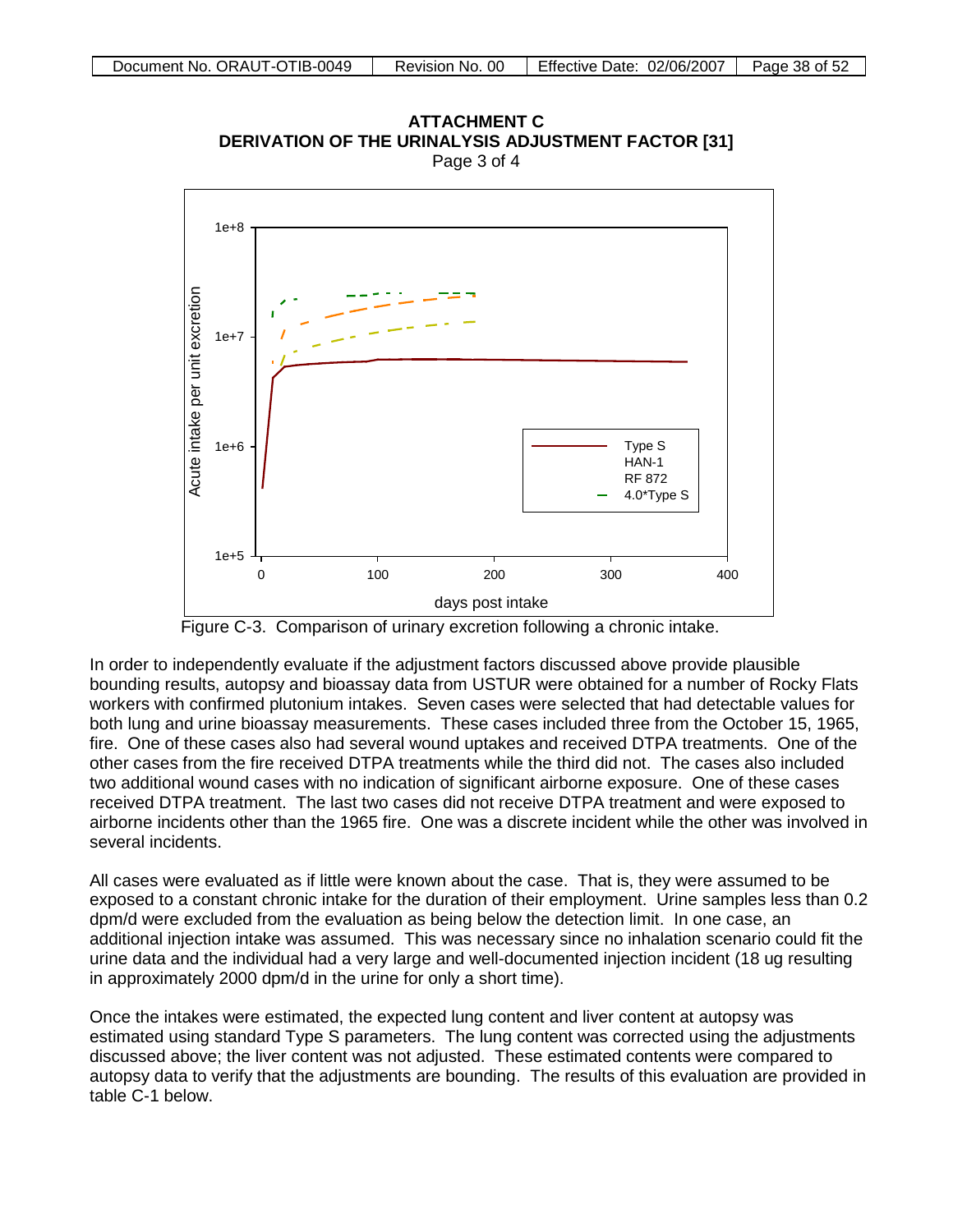# **ATTACHMENT C**

# **DERIVATION OF THE URINALYSIS ADJUSTMENT FACTOR [31]**

Page 4 of 4

The first column of Table C-1 shows that the lung content is overestimated in every case. This can be accounted for by realizing that these are well-defined incident cases associated with the registry and so are really acute intakes. Figure C-2 shows that the factor of 4 intake correction would likely cause the intake to be overestimated following an acute intake.

| Ratio of lung estimate to | Ratio of liver estimate to |                        |             |
|---------------------------|----------------------------|------------------------|-------------|
| autopsy measurement       | autopsy measurement        | <b>Type of intakes</b> | <b>DTPA</b> |
| 4.2                       | 9.2                        | Fire                   | No          |
| 33.8                      | 3.3                        | Wound                  | No          |
| 8.4                       | 3.6                        | Other air              | No          |
| 53.4                      | 1.0                        | Fire/wound             | Yes         |
| 8.6                       | 2.9                        | Fire                   | Yes         |
| 30.2                      | 1.1                        | Various air            | No          |
| 123.5                     | 3.7                        | Wound                  | Yes         |

Table C-1. Comparison of lung and liver estimates to autopsy data.

Even without the factor of 4 intake adjustment, the lung content is overestimated in every case. This could be caused by several factors. The largest factor is that some of these cases had uptakes to the bloodstream other than through inhalation, most notably, wounds. The three highest overestimates of lung content are associated with wound cases. Another contributing factor could be that some of the plutonium may not be Type SS material. For cases with the next highest overestimate of lung content (ratio of 30.2 in the table), the Type S assumption alone produces an estimated lung content greater than all but one of the 17 lung counts performed on the individual. The 16 over-predicted measurements range from a factor of just 1 to just under 3. Meanwhile, the Type SS adjustments overestimate all 17 lung counts by an average factor of 20. This indicates that this case is actually a Type S inhalation exposure due to the relatively close agreement of intakes determined using lung data and urine data when Type S is assumed.

The liver content was overestimated in all but one case. It is important to realize however, that this is based on Type S parameters and not Type SS parameters. Therefore, for these cases, the Type S assumption alone is sufficient to overestimate the liver dose. This validates the assumption that the integrated urine content is proportional to the systemic organ dose. The overestimate is likely a result of the constant chronic intake assumption, which tends to over estimate the integrated urine content when discrete intakes occur.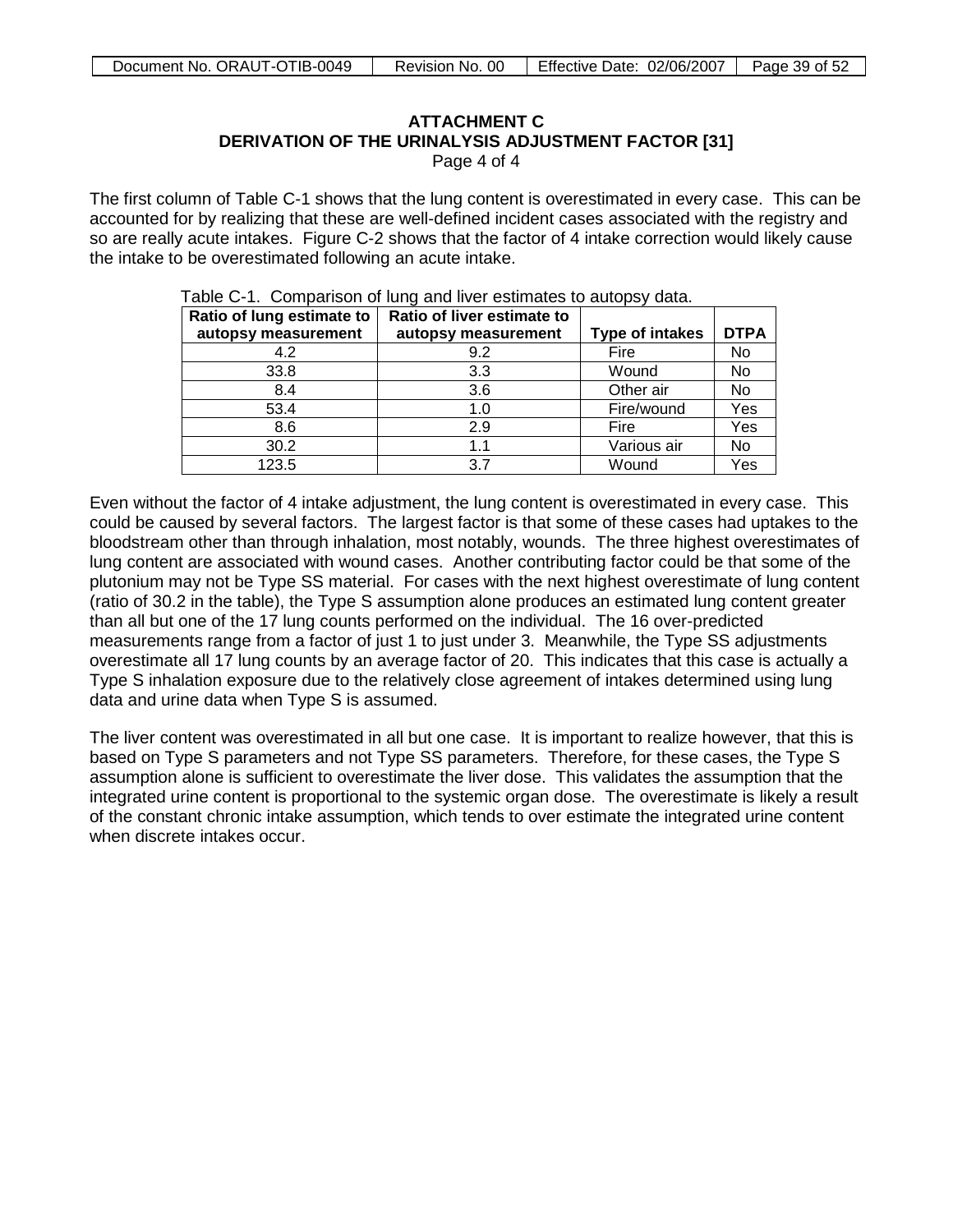# **ATTACHMENT D LUNG DOSE ADJUSTMENT FACTORS [32]**

Page 1 of 13

# **LIST OF TABLES**

# <span id="page-39-0"></span>**TABLE TITLE**

# **PAGE**

|     | D-1 Lung dose adjustment factors, acute intake and chronic intakes, 1–7 years  41 |  |
|-----|-----------------------------------------------------------------------------------|--|
| D-2 |                                                                                   |  |
|     |                                                                                   |  |
| D-4 |                                                                                   |  |
|     |                                                                                   |  |
|     |                                                                                   |  |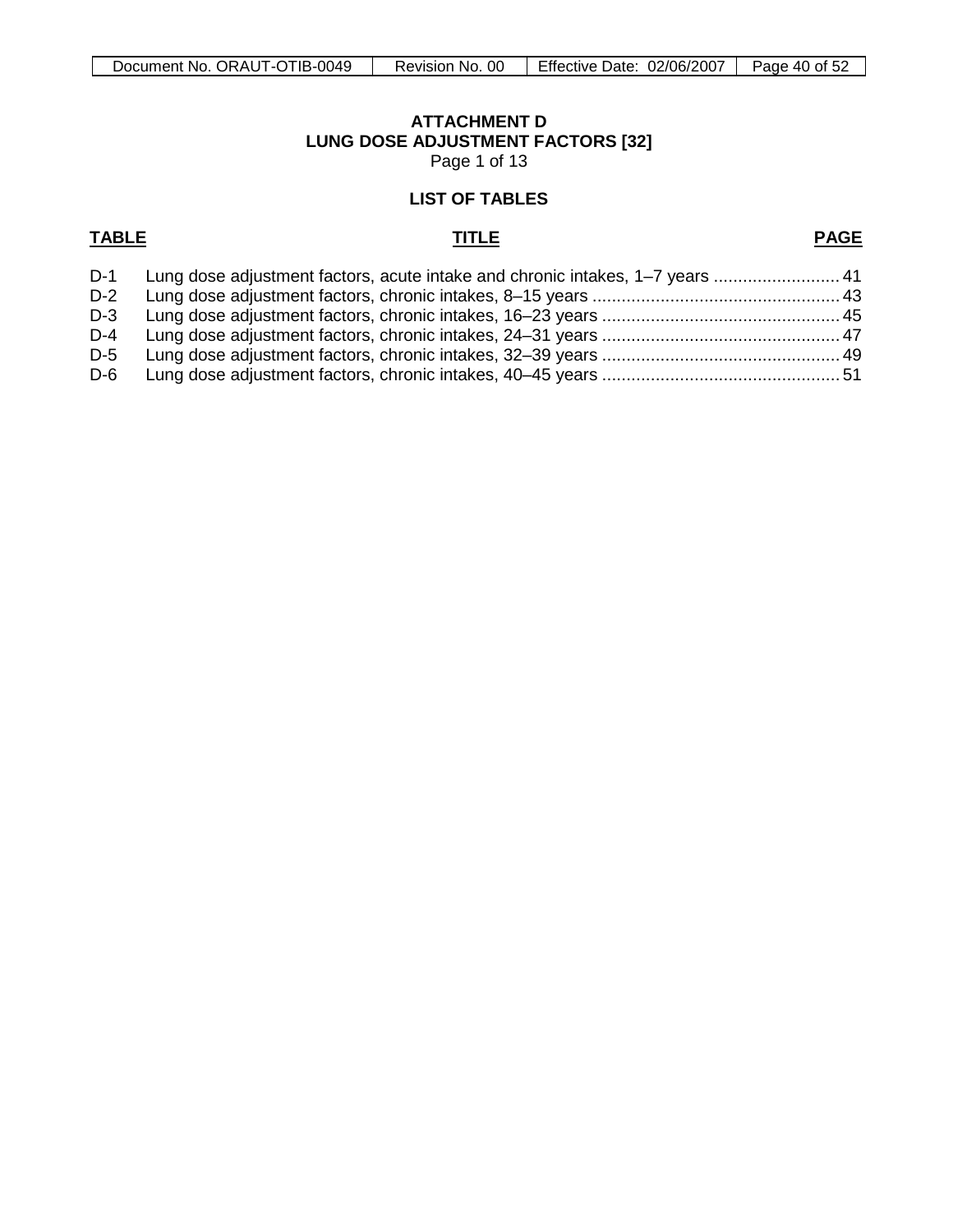# **ATTACHMENT D LUNG DOSE ADJUSTMENT FACTORS [32]**

Page 2 of 13

Table D-1. Lung dose adjustment factors, acute intake and chronic intakes, 1–7 years.

| Year after acute   |                  |                 |                  |                  | Lung dose adjustment factor for intake periods |                  |                  |                  |
|--------------------|------------------|-----------------|------------------|------------------|------------------------------------------------|------------------|------------------|------------------|
| intake or start of |                  | <b>Chronic</b>  | <b>Chronic</b>   | <b>Chronic</b>   | <b>Chronic</b>                                 | <b>Chronic</b>   | <b>Chronic</b>   | <b>Chronic</b>   |
| chronic intakes    | <b>Acute</b>     | 1 yr            | 2 yr             | 3 yr             | 4 yr                                           | 5 yr             | 6 yr             | 7 yr             |
| 1                  | 2.0              | 1.6             | $1.\overline{6}$ | 1.6              | 1.6                                            | 1.6              | 1.6              | 1.6              |
| $\overline{2}$     | 2.6              | 2.3             | 1.9              | 1.9              | 1.9                                            | 1.9              | 1.9              | 1.9              |
| $\overline{3}$     | $\overline{3.5}$ | 3.0             | 2.6              | $\overline{2.1}$ | 2.1                                            | 2.1              | 2.1              | 2.1              |
| $\overline{4}$     | 4.4              | 3.9             | 3.4              | $\overline{2.9}$ | 2.4                                            | 2.4              | $\overline{2.4}$ | $\overline{2.4}$ |
| $\overline{5}$     | $\overline{5.5}$ | 5.0             | 4.4              | $\overline{3.8}$ | $\overline{3.2}$                               | $\overline{2.6}$ | $\overline{2.6}$ | $\overline{2.6}$ |
| $\overline{6}$     | 6.8              | 6.1             | $\overline{5.5}$ | 4.8              | 4.2                                            | $\overline{3.5}$ | $\overline{2.9}$ | $\overline{2.9}$ |
| $\overline{7}$     | 8.1              | 7.4             | 6.7              | 6.0              | $\overline{5.2}$                               | 4.5              | 3.8              | 3.1              |
| $\overline{8}$     | 9.4              | 8.7             | 8.0              | $\overline{7.2}$ | 6.5                                            | $\overline{5.7}$ | 4.9              | 4.1              |
| $\overline{9}$     | $\overline{11}$  | 10              | 9.3              | 8.5              | 7.7                                            | 6.9              | 6.1              | $\overline{5.2}$ |
| $\overline{10}$    | $\overline{12}$  | $\overline{11}$ | $\overline{11}$  | 9.9              | 9.1                                            | 8.2              | $\overline{7.4}$ | 6.5              |
| $\overline{11}$    | $\overline{13}$  | $\overline{13}$ | $\overline{12}$  | $\overline{11}$  | 10                                             | 9.6              | 8.7              | 7.8              |
| $\overline{12}$    | 14               | $\overline{14}$ | $\overline{13}$  | 12               | 12                                             | 11               | 10               | 9.1              |
| $\overline{13}$    | $\overline{15}$  | $\overline{15}$ | 14               | 14               | $\overline{13}$                                | 12               | $\overline{11}$  | 11               |
| $\overline{14}$    | 17               | $\overline{16}$ | $\overline{15}$  | $\overline{15}$  | $\overline{14}$                                | 13               | $\overline{13}$  | $\overline{12}$  |
| $\overline{15}$    | 18               | 17              | 17               | $\overline{16}$  | $\overline{15}$                                | 15               | 14               | 13               |
| 16                 | $\overline{19}$  | $\overline{18}$ | 18               | 17               | $\overline{16}$                                | 16               | 15               | 14               |
| $\overline{17}$    | $\overline{21}$  | $\overline{20}$ | $\overline{19}$  | $\overline{18}$  | $\overline{18}$                                | 17               | $\overline{16}$  | 16               |
| $\overline{18}$    | $\overline{22}$  | $\overline{21}$ | 20               | $\overline{20}$  | $\overline{19}$                                | $\overline{18}$  | 18               | $\overline{17}$  |
| $\overline{19}$    | $\overline{23}$  | $\overline{23}$ | $\overline{22}$  | $\overline{21}$  | $\overline{20}$                                | $\overline{20}$  | $\overline{19}$  | 18               |
| 20                 | $\overline{25}$  | $\overline{24}$ | $\overline{23}$  | $\overline{23}$  | $\overline{22}$                                | $\overline{21}$  | 20               | 19               |
| $\overline{21}$    | $\overline{27}$  | $\overline{26}$ | $\overline{25}$  | $\overline{24}$  | $\overline{23}$                                | $\overline{23}$  | $\overline{22}$  | 21               |
| $\overline{22}$    | $\overline{28}$  | $\overline{27}$ | 26               | $\overline{26}$  | $\overline{25}$                                | $\overline{24}$  | $\overline{23}$  | 22               |
| $\overline{23}$    | $\overline{30}$  | $\overline{29}$ | 28               | $\overline{27}$  | $\overline{26}$                                | $\overline{26}$  | $\overline{25}$  | 24               |
| $\overline{24}$    | $\overline{32}$  | $\overline{31}$ | 30               | $\overline{29}$  | $\overline{28}$                                | $\overline{27}$  | 26               | 25               |
| $\overline{25}$    | $\overline{34}$  | 33              | $\overline{32}$  | $\overline{31}$  | $\overline{30}$                                | $\overline{29}$  | 28               | $\overline{27}$  |
| $\overline{26}$    | $\overline{36}$  | 35              | $\overline{34}$  | 33               | $\overline{32}$                                | $\overline{31}$  | 30               | 29               |
| $\overline{27}$    | $\overline{38}$  | $\overline{37}$ | 36               | $\overline{35}$  | $\overline{34}$                                | 33               | $\overline{32}$  | 31               |
| $\overline{28}$    | 40               | 39              | 38               | $\overline{37}$  | $\overline{36}$                                | 35               | 33               | 32               |
| $\overline{29}$    | $\overline{42}$  | $\overline{41}$ | 40               | 39               | $\overline{38}$                                | $\overline{37}$  | $\overline{35}$  | 34               |
| $\overline{30}$    | 45               | 44              | $\overline{42}$  | $\overline{41}$  | 40                                             | 39               | 38               | 36               |
| $\overline{31}$    | $\overline{47}$  | 46              | 45               | 43               | 42                                             | 41               | 40               | 39               |
| $\overline{32}$    | $\overline{50}$  | 49              | $\overline{47}$  | 46               | 45                                             | 43               | 42               | 41               |
| 33                 | 53               | $\overline{51}$ | 50               | 49               | 47                                             | 46               | 45               | 43               |
| $\overline{34}$    | $\overline{56}$  | 54              | 53               | 51               | $\overline{50}$                                | 48               | $\overline{47}$  | 46               |
| 35                 | 59               | 57              | 56               | 54               | 53                                             | $\overline{51}$  | 50               | 48               |
| 36                 | 62               | 60              | 59               | 57               | 56                                             | 54               | 52               | 51               |
| $\overline{37}$    | 65               | 64              | 62               | 60               | 59                                             | 57               | 55               | 54               |
| 38                 | 69               | 67              | 65               | 63               | 62                                             | 60               | 58               | 57               |
| 39                 | $\overline{72}$  | $\overline{71}$ | 69               | 67               | 65                                             | 63               | 62               | 60               |
| 40                 | $\overline{76}$  | $\overline{74}$ | $\overline{72}$  | 70               | 69                                             | 67               | 65               | 63               |
| 41                 | 80               | $\overline{78}$ | $\overline{76}$  | 74               | $\overline{72}$                                | 70               | 68               | 66               |
| 42                 | 84               | 82              | 80               | 78               | 76                                             | 74               | 72               | 70               |
| 43                 | 88               | 86              | 84               | 82               | 80                                             | 78               | 76               | 74               |
| 44                 | 93               | 91              | 88               | 86               | 84                                             | 82               | 80               | 78               |
| 45                 | 98               | 95              | 93               | 91               | 88                                             | 86               | 84               | 82               |
|                    |                  |                 |                  |                  |                                                |                  |                  |                  |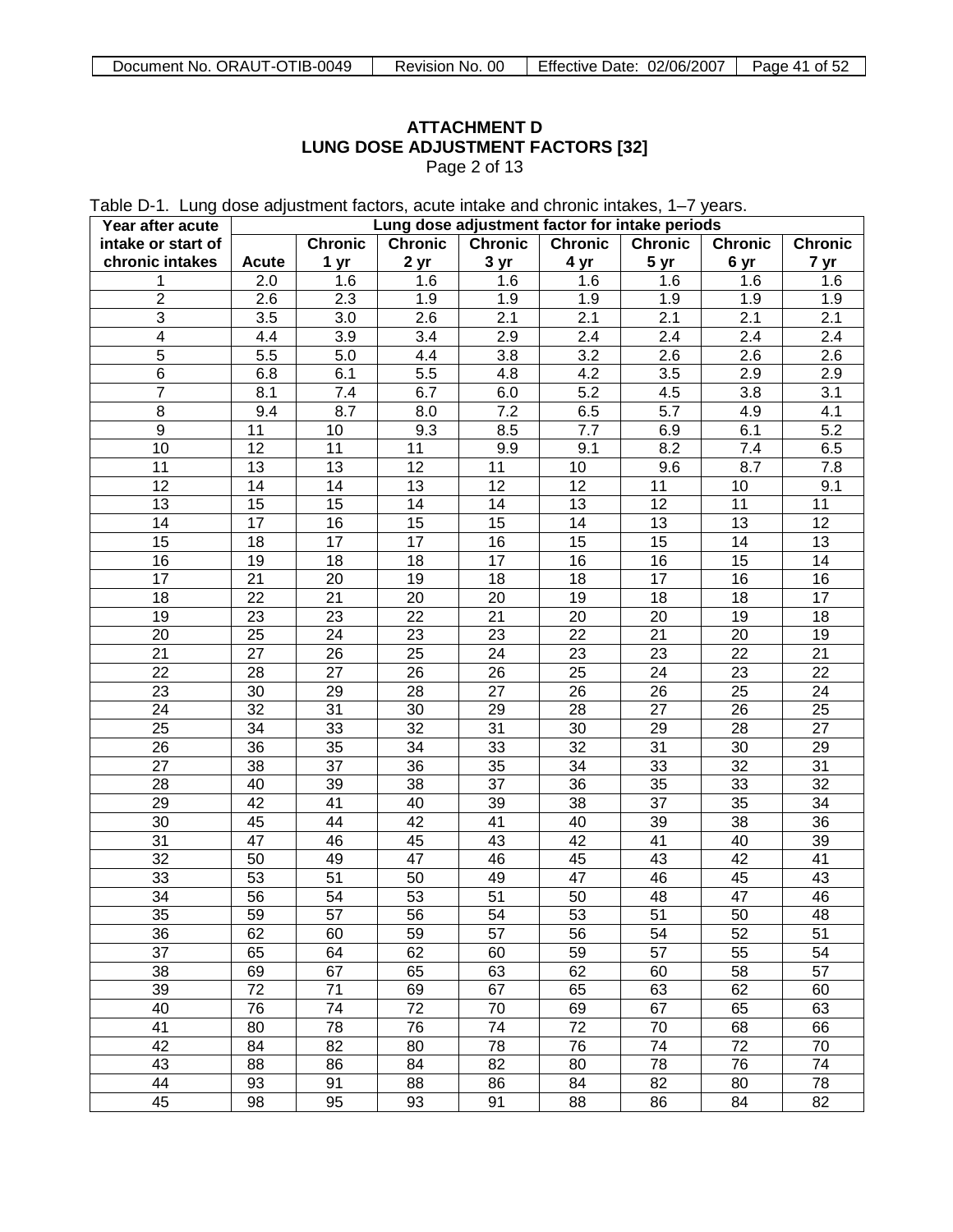| Year after acute   |       | Lung dose adjustment factor for intake periods |                |                |                |                |                |                |  |  |
|--------------------|-------|------------------------------------------------|----------------|----------------|----------------|----------------|----------------|----------------|--|--|
| intake or start of |       | <b>Chronic</b>                                 | <b>Chronic</b> | <b>Chronic</b> | <b>Chronic</b> | <b>Chronic</b> | <b>Chronic</b> | <b>Chronic</b> |  |  |
| chronic intakes    | Acute | 1 yr                                           | 2 yr           | 3 yr           | 4 yr           | 5 yr           | 6 yr           | 7 yr           |  |  |
| 46                 | 100   | 100                                            | 97             | 95             | 93             | 90             | 88             | 86             |  |  |
| 47                 | 110   | 110                                            | 100            | 100            | 97             | 95             | 92             | 90             |  |  |
| 48                 | 110   | 110                                            | 110            | 110            | 100            | 100            | 97             | 95             |  |  |
| 49                 | 120   | 120                                            | 110            | 110            | 110            | 110            | 100            | 99             |  |  |
| 50                 | 120   | 120                                            | 120            | 120            | 110            | 110            | 110            | 100            |  |  |
| 51                 | 130   | 130                                            | 120            | 120            | 120            | 120            | 110            | 110            |  |  |
| 52                 | 140   | 130                                            | 130            | 130            | 120            | 120            | 120            | 110            |  |  |
| 53                 | 140   | 140                                            | 140            | 130            | 130            | 130            | 120            | 120            |  |  |
| 54                 | 150   | 150                                            | 140            | 140            | 140            | 130            | 130            | 130            |  |  |
| 55                 | 160   | 150                                            | 150            | 150            | 140            | 140            | 140            | 130            |  |  |
| 56                 | 160   | 160                                            | 160            | 150            | 150            | 140            | 140            | 140            |  |  |
| 57                 | 170   | 170                                            | 160            | 160            | 160            | 150            | 150            | 140            |  |  |
| 58                 | 180   | 170                                            | 170            | 170            | 160            | 160            | 150            | 150            |  |  |
| 59                 | 180   | 180                                            | 180            | 170            | 170            | 170            | 160            | 160            |  |  |
| 60                 | 190   | 190                                            | 180            | 180            | 180            | 170            | 170            | 170            |  |  |
| 61                 | 200   | 200                                            | 190            | 190            | 180            | 180            | 180            | 170            |  |  |
| 62                 | 210   | 210                                            | 200            | 200            | 190            | 190            | 180            | 180            |  |  |
| 63                 | 220   | 210                                            | 210            | 210            | 200            | 200            | 190            | 190            |  |  |
| 64                 | 230   | 220                                            | 220            | 210            | 210            | 200            | 200            | 200            |  |  |
| 65                 | 240   | 230                                            | 230            | 220            | 220            | 210            | 210            | 200            |  |  |

# **ATTACHMENT D LUNG DOSE ADJUSTMENT FACTORS [32]**

Page 3 of 13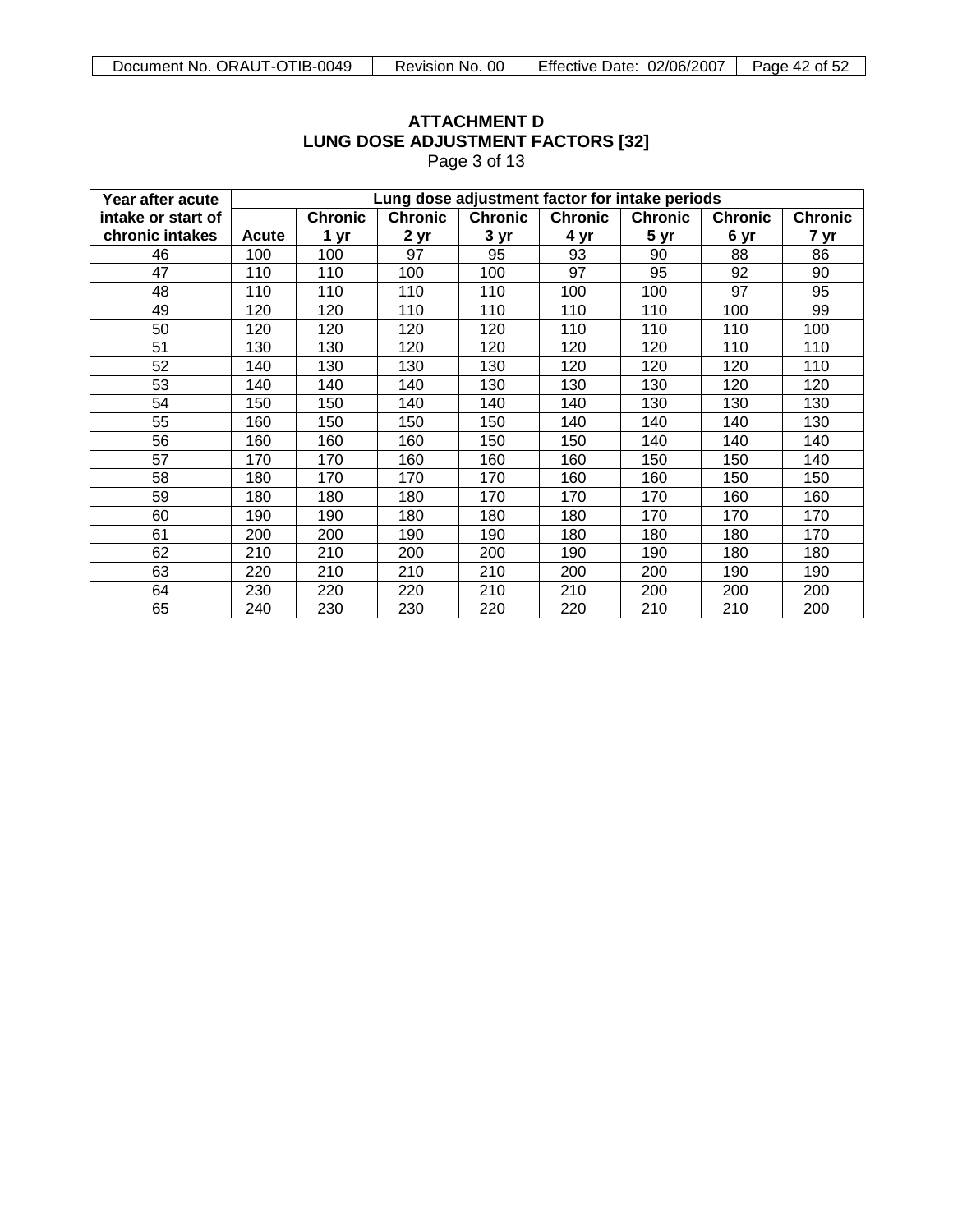# **ATTACHMENT D LUNG DOSE ADJUSTMENT FACTORS [32]** Page 4 of 13

Table D-2. Lung dose adjustment factors, chronic intakes, 8–15 years.

| Year after start        |                |                |                  |                  | Lung dose adjustment factor for intake periods |                  |                |                  |
|-------------------------|----------------|----------------|------------------|------------------|------------------------------------------------|------------------|----------------|------------------|
| of chronic              | <b>Chronic</b> | <b>Chronic</b> | <b>Chronic</b>   | <b>Chronic</b>   | <b>Chronic</b>                                 | <b>Chronic</b>   | <b>Chronic</b> | <b>Chronic</b>   |
| intakes                 | 8 yr           | 9 yr           | 10 <sub>yr</sub> | 11 <sub>yr</sub> | 12 <sub>yr</sub>                               | 13 <sub>yr</sub> | 14 yr          | 15 <sub>yr</sub> |
| 1                       | 1.6            | 1.6            | 1.6              | 1.6              | 1.6                                            | 1.6              | 1.6            | 1.6              |
| $\overline{2}$          | 1.9            | 1.9            | 1.9              | 1.9              | 1.9                                            | 1.9              | 1.9            | 1.9              |
| $\overline{3}$          | 2.1            | 2.1            | 2.1              | 2.1              | 2.1                                            | 2.1              | 2.1            | 2.1              |
| $\overline{\mathbf{4}}$ | 2.4            | 2.4            | 2.4              | 2.4              | 2.4                                            | 2.4              | 2.4            | 2.4              |
| 5                       | 2.6            | 2.6            | 2.6              | 2.6              | 2.6                                            | 2.6              | 2.6            | 2.6              |
| 6                       | 2.9            | 2.9            | 2.9              | $\overline{2.9}$ | 2.9                                            | 2.9              | 2.9            | 2.9              |
| $\overline{7}$          | 3.1            | 3.1            | 3.1              | 3.1              | 3.1                                            | 3.1              | 3.1            | 3.1              |
| 8                       | 3.4            | 3.4            | 3.4              | 3.4              | 3.4                                            | 3.4              | 3.4            | 3.4              |
| 9                       | 4.4            | 3.6            | 3.6              | 3.6              | 3.6                                            | 3.6              | 3.6            | 3.6              |
| 10                      | 5.6            | 4.7            | 3.8              | 3.8              | 3.8                                            | 3.8              | 3.8            | 3.8              |
| 11                      | 6.8            | 5.9            | 5.0              | 4.0              | 4.0                                            | 4.0              | 4.0            | 4.0              |
| 12                      | 8.2            | 7.2            | 6.2              | 5.3              | 4.2                                            | 4.2              | 4.2            | 4.2              |
| 13                      | 9.6            | 8.6            | 7.6              | 6.5              | 5.5                                            | 4.5              | 4.5            | 4.5              |
| 14                      | 11             | 10             | 9.0              | 7.9              | 6.8                                            | 5.8              | 4.7            | 4.7              |
| 15                      | 12             | 11             | 10               | 9.3              | 8.2                                            | 7.1              | 6.0            | 4.9              |
| 16                      | 14             | 13             | 12               | 11               | 9.7                                            | 8.5              | 7.4            | 6.2              |
| 17                      | 15             | 14             | 13               | 12               | 11                                             | 10               | 8.9            | 7.7              |
| 18                      | 16             | 15             | 14               | 14               | 13                                             | 12               | 10             | 9.2              |
| 19                      | 17             | 17             | 16               | 15               | 14                                             | 13               | 12             | 11               |
| 20                      | 19             | 18             | 17               | 16               | 15                                             | 14               | 13             | 12               |
| 21                      | 20             | 19             | 18               | 17               | 17                                             | 16               | 15             | 14               |
| 22                      | 22             | 21             | 20               | 19               | 18                                             | 17               | 16             | 15               |
| 23                      | 23             | 22             | 21               | 20               | 19                                             | 19               | 18             | 17               |
| 24                      | 25             | 24             | 23               | 22               | 21                                             | 20               | 19             | 18               |
| 25                      | 26             | 25             | 24               | 23               | 23                                             | 22               | 21             | 20               |
| 26                      | 28             | 27             | 26               | 25               | 24                                             | 23               | 22             | 21               |
| 27                      | 30             | 29             | 28               | 27               | 26                                             | 25               | 24             | 23               |
| 28                      | 31             | 30             | 29               | 28               | 27                                             | 26               | 25             | 24               |
| 29                      | 33             | 32             | 31               | 30               | 29                                             | 28               | 27             | 26               |
| 30                      | 35             | 34             | 33               | 32               | 31                                             | 30               | 29             | 28               |
| 31                      | 37             | 36             | 35               | 34               | 33                                             | 32               | 31             | 29               |
| 32                      | 40             | 38             | 37               | 36               | 35                                             | 34               | 32             | 31               |
| 33                      | 42             | 41             | 39               | 38               | 37                                             | 36               | 34             | 33               |
| 34                      | 44             | 43             | 42               | 40               | 39                                             | 38               | 37             | 35               |
| $\overline{35}$         | 47             | 45             | 44               | 43               | 41                                             | 40               | 39             | $\overline{37}$  |
| 36                      | 49             | 48             | 47               | 45               | 44                                             | 42               | 41             | 40               |
| 37                      | 52             | 51             | 49               | 48               | 46                                             | 45               | 43             | 42               |
| 38                      | 55             | 54             | 52               | 50               | 49                                             | 47               | 46             | 44               |
| 39                      | 58             | 56             | 55               | 53               | 52                                             | 50               | 48             | 47               |
| 40                      | 61             | 60             | 58               | 56               | 54                                             | 53               | 51             | 50               |
| 41                      | 65             | 63             | 61               | 59               | 57                                             | 56               | 54             | 52               |
| 42                      | 68             | 66             | 64               | 62               | 61                                             | 59               | 57             | 55               |
| 43                      | 72             | 70             | 68               | 66               | 64                                             | 62               | 60             | 58               |
| 44                      | 75             | 73             | 71               | 69               | 67                                             | 65               | 63             | 61               |
| 45                      | 79             | 77             | 75               | 73               | 71                                             | 69               | 67             | 65               |
|                         |                |                |                  |                  |                                                |                  |                |                  |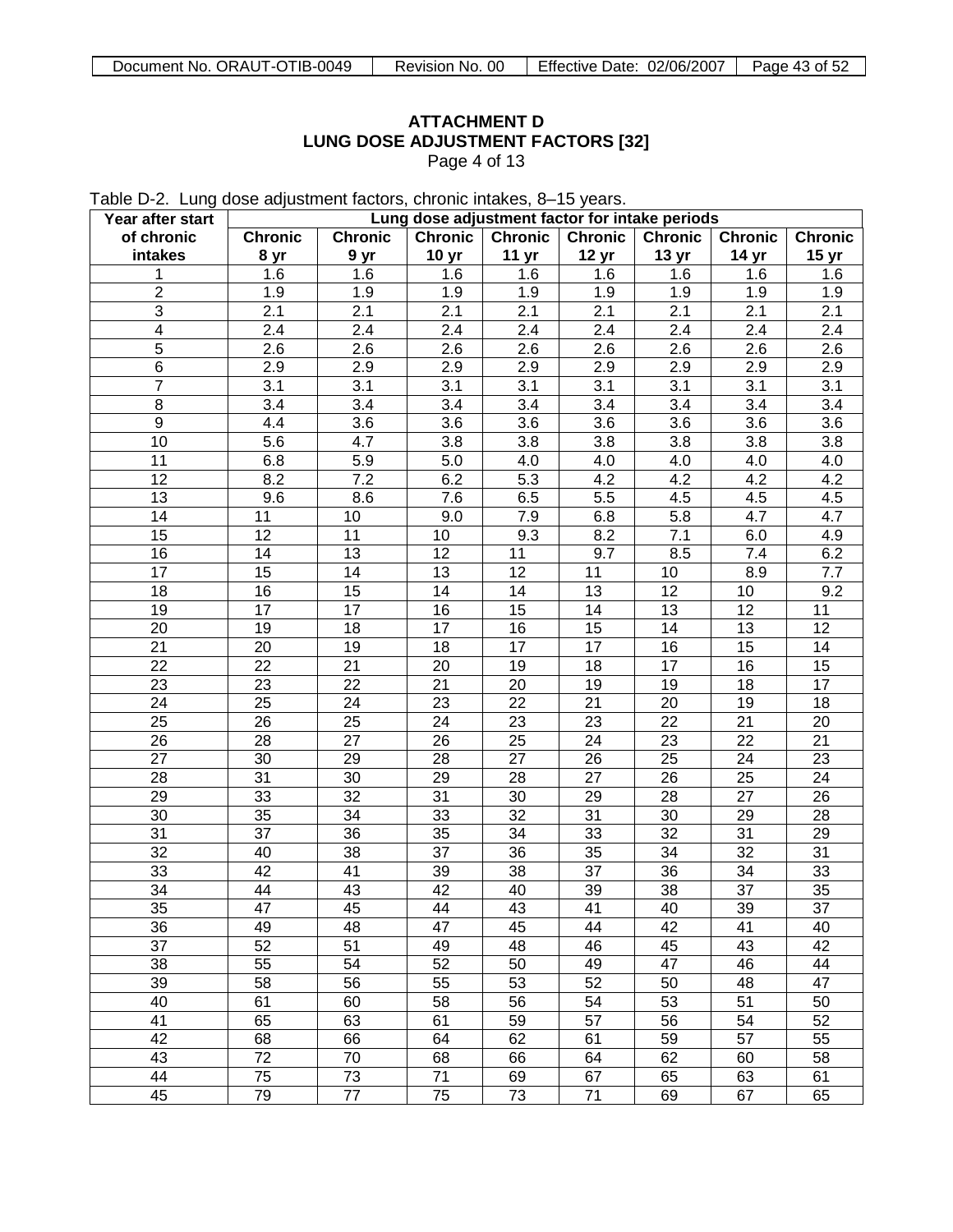| Year after start |                | Lung dose adjustment factor for intake periods |                  |                  |                  |                  |                |                  |  |  |  |
|------------------|----------------|------------------------------------------------|------------------|------------------|------------------|------------------|----------------|------------------|--|--|--|
| of chronic       | <b>Chronic</b> | <b>Chronic</b>                                 | <b>Chronic</b>   | <b>Chronic</b>   | <b>Chronic</b>   | <b>Chronic</b>   | <b>Chronic</b> | <b>Chronic</b>   |  |  |  |
| intakes          | 8 yr           | 9 yr                                           | 10 <sub>yr</sub> | 11 <sub>yr</sub> | 12 <sub>yr</sub> | 13 <sub>yr</sub> | 14 yr          | 15 <sub>yr</sub> |  |  |  |
| 46               | 83             | 81                                             | 79               | 77               | 75               | 72               | 70             | 68               |  |  |  |
| 47               | 88             | 85                                             | 83               | 81               | 78               | 76               | 74             | 72               |  |  |  |
| 48               | 92             | 90                                             | 87               | 85               | 83               | 80               | 78             | 76               |  |  |  |
| 49               | 97             | 94                                             | 92               | 89               | 87               | 84               | 82             | 80               |  |  |  |
| 50               | 100            | 99                                             | 96               | 94               | 91               | 89               | 86             | 84               |  |  |  |
| 51               | 110            | 100                                            | 100              | 98               | 96               | 93               | 90             | 88               |  |  |  |
| 52               | 110            | 110                                            | 110              | 100              | 100              | 98               | 95             | 92               |  |  |  |
| 53               | 120            | 110                                            | 110              | 110              | 110              | 100              | 100            | 97               |  |  |  |
| 54               | 120            | 120                                            | 120              | 110              | 110              | 110              | 110            | 100              |  |  |  |
| 55               | 130            | 130                                            | 120              | 120              | 120              | 110              | 110            | 110              |  |  |  |
| 56               | 130            | 130                                            | 130              | 130              | 120              | 120              | 120            | 110              |  |  |  |
| 57               | 140            | 140                                            | 130              | 130              | 130              | 120              | 120            | 120              |  |  |  |
| 58               | 150            | 140                                            | 140              | 140              | 130              | 130              | 130            | 120              |  |  |  |
| 59               | 150            | 150                                            | 150              | 140              | 140              | 140              | 130            | 130              |  |  |  |
| 60               | 160            | 160                                            | 150              | 150              | 150              | 140              | 140            | 140              |  |  |  |
| 61               | 170            | 160                                            | 160              | 160              | 150              | 150              | 150            | 140              |  |  |  |
| 62               | 180            | 170                                            | 170              | 160              | 160              | 160              | 150            | 150              |  |  |  |
| 63               | 180            | 180                                            | 180              | 170              | 170              | 160              | 160            | 150              |  |  |  |
| 64               | 190            | 190                                            | 180              | 180              | 170              | 170              | 170            | 160              |  |  |  |
| 65               | 200            | 200                                            | 190              | 190              | 180              | 180              | 170            | 170              |  |  |  |

# **ATTACHMENT D LUNG DOSE ADJUSTMENT FACTORS [32]** Page 5 of 13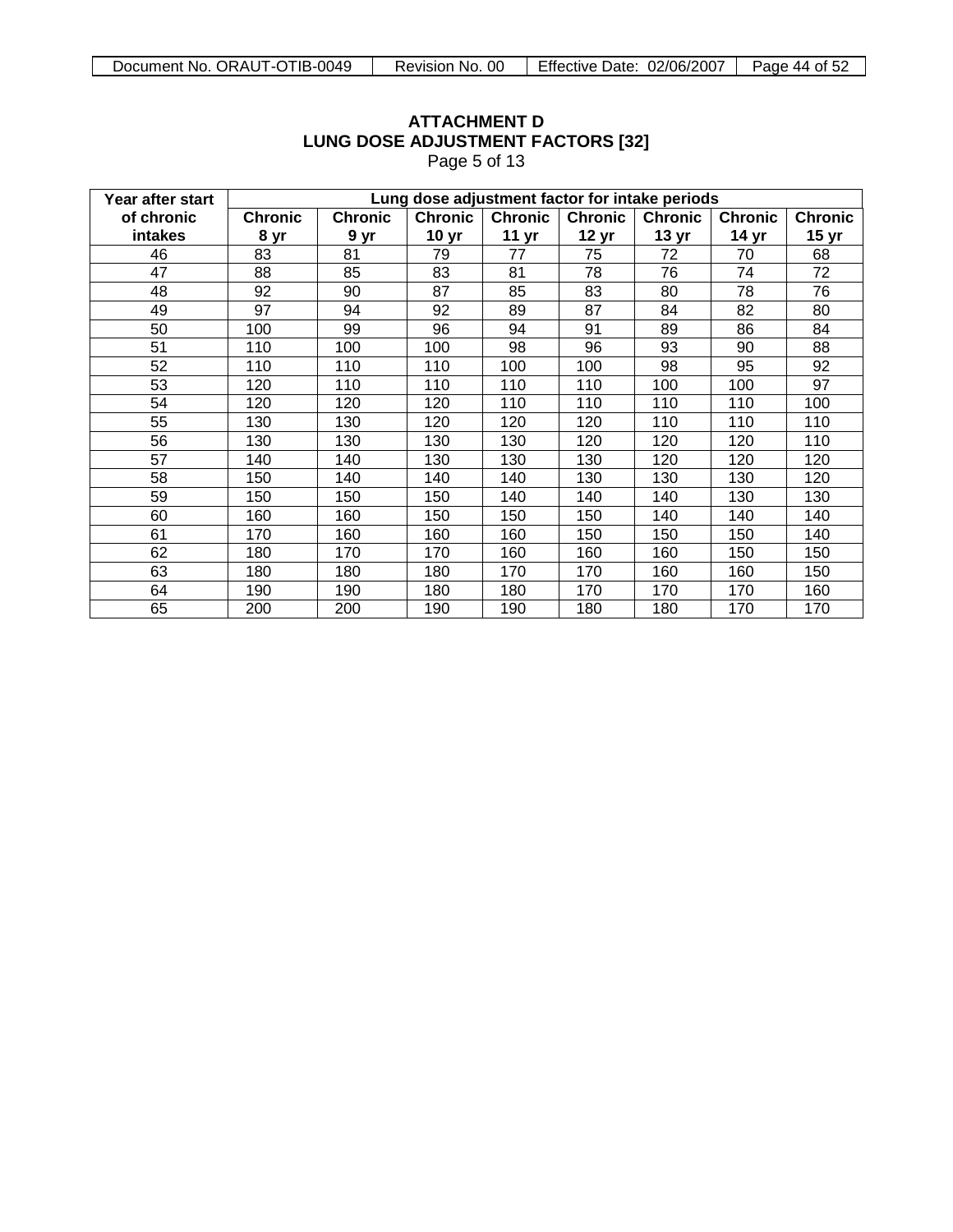# **ATTACHMENT D LUNG DOSE ADJUSTMENT FACTORS [32]** Page 6 of 13

Table D-3. Lung dose adjustment factors, chronic intakes, 16–23 years.

| Year after start | Lung dose adjustment factor for intake periods |                  |                 |                 |                |         |                |                |
|------------------|------------------------------------------------|------------------|-----------------|-----------------|----------------|---------|----------------|----------------|
| of chronic       | <b>Chronic</b>                                 | <b>Chronic</b>   | <b>Chronic</b>  | <b>Chronic</b>  | <b>Chronic</b> | Chronic | <b>Chronic</b> | <b>Chronic</b> |
| intakes          | 16 yr                                          | 17 <sub>yr</sub> | 18 yr           | 19 yr           | 20 yr          | 21 yr   | 22 yr          | 23 yr          |
| 1                | 1.6                                            | 1.6              | 1.6             | 1.6             | 1.6            | 1.6     | 1.6            | 1.6            |
| $\overline{2}$   | 1.9                                            | 1.9              | 1.9             | 1.9             | 1.9            | 1.9     | 1.9            | 1.9            |
| 3                | 2.1                                            | 2.1              | 2.1             | 2.1             | 2.1            | 2.1     | 2.1            | 2.1            |
| 4                | 2.4                                            | 2.4              | 2.4             | 2.4             | 2.4            | 2.4     | 2.4            | 2.4            |
| 5                | 2.6                                            | 2.6              | 2.6             | 2.6             | 2.6            | 2.6     | 2.6            | 2.6            |
| 6                | 2.9                                            | 2.9              | 2.9             | 2.9             | 2.9            | 2.9     | 2.9            | 2.9            |
| $\overline{7}$   | 3.1                                            | 3.1              | 3.1             | 3.1             | 3.1            | 3.1     | 3.1            | 3.1            |
| 8                | 3.4                                            | 3.4              | 3.4             | 3.4             | 3.4            | 3.4     | 3.4            | 3.4            |
| $\boldsymbol{9}$ | 3.6                                            | 3.6              | 3.6             | 3.6             | 3.6            | 3.6     | 3.6            | 3.6            |
| 10               | 3.8                                            | 3.8              | 3.8             | 3.8             | 3.8            | 3.8     | 3.8            | 3.8            |
| 11               | 4.0                                            | 4.0              | 4.0             | 4.0             | 4.0            | 4.0     | 4.0            | 4.0            |
| 12               | 4.2                                            | 4.2              | 4.2             | 4.2             | 4.2            | 4.2     | 4.2            | 4.2            |
| 13               | 4.5                                            | 4.5              | 4.5             | 4.5             | 4.5            | 4.5     | 4.5            | 4.5            |
| 14               | 4.7                                            | 4.7              | 4.7             | 4.7             | 4.7            | 4.7     | 4.7            | 4.7            |
| 15               | 4.9                                            | 4.9              | 4.9             | 4.9             | 4.9            | 4.9     | 4.9            | 4.9            |
| 16               | 5.0                                            | 5.0              | 5.0             | 5.0             | 5.0            | 5.0     | 5.0            | 5.0            |
| 17               | 6.5                                            | 5.2              | 5.2             | 5.2             | 5.2            | 5.2     | 5.2            | 5.2            |
| 18               | 7.9                                            | 6.7              | 5.4             | 5.4             | 5.4            | 5.4     | 5.4            | 5.4            |
| 19               | 9.5                                            | 8.2              | 6.9             | 5.6             | 5.6            | 5.6     | 5.6            | 5.6            |
| 20               | 11                                             | 9.8              | 8.5             | 7.2             | 5.8            | 5.8     | 5.8            | 5.8            |
| 21               | 13                                             | 11               | 10              | 8.7             | 7.4            | 6.0     | 6.0            | 6.0            |
| 22               | 14                                             | 13               | 12              | 10              | 9.0            | 7.6     | 6.2            | 6.2            |
| 23               | 16                                             | 14               | 13              | 12              | 11             | 9.2     | 7.8            | 6.3            |
| 24               | 17                                             | 16               | 15              | 14              | 12             | 11      | 9.5            | 8.0            |
| 25               | 19                                             | 17               | 16              | 15              | 14             | 13      | 11             | 9.7            |
| 26               | 20                                             | 19               | 18              | 17              | 16             | 14      | 13             | 11             |
| 27               | 22                                             | 21               | 20              | 18              | 17             | 16      | 15             | 13             |
| 28               | 23                                             | 22               | 21              | 20              | 19             | 18      | 16             | 15             |
|                  |                                                |                  |                 |                 |                |         |                |                |
| 29               | 25                                             | 24               | 23              | 22              | 21             | 19      | 18             | 17             |
| 30               | 27                                             | 26               | 25              | 23              | 22             | 21      | 20             | 19             |
| 31               | 28                                             | 27               | 26              | 25              | 24             | 23      | 22             | 20             |
| 32               | 30                                             | 29               | 28              | 27              | 26             | 25      | 23             | 22             |
| 33               | 32                                             | 31               | 30              | 29              | 27             | 26      | 25             | 24             |
| 34               | 34                                             | 33               | 32              | 30              | 29             | 28      | 27             | 26             |
| 35               | 36                                             | $\overline{35}$  | $\overline{34}$ | $\overline{32}$ | 31             | 30      | 29             | 28             |
| 36               | 38                                             | 37               | 36              | 34              | 33             | 32      | 31             | 29             |
| 37               | 41                                             | 39               | 38              | 36              | 35             | 34      | 33             | 31             |
| 38               | 43                                             | 41               | 40              | 39              | 37             | 36      | 35             | 33             |
| 39               | 45                                             | 44               | 42              | 41              | 40             | 38      | 37             | 35             |
| 40               | 48                                             | 46               | 45              | 43              | 42             | 40      | 39             | 38             |
| 41               | 51                                             | 49               | 47              | 46              | 44             | 43      | 41             | 40             |
| 42               | 53                                             | 52               | 50              | 48              | 47             | 45      | 44             | 42             |
| 43               | 56                                             | 55               | 53              | 51              | 50             | 48      | 46             | 45             |
| 44               | 60                                             | 58               | 56              | 54              | 52             | 51      | 49             | 47             |
| 45               | 63                                             | 61               | 59              | 57              | 55             | 53      | 52             | 50             |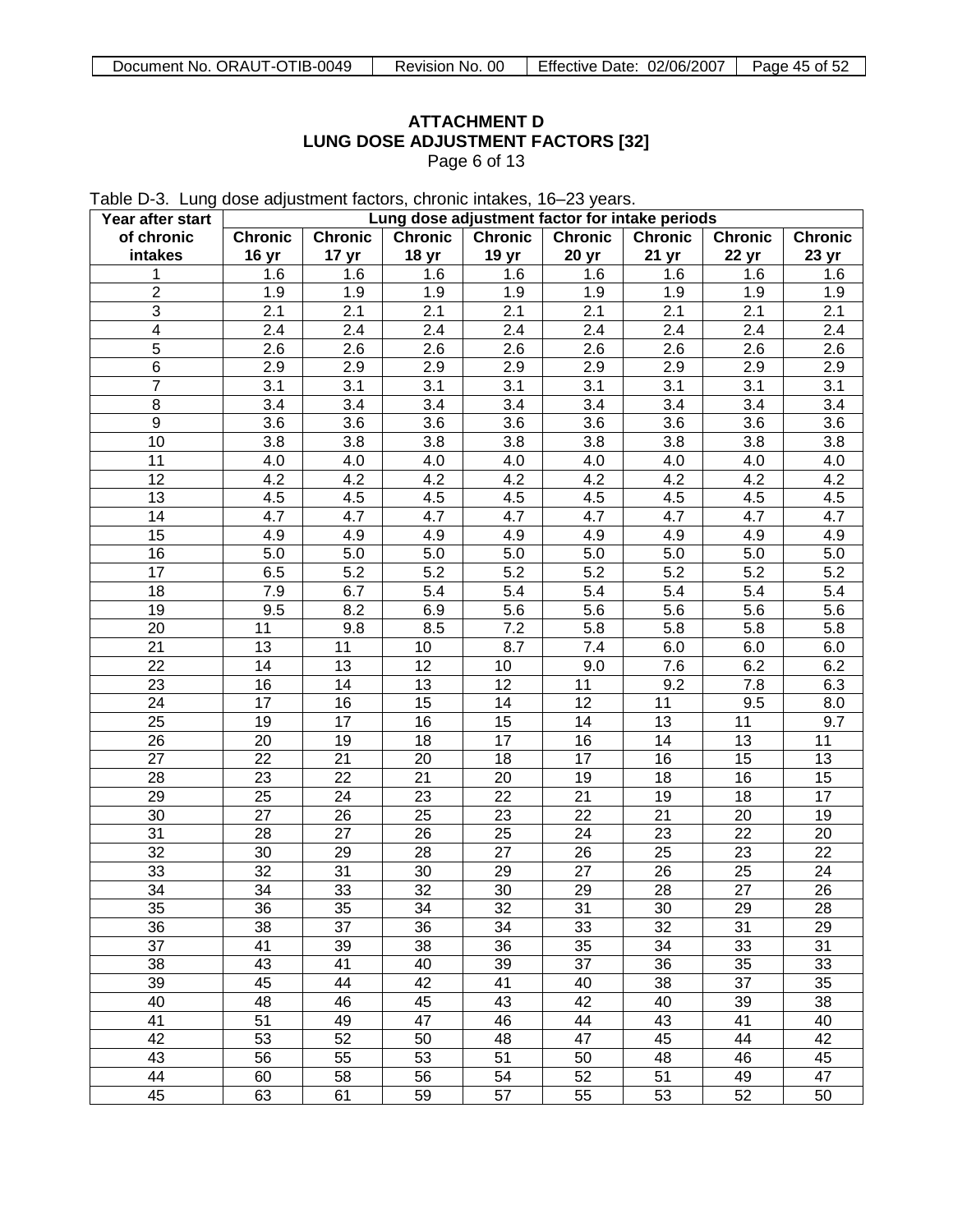| Year after start |                | Lung dose adjustment factor for intake periods |                  |                |                  |                  |                |                |  |
|------------------|----------------|------------------------------------------------|------------------|----------------|------------------|------------------|----------------|----------------|--|
| of chronic       | <b>Chronic</b> | <b>Chronic</b>                                 | <b>Chronic</b>   | <b>Chronic</b> | <b>Chronic</b>   | <b>Chronic</b>   | <b>Chronic</b> | <b>Chronic</b> |  |
| <b>intakes</b>   | 16 yr          | 17 <sub>yr</sub>                               | 18 <sub>yr</sub> | 19 yr          | 20 <sub>yr</sub> | 21 <sub>yr</sub> | 22 yr          | 23 yr          |  |
| 46               | 66             | 64                                             | 62               | 60             | 58               | 56               | 55             | 53             |  |
| 47               | 70             | 68                                             | 66               | 63             | 61               | 59               | 58             | 56             |  |
| 48               | 73             | 71                                             | 69               | 67             | 65               | 63               | 61             | 59             |  |
| 49               | 77             | 75                                             | 73               | 70             | 68               | 66               | 64             | 62             |  |
| 50               | 81             | 79                                             | 76               | 74             | 72               | 70               | 67             | 65             |  |
| 51               | 85             | 83                                             | 80               | 78             | 76               | 73               | 71             | 69             |  |
| 52               | 90             | 87                                             | 85               | 82             | 80               | 77               | 75             | 72             |  |
| 53               | 94             | 92                                             | 89               | 86             | 84               | 81               | 79             | 76             |  |
| 54               | 99             | 96                                             | 93               | 91             | 88               | 85               | 83             | 80             |  |
| 55               | 100            | 100                                            | 98               | 95             | 93               | 90               | 87             | 84             |  |
| 56               | 110            | 110                                            | 100              | 100            | 97               | 94               | 91             | 89             |  |
| 57               | 110            | 110                                            | 110              | 110            | 100              | 99               | 96             | 93             |  |
| 58               | 120            | 120                                            | 110              | 110            | 110              | 100              | 100            | 98             |  |
| 59               | 130            | 120                                            | 120              | 120            | 110              | 110              | 110            | 100            |  |
| 60               | 130            | 130                                            | 120              | 120            | 120              | 110              | 110            | 110            |  |
| 61               | 140            | 130                                            | 130              | 130            | 120              | 120              | 120            | 110            |  |
| 62               | 140            | 140                                            | 140              | 130            | 130              | 130              | 120            | 120            |  |
| 63               | 150            | 150                                            | 140              | 140            | 140              | 130              | 130            | 120            |  |
| 64               | 160            | 150                                            | 150              | 150            | 140              | 140              | 130            | 130            |  |
| 65               | 160            | 160                                            | 160              | 150            | 150              | 140              | 140            | 140            |  |

# **ATTACHMENT D LUNG DOSE ADJUSTMENT FACTORS [32]** Page 7 of 13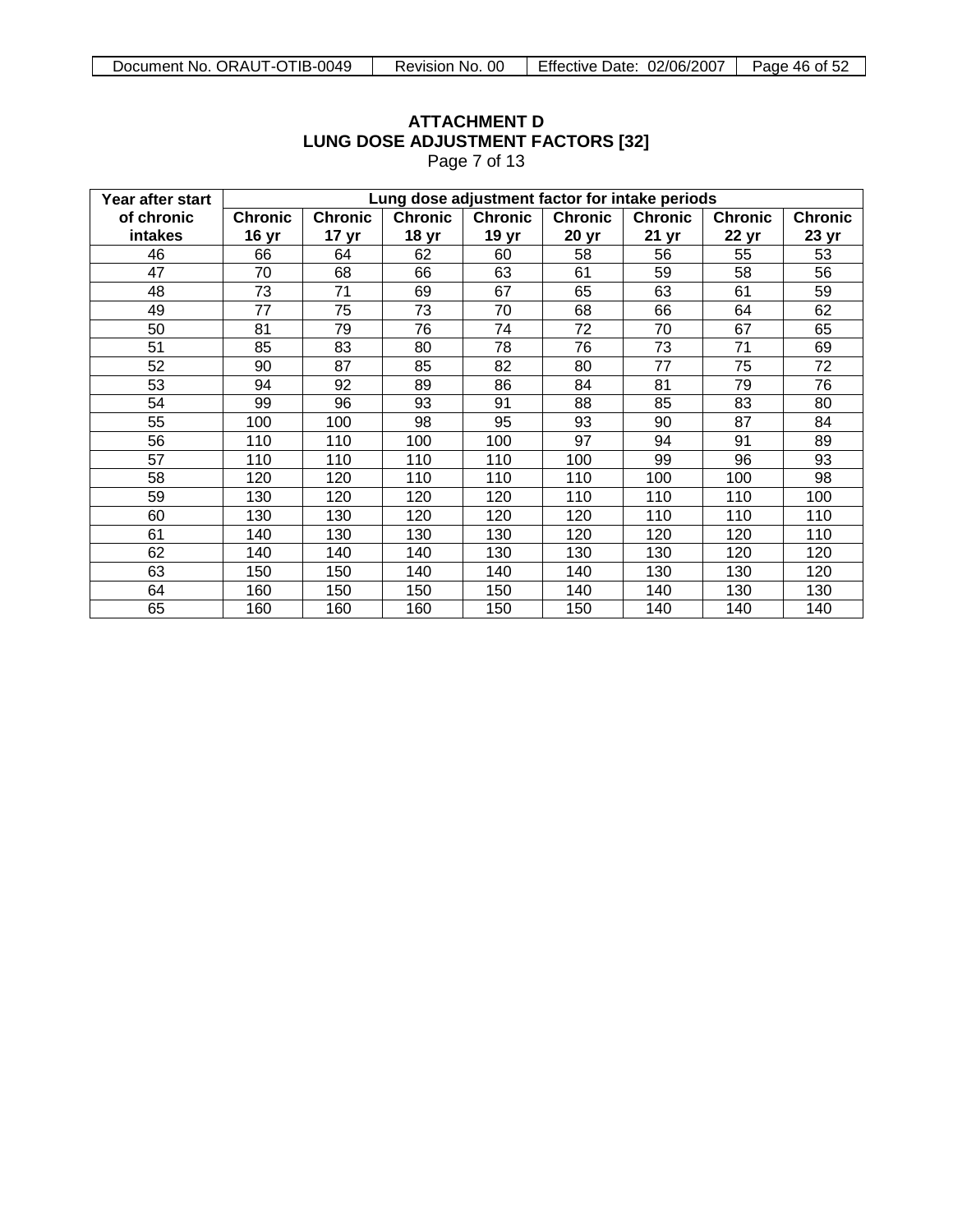# **ATTACHMENT D LUNG DOSE ADJUSTMENT FACTORS [32]** Page 8 of 13

Table D-4. Lung dose adjustment factors, chronic intakes, 24–31 years.

| Year after start        | Lung dose adjustment factor for intake periods |                |                |                  |                |                |                |         |
|-------------------------|------------------------------------------------|----------------|----------------|------------------|----------------|----------------|----------------|---------|
| of chronic              | <b>Chronic</b>                                 | <b>Chronic</b> | <b>Chronic</b> | <b>Chronic</b>   | <b>Chronic</b> | <b>Chronic</b> | <b>Chronic</b> | Chronic |
| intakes                 | 24 yr                                          | 25 yr          | 26 yr          | 27 <sub>yr</sub> | 28 yr          | 29 yr          | 30 yr          | 31 yr   |
| 1                       | 1.6                                            | 1.6            | 1.6            | 1.6              | 1.6            | 1.6            | 1.6            | 1.6     |
| $\overline{2}$          | 1.9                                            | 1.9            | 1.9            | 1.9              | 1.9            | 1.9            | 1.9            | 1.9     |
| 3                       | 2.1                                            | 2.1            | 2.1            | 2.1              | 2.1            | 2.1            | 2.1            | 2.1     |
| $\overline{\mathbf{4}}$ | 2.4                                            | 2.4            | 2.4            | 2.4              | 2.4            | 2.4            | 2.4            | 2.4     |
| 5                       | 2.6                                            | 2.6            | 2.6            | 2.6              | 2.6            | 2.6            | 2.6            | 2.6     |
| 6                       | 2.9                                            | 2.9            | 2.9            | 2.9              | 2.9            | 2.9            | 2.9            | 2.9     |
| $\overline{7}$          | 3.1                                            | 3.1            | 3.1            | 3.1              | 3.1            | 3.1            | 3.1            | 3.1     |
| $\,8\,$                 | 3.4                                            | 3.4            | 3.4            | 3.4              | 3.4            | 3.4            | 3.4            | 3.4     |
| 9                       | 3.6                                            | 3.6            | 3.6            | 3.6              | 3.6            | 3.6            | 3.6            | 3.6     |
| 10                      | 3.8                                            | 3.8            | 3.8            | 3.8              | 3.8            | 3.8            | 3.8            | 3.8     |
| 11                      | 4.0                                            | 4.0            | 4.0            | 4.0              | 4.0            | 4.0            | 4.0            | 4.0     |
| 12                      | 4.2                                            | 4.2            | 4.2            | 4.2              | 4.2            | 4.2            | 4.2            | 4.2     |
| 13                      | 4.5                                            | 4.5            | 4.5            | 4.5              | 4.5            | 4.5            | 4.5            | 4.5     |
| 14                      | 4.7                                            | 4.7            | 4.7            | 4.7              | 4.7            | 4.7            | 4.7            | 4.7     |
| 15                      | 4.9                                            | 4.9            | 4.9            | 4.9              | 4.9            | 4.9            | 4.9            | 4.9     |
| 16                      | 5.0                                            | 5.0            | 5.0            | 5.0              | 5.0            | 5.0            | 5.0            | 5.0     |
| 17                      | 5.2                                            | 5.2            | 5.2            | 5.2              | 5.2            | 5.2            | 5.2            | 5.2     |
| 18                      | 5.4                                            | 5.4            | 5.4            | 5.4              | 5.4            | 5.4            | 5.4            | 5.4     |
|                         |                                                |                |                |                  |                |                |                |         |
| 19                      | 5.6                                            | 5.6            | 5.6            | 5.6              | 5.6            | 5.6            | 5.6            | 5.6     |
| 20                      | 5.8                                            | 5.8            | 5.8            | 5.8              | 5.8            | 5.8            | 5.8            | 5.8     |
| 21                      | 6.0                                            | 6.0            | 6.0            | 6.0              | 6.0            | 6.0            | 6.0            | 6.0     |
| 22                      | 6.2                                            | 6.2            | 6.2            | 6.2              | 6.2            | 6.2            | 6.2            | 6.2     |
| 23                      | 6.3                                            | 6.3            | 6.3            | 6.3              | 6.3            | 6.3            | 6.3            | 6.3     |
| 24                      | 6.5                                            | 6.5            | 6.5            | 6.5              | 6.5            | 6.5            | 6.5            | 6.5     |
| 25                      | 8.2                                            | 6.7            | 6.7            | 6.7              | 6.7            | 6.7            | 6.7            | 6.7     |
| 26                      | 10                                             | 8.5            | 6.9            | 6.9              | 6.9            | 6.9            | 6.9            | 6.9     |
| 27                      | 12                                             | 10             | 8.7            | 7.0              | 7.0            | 7.0            | 7.0            | 7.0     |
| 28                      | 14                                             | 12             | 10             | 8.9              | 7.2            | 7.2            | 7.2            | 7.2     |
| 29                      | 15                                             | 14             | 12             | 11               | 9.1            | 7.4            | 7.4            | 7.4     |
| 30                      | 17                                             | 16             | 14             | 13               | 11             | 9.3            | 7.5            | 7.5     |
| 31                      | 19                                             | 18             | 16             | 14               | 13             | 11             | 9.5            | 7.7     |
| 32                      | 21                                             | 19             | 18             | 16               | 15             | 13             | 11             | 9.7     |
| 33                      | 23                                             | 21             | 20             | 18               | 17             | 15             | 13             | 12      |
| 34                      | 24                                             | 23             | 22             | 20               | 19             | 17             | 15             | 14      |
| 35                      | 26                                             | 25             | 24             | $\overline{22}$  | 21             | 19             | 18             | 16      |
| 36                      | 28                                             | 27             | 26             | 24               | 23             | 21             | 20             | 18      |
| 37                      | 30                                             | 29             | 27             | 26               | 25             | 23             | 22             | 20      |
| 38                      | 32                                             | 31             | 29             | 28               | 27             | 25             | 24             | 22      |
| 39                      | 34                                             | 33             | 31             | 30               | 29             | 27             | 26             | 24      |
| 40                      | 36                                             | 35             | 33             | 32               | 31             | 29             | 28             | 26      |
| 41                      | 38                                             | 37             | 35             | 34               | 33             | 31             | 30             | 28      |
| 42                      | 41                                             | 39             | 38             | 36               | 35             | 33             | 32             | 30      |
| 43                      | 43                                             | 41             | 40             | 38               | 37             | 35             | 34             | 32      |
| 44                      | 46                                             | 44             | 42             | 41               | 39             | 38             | 36             | 35      |
| 45                      | 48                                             | 46             | 45             | 43               | 42             | 40             | 38             | 37      |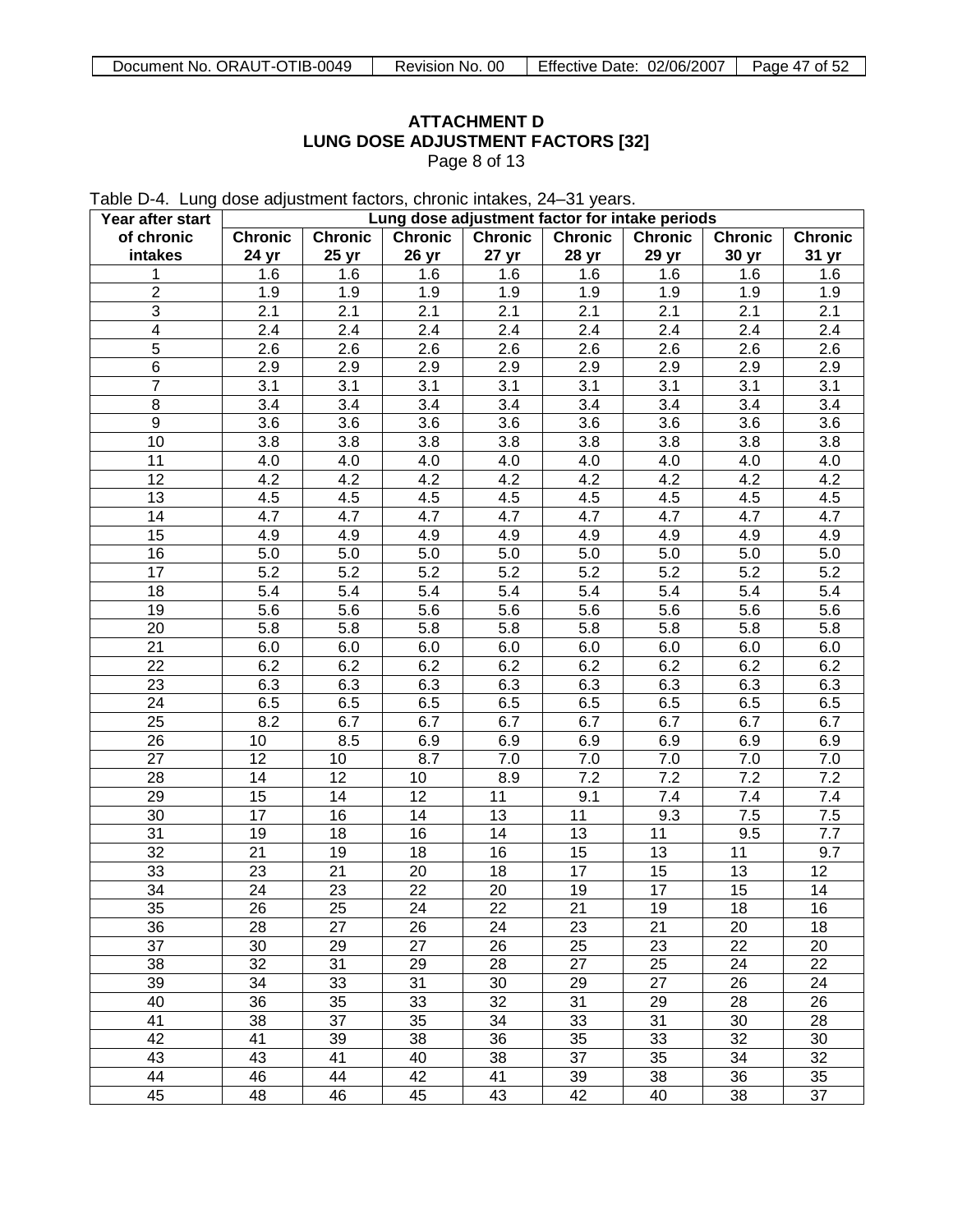| Year after start |                | Lung dose adjustment factor for intake periods |                |                  |                |                |                |                |  |  |
|------------------|----------------|------------------------------------------------|----------------|------------------|----------------|----------------|----------------|----------------|--|--|
| of chronic       | <b>Chronic</b> | <b>Chronic</b>                                 | <b>Chronic</b> | <b>Chronic</b>   | <b>Chronic</b> | <b>Chronic</b> | <b>Chronic</b> | <b>Chronic</b> |  |  |
| intakes          | 24 yr          | 25 yr                                          | 26 yr          | 27 <sub>yr</sub> | 28 yr          | 29 yr          | 30 yr          | 31 yr          |  |  |
| 46               | 51             | 49                                             | 47             | 46               | 44             | 42             | 41             | 39             |  |  |
| 47               | 54             | 52                                             | 50             | 48               | 47             | 45             | 43             | 41             |  |  |
| 48               | 57             | 55                                             | 53             | 51               | 49             | 47             | 46             | 44             |  |  |
| 49               | 60             | 58                                             | 56             | 54               | 52             | 50             | 48             | 47             |  |  |
| 50               | 63             | 61                                             | 59             | 57               | 55             | 53             | 51             | 49             |  |  |
| 51               | 67             | 64                                             | 62             | 60               | 58             | 56             | 54             | 52             |  |  |
| 52               | 70             | 68                                             | 66             | 63               | 61             | 59             | 57             | 55             |  |  |
| 53               | 74             | 71                                             | 69             | 67               | 65             | 62             | 60             | 58             |  |  |
| 54               | 78             | 75                                             | 73             | 70               | 68             | 66             | 63             | 61             |  |  |
| 55               | 82             | 79                                             | 77             | 74               | 72             | 69             | 67             | 65             |  |  |
| 56               | 86             | 83                                             | 81             | 78               | 76             | 73             | 71             | 68             |  |  |
| 57               | 90             | 88                                             | 85             | 82               | 79             | 77             | 74             | 72             |  |  |
| 58               | 95             | 92                                             | 89             | 86               | 84             | 81             | 78             | 76             |  |  |
| 59               | 100            | 97                                             | 94             | 91               | 88             | 85             | 82             | 80             |  |  |
| 60               | 110            | 100                                            | 98             | 95               | 92             | 89             | 87             | 84             |  |  |
| 61               | 110            | 110                                            | 100            | 100              | 97             | 94             | 91             | 88             |  |  |
| 62               | 120            | 110                                            | 110            | 110              | 100            | 99             | 96             | 93             |  |  |
| 63               | 120            | 120                                            | 110            | 110              | 110            | 100            | 100            | 97             |  |  |
| 64               | 130            | 120                                            | 120            | 120              | 110            | 110            | 110            | 100            |  |  |
| 65               | 130            | 130                                            | 130            | 120              | 120            | 110            | 110            | 110            |  |  |

# **ATTACHMENT D LUNG DOSE ADJUSTMENT FACTORS [32]** Page 9 of 13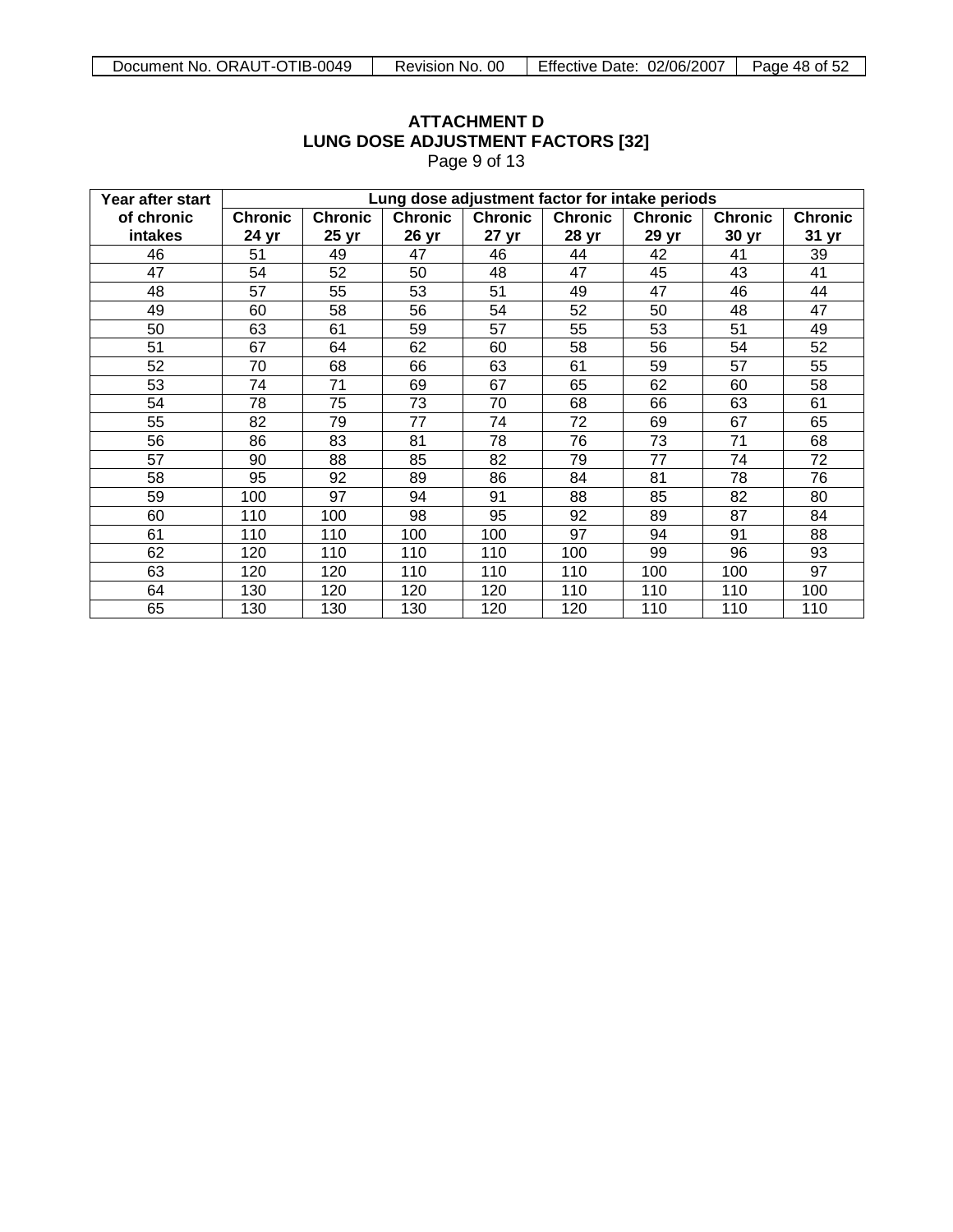# **ATTACHMENT D LUNG DOSE ADJUSTMENT FACTORS [32]** Page 10 of 13

Table D-5. Lung dose adjustment factors, chronic intakes, 32–39 years.

| Year after start |                |                |                | Lung dose adjustment factor for intake periods |                |                |                |                |
|------------------|----------------|----------------|----------------|------------------------------------------------|----------------|----------------|----------------|----------------|
| of chronic       | <b>Chronic</b> | <b>Chronic</b> | <b>Chronic</b> | <b>Chronic</b>                                 | <b>Chronic</b> | <b>Chronic</b> | <b>Chronic</b> | <b>Chronic</b> |
| intakes          | 32 yr          | 33 yr          | 34 yr          | 35 yr                                          | 36 yr          | 37 yr          | 38 yr          | 39 yr          |
| 1                | 1.6            | 1.6            | 1.6            | 1.6                                            | 1.6            | 1.6            | 1.6            | 1.6            |
| $\overline{2}$   | 1.9            | 1.9            | 1.9            | 1.9                                            | 1.9            | 1.9            | 1.9            | 1.9            |
| $\mathfrak{S}$   | 2.1            | 2.1            | 2.1            | 2.1                                            | 2.1            | 2.1            | 2.1            | 2.1            |
| 4                | 2.4            | 2.4            | 2.4            | 2.4                                            | 2.4            | 2.4            | 2.4            | 2.4            |
| 5                | 2.6            | 2.6            | 2.6            | 2.6                                            | 2.6            | 2.6            | 2.6            | 2.6            |
| 6                | 2.9            | 2.9            | 2.9            | 2.9                                            | 2.9            | 2.9            | 2.9            | 2.9            |
| $\overline{7}$   | 3.1            | 3.1            | 3.1            | 3.1                                            | 3.1            | 3.1            | 3.1            | 3.1            |
| $\,8\,$          | 3.4            | 3.4            | 3.4            | 3.4                                            | 3.4            | 3.4            | 3.4            | 3.4            |
| 9                | 3.6            | 3.6            | 3.6            | 3.6                                            | 3.6            | 3.6            | 3.6            | 3.6            |
| 10               | 3.8            | 3.8            | 3.8            | 3.8                                            | 3.8            | 3.8            | 3.8            | 3.8            |
| 11               | 4.0            | 4.0            | 4.0            | 4.0                                            | 4.0            | 4.0            | 4.0            | 4.0            |
| 12               | 4.2            | 4.2            | 4.2            | 4.2                                            | 4.2            | 4.2            | 4.2            | 4.2            |
|                  |                |                |                |                                                |                |                |                |                |
| 13               | 4.5            | 4.5            | 4.5            | 4.5                                            | 4.5            | 4.5            | 4.5            | 4.5            |
| 14               | 4.7            | 4.7            | 4.7            | 4.7                                            | 4.7            | 4.7            | 4.7            | 4.7            |
| 15               | 4.9            | 4.9            | 4.9            | 4.9                                            | 4.9            | 4.9            | 4.9            | 4.9            |
| 16               | 5.0            | 5.0            | 5.0            | 5.0                                            | 5.0            | $5.0\,$        | 5.0            | 5.0            |
| 17               | 5.2            | 5.2            | 5.2            | 5.2                                            | 5.2            | 5.2            | 5.2            | 5.2            |
| 18               | 5.4            | 5.4            | 5.4            | 5.4                                            | 5.4            | 5.4            | 5.4            | 5.4            |
| 19               | 5.6            | 5.6            | 5.6            | 5.6                                            | 5.6            | 5.6            | 5.6            | 5.6            |
| 20               | 5.8            | 5.8            | 5.8            | 5.8                                            | 5.8            | 5.8            | 5.8            | 5.8            |
| 21               | 6.0            | 6.0            | 6.0            | $6.0\,$                                        | 6.0            | 6.0            | 6.0            | 6.0            |
| 22               | 6.2            | 6.2            | 6.2            | 6.2                                            | 6.2            | 6.2            | 6.2            | 6.2            |
| 23               | 6.3            | 6.3            | 6.3            | 6.3                                            | 6.3            | 6.3            | 6.3            | 6.3            |
| 24               | 6.5            | 6.5            | 6.5            | 6.5                                            | 6.5            | 6.5            | 6.5            | 6.5            |
| 25               | 6.7            | 6.7            | 6.7            | 6.7                                            | 6.7            | 6.7            | 6.7            | 6.7            |
| 26               | 6.9            | 6.9            | 6.9            | 6.9                                            | 6.9            | 6.9            | 6.9            | 6.9            |
| 27               | 7.0            | 7.0            | 7.0            | 7.0                                            | 7.0            | 7.0            | 7.0            | 7.0            |
| 28               | 7.2            | 7.2            | 7.2            | 7.2                                            | 7.2            | 7.2            | 7.2            | 7.2            |
| 29               | 7.4            | 7.4            | 7.4            | 7.4                                            | 7.4            | 7.4            | 7.4            | 7.4            |
| 30               | 7.5            | 7.5            | 7.5            | 7.5                                            | 7.5            | 7.5            | 7.5            | 7.5            |
| 31               | 7.7            | 7.7            | 7.7            | 7.7                                            | 7.7            | 7.7            | 7.7            | 7.7            |
| 32               | 7.9            | 7.9            | 7.9            | 7.9                                            | 7.9            | 7.9            | 7.9            | 7.9            |
| 33               | 9.9            | 8.0            | 8.0            | 8.0                                            | 8.0            | 8.0            | 8.0            | 8.0            |
| 34               | 12             | 10             | 8.2            | 8.2                                            | 8.2            | 8.2            | 8.2            | 8.2            |
| 35               | 14             | 12             | 10             | 8.4                                            | 8.4            | 8.4            | 8.4            | 8.4            |
|                  | 16             | 14             | 12             | 11                                             |                | 8.5            | 8.5            |                |
| 36               |                |                |                |                                                | 8.5            |                |                | 8.5            |
| 37               | 18             | 16             | 15             | 13                                             | 11             | 8.7            | 8.7            | 8.7            |
| 38               | 20             | 19             | 17             | 15                                             | 13             | 11             | 8.9            | 8.9            |
| 39               | 23             | 21             | 19             | 17                                             | 15             | 13             | 11             | 9.1            |
| 40               | 25             | 23             | 21             | 19                                             | 17             | 15             | 13             | 11             |
| 41               | 27             | 25             | 24             | 22                                             | 20             | 18             | 16             | 14             |
| 42               | 29             | 27             | 26             | 24                                             | 22             | 20             | 18             | 16             |
| 43               | 31             | 29             | 28             | 26                                             | 24             | 23             | 21             | 19             |
| 44               | 33             | 32             | 30             | 28                                             | 27             | 25             | 23             | 21             |
| 45               | 35             | 34             | 32             | 31                                             | 29             | 27             | 25             | 23             |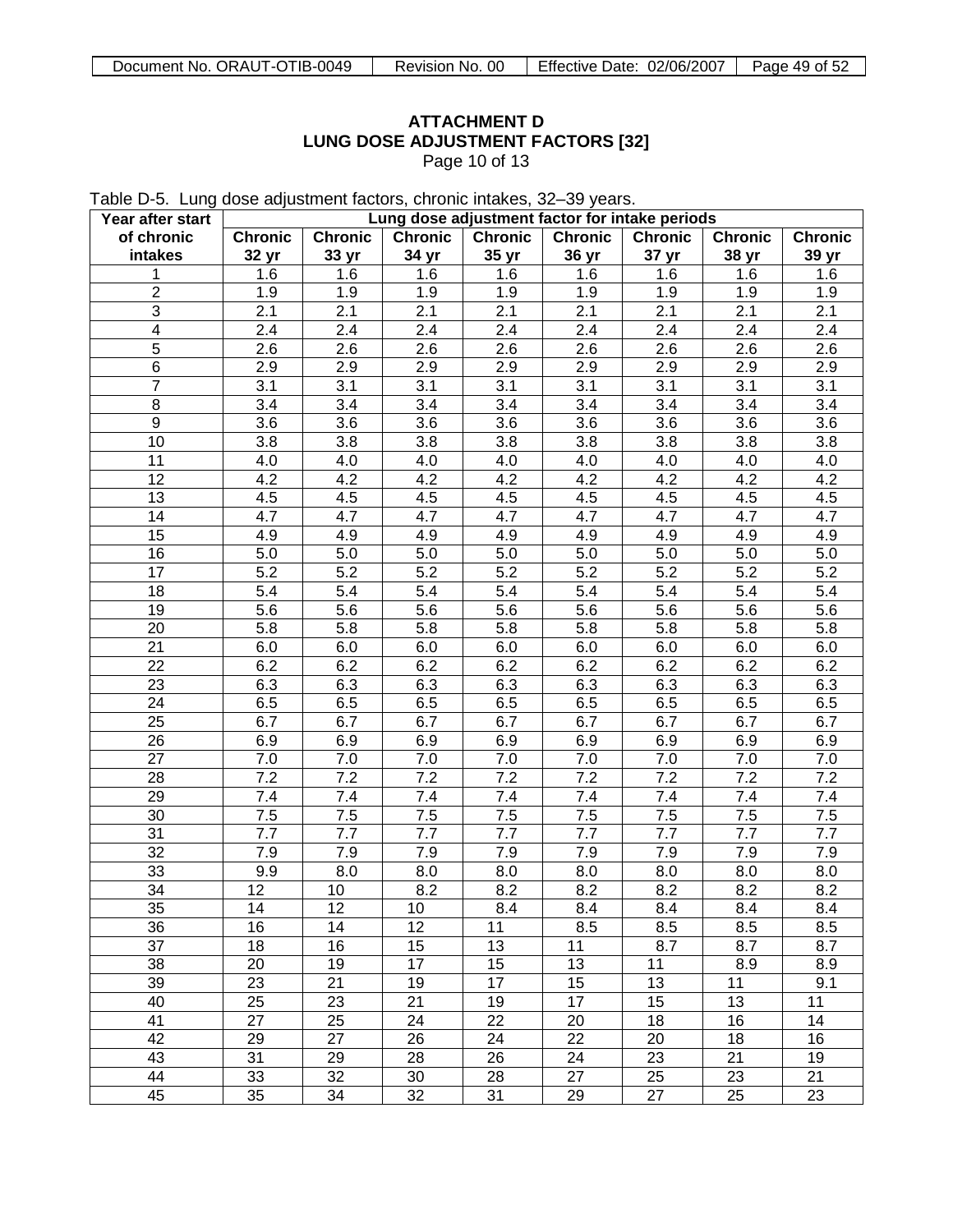| Year after start |                | Lung dose adjustment factor for intake periods |                |                |                |                |                |                |  |  |
|------------------|----------------|------------------------------------------------|----------------|----------------|----------------|----------------|----------------|----------------|--|--|
| of chronic       | <b>Chronic</b> | <b>Chronic</b>                                 | <b>Chronic</b> | <b>Chronic</b> | <b>Chronic</b> | <b>Chronic</b> | <b>Chronic</b> | <b>Chronic</b> |  |  |
| intakes          | 32 yr          | 33 yr                                          | 34 yr          | 35 yr          | 36 yr          | 37 yr          | 38 yr          | 39 yr          |  |  |
| 46               | 37             | 36                                             | 34             | 33             | 31             | 29             | 28             | 26             |  |  |
| 47               | 40             | 38                                             | 37             | 35             | 33             | 32             | 30             | 28             |  |  |
| 48               | 42             | 41                                             | 39             | 37             | 36             | 34             | 32             | 30             |  |  |
| 49               | 45             | 43                                             | 41             | 40             | 38             | 36             | 34             | 33             |  |  |
| 50               | 47             | 46                                             | 44             | 42             | 40             | 39             | 37             | 35             |  |  |
| 51               | 50             | 48                                             | 46             | 45             | 43             | 41             | 39             | 37             |  |  |
| 52               | 53             | 51                                             | 49             | 47             | 45             | 44             | 42             | 40             |  |  |
| 53               | 56             | 54                                             | 52             | 50             | 48             | 46             | 44             | 42             |  |  |
| 54               | 59             | 57                                             | 55             | 53             | 51             | 49             | 47             | 45             |  |  |
| 55               | 62             | 60                                             | 58             | 56             | 54             | 52             | 50             | 48             |  |  |
| 56               | 66             | 63                                             | 61             | 59             | 57             | 55             | 53             | 50             |  |  |
| 57               | 69             | 67                                             | 65             | 62             | 60             | 58             | 56             | 53             |  |  |
| 58               | 73             | 71                                             | 68             | 66             | 63             | 61             | 59             | 56             |  |  |
| 59               | 77             | 74                                             | 72             | 69             | 67             | 64             | 62             | 60             |  |  |
| 60               | 81             | 78                                             | 76             | 73             | 70             | 68             | 65             | 63             |  |  |
| 61               | 85             | 82                                             | 80             | 77             | 74             | 72             | 69             | 66             |  |  |
| 62               | 90             | 87                                             | 84             | 81             | 78             | 75             | 73             | 70             |  |  |
| 63               | 94             | 91                                             | 88             | 85             | 82             | 79             | 77             | 74             |  |  |
| 64               | 99             | 96                                             | 93             | 90             | 86             | 84             | 81             | 78             |  |  |
| 65               | 100            | 100                                            | 97             | 94             | 91             | 88             | 85             | 82             |  |  |

# **ATTACHMENT D LUNG DOSE ADJUSTMENT FACTORS [32]** Page 11 of 13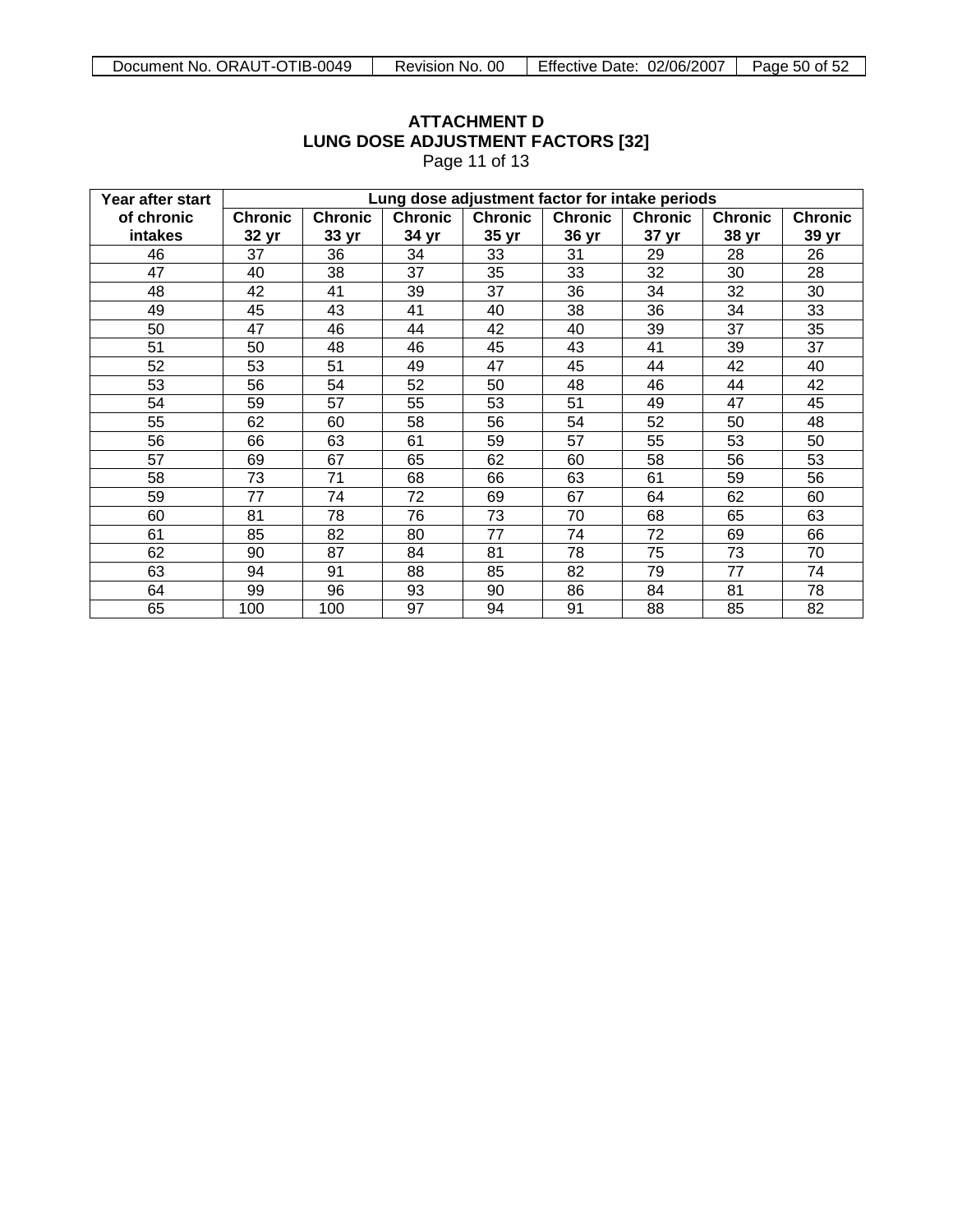$\overline{\phantom{0}}$ 

# **ATTACHMENT D LUNG DOSE ADJUSTMENT FACTORS [32]** Page 12 of 13

| Table D-6. Lung dose adjustment factors, chronic intakes, 40–45 years. |  |  |  |  |
|------------------------------------------------------------------------|--|--|--|--|
|------------------------------------------------------------------------|--|--|--|--|

| of chronic<br><b>Chronic</b><br><b>Chronic</b><br><b>Chronic</b><br><b>Chronic</b><br><b>Chronic</b><br><b>Chronic</b><br>41 yr<br>42 yr<br>43 yr<br>44 yr<br>intakes<br>40 yr<br>45 yr<br>1.6<br>1.6<br>1.6<br>1.6<br>1.6<br>1.6<br>1<br>$\overline{2}$<br>1.9<br>1.9<br>1.9<br>1.9<br>1.9<br>1.9<br>3<br>2.1<br>2.1<br>2.1<br>2.1<br>2.1<br>2.1<br>2.4<br>2.4<br>2.4<br>2.4<br>2.4<br>2.4<br>4<br>5<br>2.6<br>2.6<br>2.6<br>2.6<br>2.6<br>2.6<br>6<br>2.9<br>2.9<br>2.9<br>2.9<br>2.9<br>2.9<br>$\overline{7}$<br>3.1<br>3.1<br>3.1<br>3.1<br>3.1<br>3.1<br>8<br>3.4<br>3.4<br>3.4<br>3.4<br>3.4<br>3.4<br>9<br>3.6<br>3.6<br>3.6<br>3.6<br>3.6<br>3.6<br>3.8<br>10<br>3.8<br>3.8<br>3.8<br>3.8<br>3.8<br>11<br>4.0<br>4.0<br>4.0<br>4.0<br>4.0<br>4.0<br>12<br>4.2<br>4.2<br>4.2<br>4.2<br>4.2<br>4.2<br>4.5<br>4.5<br>13<br>4.5<br>4.5<br>4.5<br>4.5<br>4.7<br>14<br>4.7<br>4.7<br>4.7<br>4.7<br>4.7<br>4.9<br>15<br>4.9<br>4.9<br>4.9<br>4.9<br>4.9<br>5.0<br>5.0<br>16<br>5.0<br>5.0<br>5.0<br>5.0<br>5.2<br>5.2<br>5.2<br>5.2<br>5.2<br>5.2<br>17<br>5.4<br>5.4<br>5.4<br>18<br>5.4<br>5.4<br>5.4<br>5.6<br>5.6<br>5.6<br>5.6<br>19<br>5.6<br>5.6<br>5.8<br>5.8<br>5.8<br>5.8<br>20<br>5.8<br>5.8<br>21<br>6.0<br>6.0<br>6.0<br>6.0<br>6.0<br>6.0<br>22<br>6.2<br>6.2<br>6.2<br>6.2<br>6.2<br>6.2<br>23<br>6.3<br>6.3<br>6.3<br>6.3<br>6.3<br>6.3<br>24<br>6.5<br>6.5<br>6.5<br>6.5<br>6.5<br>6.5<br>25<br>6.7<br>6.7<br>6.7<br>6.7<br>6.7<br>6.7<br>26<br>6.9<br>6.9<br>6.9<br>6.9<br>6.9<br>6.9<br>27<br>7.0<br>7.0<br>7.0<br>7.0<br>7.0<br>7.0<br>7.2<br>7.2<br>7.2<br>7.2<br>7.2<br>7.2<br>28<br>7.4<br>7.4<br>7.4<br>7.4<br>7.4<br>29<br>7.4<br>7.5<br>7.5<br>7.5<br>7.5<br>7.5<br>30<br>7.5<br>31<br>7.7<br>7.7<br>7.7<br>7.7<br>7.7<br>7.7<br>32<br>7.9<br>7.9<br>7.9<br>7.9<br>7.9<br>7.9<br>33<br>8.0<br>8.0<br>8.0<br>8.0<br>8.0<br>8.0<br>34<br>8.2<br>8.2<br>8.2<br>8.2<br>8.2<br>8.2<br>35<br>8.4<br>8.4<br>8.4<br>8.4<br>8.4<br>8.4<br>36<br>8.5<br>8.5<br>8.5<br>8.5<br>8.5<br>8.5<br>37<br>8.7<br>8.7<br>8.7<br>8.7<br>8.7<br>8.7<br>38<br>8.9<br>8.9<br>8.9<br>8.9<br>8.9<br>8.9<br>39<br>9.1<br>9.1<br>9.1<br>9.1<br>9.1<br>9.1<br>9.2<br>9.2<br>9.2<br>9.2<br>9.2<br>9.2<br>40<br>12<br>9.4<br>41<br>9.4<br>9.4<br>9.4<br>9.4<br>42<br>14<br>12<br>9.6<br>9.6<br>9.6<br>9.6<br>16<br>12<br>43<br>14<br>9.7<br>9.7<br>9.7<br>17<br>12<br>44<br>19<br>14<br>9.9<br>9.9<br>21<br>45<br>19<br>17<br>15<br>12<br>10 | Year after start |  | Lung dose adjustment factor for intake periods |  |
|------------------------------------------------------------------------------------------------------------------------------------------------------------------------------------------------------------------------------------------------------------------------------------------------------------------------------------------------------------------------------------------------------------------------------------------------------------------------------------------------------------------------------------------------------------------------------------------------------------------------------------------------------------------------------------------------------------------------------------------------------------------------------------------------------------------------------------------------------------------------------------------------------------------------------------------------------------------------------------------------------------------------------------------------------------------------------------------------------------------------------------------------------------------------------------------------------------------------------------------------------------------------------------------------------------------------------------------------------------------------------------------------------------------------------------------------------------------------------------------------------------------------------------------------------------------------------------------------------------------------------------------------------------------------------------------------------------------------------------------------------------------------------------------------------------------------------------------------------------------------------------------------------------------------------------------------------------------------------------------------------------------------------------------------------------------------------------------------------------------------------------------------------------------------------------------------------------------------------------------------------------------------------------------------------------------------------------------------------------------------------------------------------------------------------------------|------------------|--|------------------------------------------------|--|
|                                                                                                                                                                                                                                                                                                                                                                                                                                                                                                                                                                                                                                                                                                                                                                                                                                                                                                                                                                                                                                                                                                                                                                                                                                                                                                                                                                                                                                                                                                                                                                                                                                                                                                                                                                                                                                                                                                                                                                                                                                                                                                                                                                                                                                                                                                                                                                                                                                          |                  |  |                                                |  |
|                                                                                                                                                                                                                                                                                                                                                                                                                                                                                                                                                                                                                                                                                                                                                                                                                                                                                                                                                                                                                                                                                                                                                                                                                                                                                                                                                                                                                                                                                                                                                                                                                                                                                                                                                                                                                                                                                                                                                                                                                                                                                                                                                                                                                                                                                                                                                                                                                                          |                  |  |                                                |  |
|                                                                                                                                                                                                                                                                                                                                                                                                                                                                                                                                                                                                                                                                                                                                                                                                                                                                                                                                                                                                                                                                                                                                                                                                                                                                                                                                                                                                                                                                                                                                                                                                                                                                                                                                                                                                                                                                                                                                                                                                                                                                                                                                                                                                                                                                                                                                                                                                                                          |                  |  |                                                |  |
|                                                                                                                                                                                                                                                                                                                                                                                                                                                                                                                                                                                                                                                                                                                                                                                                                                                                                                                                                                                                                                                                                                                                                                                                                                                                                                                                                                                                                                                                                                                                                                                                                                                                                                                                                                                                                                                                                                                                                                                                                                                                                                                                                                                                                                                                                                                                                                                                                                          |                  |  |                                                |  |
|                                                                                                                                                                                                                                                                                                                                                                                                                                                                                                                                                                                                                                                                                                                                                                                                                                                                                                                                                                                                                                                                                                                                                                                                                                                                                                                                                                                                                                                                                                                                                                                                                                                                                                                                                                                                                                                                                                                                                                                                                                                                                                                                                                                                                                                                                                                                                                                                                                          |                  |  |                                                |  |
|                                                                                                                                                                                                                                                                                                                                                                                                                                                                                                                                                                                                                                                                                                                                                                                                                                                                                                                                                                                                                                                                                                                                                                                                                                                                                                                                                                                                                                                                                                                                                                                                                                                                                                                                                                                                                                                                                                                                                                                                                                                                                                                                                                                                                                                                                                                                                                                                                                          |                  |  |                                                |  |
|                                                                                                                                                                                                                                                                                                                                                                                                                                                                                                                                                                                                                                                                                                                                                                                                                                                                                                                                                                                                                                                                                                                                                                                                                                                                                                                                                                                                                                                                                                                                                                                                                                                                                                                                                                                                                                                                                                                                                                                                                                                                                                                                                                                                                                                                                                                                                                                                                                          |                  |  |                                                |  |
|                                                                                                                                                                                                                                                                                                                                                                                                                                                                                                                                                                                                                                                                                                                                                                                                                                                                                                                                                                                                                                                                                                                                                                                                                                                                                                                                                                                                                                                                                                                                                                                                                                                                                                                                                                                                                                                                                                                                                                                                                                                                                                                                                                                                                                                                                                                                                                                                                                          |                  |  |                                                |  |
|                                                                                                                                                                                                                                                                                                                                                                                                                                                                                                                                                                                                                                                                                                                                                                                                                                                                                                                                                                                                                                                                                                                                                                                                                                                                                                                                                                                                                                                                                                                                                                                                                                                                                                                                                                                                                                                                                                                                                                                                                                                                                                                                                                                                                                                                                                                                                                                                                                          |                  |  |                                                |  |
|                                                                                                                                                                                                                                                                                                                                                                                                                                                                                                                                                                                                                                                                                                                                                                                                                                                                                                                                                                                                                                                                                                                                                                                                                                                                                                                                                                                                                                                                                                                                                                                                                                                                                                                                                                                                                                                                                                                                                                                                                                                                                                                                                                                                                                                                                                                                                                                                                                          |                  |  |                                                |  |
|                                                                                                                                                                                                                                                                                                                                                                                                                                                                                                                                                                                                                                                                                                                                                                                                                                                                                                                                                                                                                                                                                                                                                                                                                                                                                                                                                                                                                                                                                                                                                                                                                                                                                                                                                                                                                                                                                                                                                                                                                                                                                                                                                                                                                                                                                                                                                                                                                                          |                  |  |                                                |  |
|                                                                                                                                                                                                                                                                                                                                                                                                                                                                                                                                                                                                                                                                                                                                                                                                                                                                                                                                                                                                                                                                                                                                                                                                                                                                                                                                                                                                                                                                                                                                                                                                                                                                                                                                                                                                                                                                                                                                                                                                                                                                                                                                                                                                                                                                                                                                                                                                                                          |                  |  |                                                |  |
|                                                                                                                                                                                                                                                                                                                                                                                                                                                                                                                                                                                                                                                                                                                                                                                                                                                                                                                                                                                                                                                                                                                                                                                                                                                                                                                                                                                                                                                                                                                                                                                                                                                                                                                                                                                                                                                                                                                                                                                                                                                                                                                                                                                                                                                                                                                                                                                                                                          |                  |  |                                                |  |
|                                                                                                                                                                                                                                                                                                                                                                                                                                                                                                                                                                                                                                                                                                                                                                                                                                                                                                                                                                                                                                                                                                                                                                                                                                                                                                                                                                                                                                                                                                                                                                                                                                                                                                                                                                                                                                                                                                                                                                                                                                                                                                                                                                                                                                                                                                                                                                                                                                          |                  |  |                                                |  |
|                                                                                                                                                                                                                                                                                                                                                                                                                                                                                                                                                                                                                                                                                                                                                                                                                                                                                                                                                                                                                                                                                                                                                                                                                                                                                                                                                                                                                                                                                                                                                                                                                                                                                                                                                                                                                                                                                                                                                                                                                                                                                                                                                                                                                                                                                                                                                                                                                                          |                  |  |                                                |  |
|                                                                                                                                                                                                                                                                                                                                                                                                                                                                                                                                                                                                                                                                                                                                                                                                                                                                                                                                                                                                                                                                                                                                                                                                                                                                                                                                                                                                                                                                                                                                                                                                                                                                                                                                                                                                                                                                                                                                                                                                                                                                                                                                                                                                                                                                                                                                                                                                                                          |                  |  |                                                |  |
|                                                                                                                                                                                                                                                                                                                                                                                                                                                                                                                                                                                                                                                                                                                                                                                                                                                                                                                                                                                                                                                                                                                                                                                                                                                                                                                                                                                                                                                                                                                                                                                                                                                                                                                                                                                                                                                                                                                                                                                                                                                                                                                                                                                                                                                                                                                                                                                                                                          |                  |  |                                                |  |
|                                                                                                                                                                                                                                                                                                                                                                                                                                                                                                                                                                                                                                                                                                                                                                                                                                                                                                                                                                                                                                                                                                                                                                                                                                                                                                                                                                                                                                                                                                                                                                                                                                                                                                                                                                                                                                                                                                                                                                                                                                                                                                                                                                                                                                                                                                                                                                                                                                          |                  |  |                                                |  |
|                                                                                                                                                                                                                                                                                                                                                                                                                                                                                                                                                                                                                                                                                                                                                                                                                                                                                                                                                                                                                                                                                                                                                                                                                                                                                                                                                                                                                                                                                                                                                                                                                                                                                                                                                                                                                                                                                                                                                                                                                                                                                                                                                                                                                                                                                                                                                                                                                                          |                  |  |                                                |  |
|                                                                                                                                                                                                                                                                                                                                                                                                                                                                                                                                                                                                                                                                                                                                                                                                                                                                                                                                                                                                                                                                                                                                                                                                                                                                                                                                                                                                                                                                                                                                                                                                                                                                                                                                                                                                                                                                                                                                                                                                                                                                                                                                                                                                                                                                                                                                                                                                                                          |                  |  |                                                |  |
|                                                                                                                                                                                                                                                                                                                                                                                                                                                                                                                                                                                                                                                                                                                                                                                                                                                                                                                                                                                                                                                                                                                                                                                                                                                                                                                                                                                                                                                                                                                                                                                                                                                                                                                                                                                                                                                                                                                                                                                                                                                                                                                                                                                                                                                                                                                                                                                                                                          |                  |  |                                                |  |
|                                                                                                                                                                                                                                                                                                                                                                                                                                                                                                                                                                                                                                                                                                                                                                                                                                                                                                                                                                                                                                                                                                                                                                                                                                                                                                                                                                                                                                                                                                                                                                                                                                                                                                                                                                                                                                                                                                                                                                                                                                                                                                                                                                                                                                                                                                                                                                                                                                          |                  |  |                                                |  |
|                                                                                                                                                                                                                                                                                                                                                                                                                                                                                                                                                                                                                                                                                                                                                                                                                                                                                                                                                                                                                                                                                                                                                                                                                                                                                                                                                                                                                                                                                                                                                                                                                                                                                                                                                                                                                                                                                                                                                                                                                                                                                                                                                                                                                                                                                                                                                                                                                                          |                  |  |                                                |  |
|                                                                                                                                                                                                                                                                                                                                                                                                                                                                                                                                                                                                                                                                                                                                                                                                                                                                                                                                                                                                                                                                                                                                                                                                                                                                                                                                                                                                                                                                                                                                                                                                                                                                                                                                                                                                                                                                                                                                                                                                                                                                                                                                                                                                                                                                                                                                                                                                                                          |                  |  |                                                |  |
|                                                                                                                                                                                                                                                                                                                                                                                                                                                                                                                                                                                                                                                                                                                                                                                                                                                                                                                                                                                                                                                                                                                                                                                                                                                                                                                                                                                                                                                                                                                                                                                                                                                                                                                                                                                                                                                                                                                                                                                                                                                                                                                                                                                                                                                                                                                                                                                                                                          |                  |  |                                                |  |
|                                                                                                                                                                                                                                                                                                                                                                                                                                                                                                                                                                                                                                                                                                                                                                                                                                                                                                                                                                                                                                                                                                                                                                                                                                                                                                                                                                                                                                                                                                                                                                                                                                                                                                                                                                                                                                                                                                                                                                                                                                                                                                                                                                                                                                                                                                                                                                                                                                          |                  |  |                                                |  |
|                                                                                                                                                                                                                                                                                                                                                                                                                                                                                                                                                                                                                                                                                                                                                                                                                                                                                                                                                                                                                                                                                                                                                                                                                                                                                                                                                                                                                                                                                                                                                                                                                                                                                                                                                                                                                                                                                                                                                                                                                                                                                                                                                                                                                                                                                                                                                                                                                                          |                  |  |                                                |  |
|                                                                                                                                                                                                                                                                                                                                                                                                                                                                                                                                                                                                                                                                                                                                                                                                                                                                                                                                                                                                                                                                                                                                                                                                                                                                                                                                                                                                                                                                                                                                                                                                                                                                                                                                                                                                                                                                                                                                                                                                                                                                                                                                                                                                                                                                                                                                                                                                                                          |                  |  |                                                |  |
|                                                                                                                                                                                                                                                                                                                                                                                                                                                                                                                                                                                                                                                                                                                                                                                                                                                                                                                                                                                                                                                                                                                                                                                                                                                                                                                                                                                                                                                                                                                                                                                                                                                                                                                                                                                                                                                                                                                                                                                                                                                                                                                                                                                                                                                                                                                                                                                                                                          |                  |  |                                                |  |
|                                                                                                                                                                                                                                                                                                                                                                                                                                                                                                                                                                                                                                                                                                                                                                                                                                                                                                                                                                                                                                                                                                                                                                                                                                                                                                                                                                                                                                                                                                                                                                                                                                                                                                                                                                                                                                                                                                                                                                                                                                                                                                                                                                                                                                                                                                                                                                                                                                          |                  |  |                                                |  |
|                                                                                                                                                                                                                                                                                                                                                                                                                                                                                                                                                                                                                                                                                                                                                                                                                                                                                                                                                                                                                                                                                                                                                                                                                                                                                                                                                                                                                                                                                                                                                                                                                                                                                                                                                                                                                                                                                                                                                                                                                                                                                                                                                                                                                                                                                                                                                                                                                                          |                  |  |                                                |  |
|                                                                                                                                                                                                                                                                                                                                                                                                                                                                                                                                                                                                                                                                                                                                                                                                                                                                                                                                                                                                                                                                                                                                                                                                                                                                                                                                                                                                                                                                                                                                                                                                                                                                                                                                                                                                                                                                                                                                                                                                                                                                                                                                                                                                                                                                                                                                                                                                                                          |                  |  |                                                |  |
|                                                                                                                                                                                                                                                                                                                                                                                                                                                                                                                                                                                                                                                                                                                                                                                                                                                                                                                                                                                                                                                                                                                                                                                                                                                                                                                                                                                                                                                                                                                                                                                                                                                                                                                                                                                                                                                                                                                                                                                                                                                                                                                                                                                                                                                                                                                                                                                                                                          |                  |  |                                                |  |
|                                                                                                                                                                                                                                                                                                                                                                                                                                                                                                                                                                                                                                                                                                                                                                                                                                                                                                                                                                                                                                                                                                                                                                                                                                                                                                                                                                                                                                                                                                                                                                                                                                                                                                                                                                                                                                                                                                                                                                                                                                                                                                                                                                                                                                                                                                                                                                                                                                          |                  |  |                                                |  |
|                                                                                                                                                                                                                                                                                                                                                                                                                                                                                                                                                                                                                                                                                                                                                                                                                                                                                                                                                                                                                                                                                                                                                                                                                                                                                                                                                                                                                                                                                                                                                                                                                                                                                                                                                                                                                                                                                                                                                                                                                                                                                                                                                                                                                                                                                                                                                                                                                                          |                  |  |                                                |  |
|                                                                                                                                                                                                                                                                                                                                                                                                                                                                                                                                                                                                                                                                                                                                                                                                                                                                                                                                                                                                                                                                                                                                                                                                                                                                                                                                                                                                                                                                                                                                                                                                                                                                                                                                                                                                                                                                                                                                                                                                                                                                                                                                                                                                                                                                                                                                                                                                                                          |                  |  |                                                |  |
|                                                                                                                                                                                                                                                                                                                                                                                                                                                                                                                                                                                                                                                                                                                                                                                                                                                                                                                                                                                                                                                                                                                                                                                                                                                                                                                                                                                                                                                                                                                                                                                                                                                                                                                                                                                                                                                                                                                                                                                                                                                                                                                                                                                                                                                                                                                                                                                                                                          |                  |  |                                                |  |
|                                                                                                                                                                                                                                                                                                                                                                                                                                                                                                                                                                                                                                                                                                                                                                                                                                                                                                                                                                                                                                                                                                                                                                                                                                                                                                                                                                                                                                                                                                                                                                                                                                                                                                                                                                                                                                                                                                                                                                                                                                                                                                                                                                                                                                                                                                                                                                                                                                          |                  |  |                                                |  |
|                                                                                                                                                                                                                                                                                                                                                                                                                                                                                                                                                                                                                                                                                                                                                                                                                                                                                                                                                                                                                                                                                                                                                                                                                                                                                                                                                                                                                                                                                                                                                                                                                                                                                                                                                                                                                                                                                                                                                                                                                                                                                                                                                                                                                                                                                                                                                                                                                                          |                  |  |                                                |  |
|                                                                                                                                                                                                                                                                                                                                                                                                                                                                                                                                                                                                                                                                                                                                                                                                                                                                                                                                                                                                                                                                                                                                                                                                                                                                                                                                                                                                                                                                                                                                                                                                                                                                                                                                                                                                                                                                                                                                                                                                                                                                                                                                                                                                                                                                                                                                                                                                                                          |                  |  |                                                |  |
|                                                                                                                                                                                                                                                                                                                                                                                                                                                                                                                                                                                                                                                                                                                                                                                                                                                                                                                                                                                                                                                                                                                                                                                                                                                                                                                                                                                                                                                                                                                                                                                                                                                                                                                                                                                                                                                                                                                                                                                                                                                                                                                                                                                                                                                                                                                                                                                                                                          |                  |  |                                                |  |
|                                                                                                                                                                                                                                                                                                                                                                                                                                                                                                                                                                                                                                                                                                                                                                                                                                                                                                                                                                                                                                                                                                                                                                                                                                                                                                                                                                                                                                                                                                                                                                                                                                                                                                                                                                                                                                                                                                                                                                                                                                                                                                                                                                                                                                                                                                                                                                                                                                          |                  |  |                                                |  |
|                                                                                                                                                                                                                                                                                                                                                                                                                                                                                                                                                                                                                                                                                                                                                                                                                                                                                                                                                                                                                                                                                                                                                                                                                                                                                                                                                                                                                                                                                                                                                                                                                                                                                                                                                                                                                                                                                                                                                                                                                                                                                                                                                                                                                                                                                                                                                                                                                                          |                  |  |                                                |  |
|                                                                                                                                                                                                                                                                                                                                                                                                                                                                                                                                                                                                                                                                                                                                                                                                                                                                                                                                                                                                                                                                                                                                                                                                                                                                                                                                                                                                                                                                                                                                                                                                                                                                                                                                                                                                                                                                                                                                                                                                                                                                                                                                                                                                                                                                                                                                                                                                                                          |                  |  |                                                |  |
|                                                                                                                                                                                                                                                                                                                                                                                                                                                                                                                                                                                                                                                                                                                                                                                                                                                                                                                                                                                                                                                                                                                                                                                                                                                                                                                                                                                                                                                                                                                                                                                                                                                                                                                                                                                                                                                                                                                                                                                                                                                                                                                                                                                                                                                                                                                                                                                                                                          |                  |  |                                                |  |
|                                                                                                                                                                                                                                                                                                                                                                                                                                                                                                                                                                                                                                                                                                                                                                                                                                                                                                                                                                                                                                                                                                                                                                                                                                                                                                                                                                                                                                                                                                                                                                                                                                                                                                                                                                                                                                                                                                                                                                                                                                                                                                                                                                                                                                                                                                                                                                                                                                          |                  |  |                                                |  |
|                                                                                                                                                                                                                                                                                                                                                                                                                                                                                                                                                                                                                                                                                                                                                                                                                                                                                                                                                                                                                                                                                                                                                                                                                                                                                                                                                                                                                                                                                                                                                                                                                                                                                                                                                                                                                                                                                                                                                                                                                                                                                                                                                                                                                                                                                                                                                                                                                                          |                  |  |                                                |  |